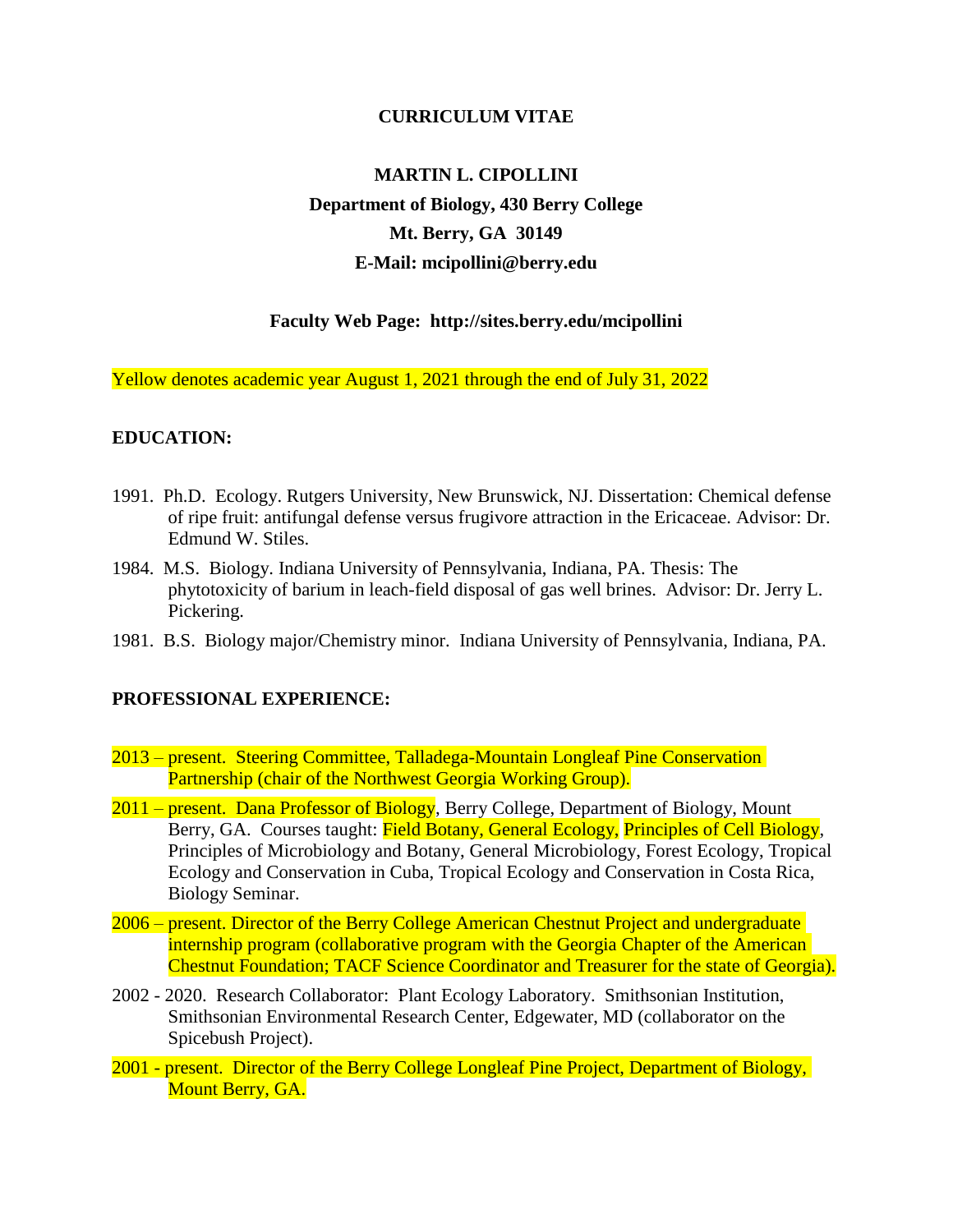- 2011. Faculty Participant: Scientific and Economic Analysis of Environmental Issues: An Institute for Teachers on Free Market Environmentalism. Costa Rica.
- 2011. Introduction to GIS. Berry College (Audited course).
- 2008 2011.Professor: Berry College, Department of Biology, Mount Berry, GA. Courses taught: Principles of Cell Biology, Principles of Microbiology and Botany, General Microbiology, Forest Ecology, Tropical Biodiversity and Conservation (Costa Rica), Biology Seminar.
- 2008. Basic Tree Climbing Technician Certificate, Tree Climber's Coalition and TreeTrek Adventures, February 2008.
- 2006. Introduction to ArcGIS I Certificate, Kennesaw State University, May 2006.
- 2000 2010. Research Cooperator. United States Geological Survey Biological Resources Division, Hawaii Volcanoes National Park, HI.
- 2001 2008. Associate Professor: Berry College, Department of Biology, Mount Berry, GA. Courses taught: Biological Diversity, General Botany, Principles of Biology I and II, Principles of Cell Biology, Microbiology, Forest Ecology, Tropical Biodiversity and Conservation (Costa Rica), Biology Seminar
- 2003 2007. Project Director of the Berry College National Science Foundation Research Experiences for Undergraduates Program in Ecology and Environmental Biology.
- 2001 2004. Chair: Berry College, Department of Biology, Mount Berry, GA.
- 2003. Prescribed Burn Manager Certificate, Georgia Forestry Commission.
- 2003. Faculty Participant: Scientific and Economic Analysis of Environmental Issues: An Institute for Teachers on Free Market Environmentalism. Costa Rica.
- 1998 2001. Department Coordinator: Berry College, Department of Biology, Mount Berry, GA.
- 1995 2001. Assistant Professor: Berry College, Department of Biology, Mount Berry, GA. Courses taught: General Botany, Principles of Biology I and II, Environment and Society, Microbiology, Plant Taxonomy, Plant Ecology, Tropical Biodiversity and Conservation (Costa Rica), Biology Seminar, Freshman Seminar.
- 1998. Environmental Consultant, Douglas County Endangered Species Survey: Garrett Consulting, Inc., Kennesaw, GA.
- 1997 1999. Research Collaborator: Plant Ecology Laboratory. Smithsonian Institution, Smithsonian Environmental Research Center, Edgewater, MD.
- 1997 1999. Scientific Consultant: Eisenhower education grant for Drs. Stephen Bell and Mary Outlaw, Berry College, Department of Education, Mount Berry, GA.
- 1996. Botanical Consultant: West Rome Bypass Project Endangered Species Survey: Edwards-Pittman Environmental, Inc., Smyrna, GA.
- 1993 1995. Postdoctoral Research Associate: University of Florida, Department of Zoology, Gainesville, FL.
- 1994. Resource Person, Field course in Tropical Biodiversity and Conservation (Costa Rica): Organization for Tropical Studies, Durham, NC.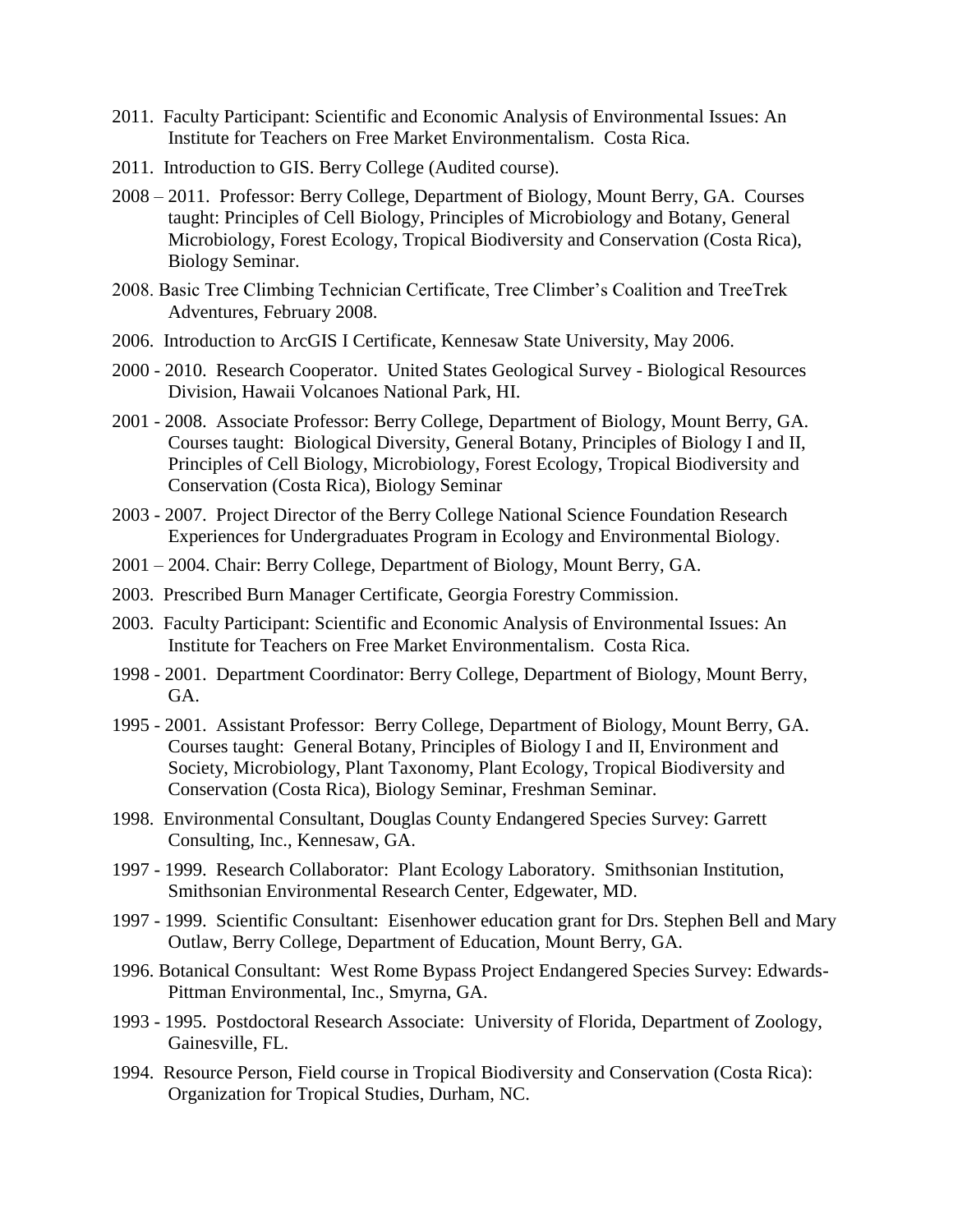- 1991 1993. Smithsonian Postdoctoral Fellow: Smithsonian Institution, Smithsonian Environmental Research Center, Edgewater, MD.
- 1990 1991. Curator of Botanical Records: Willowwood Arboretum, Morris County Park Commission, Morristown, NJ and Rutgers University, Department of Biological Sciences, Piscataway, NJ.
- 1989. Course Participant, OTS 89-3 Field course in Tropical Biology (Costa Rica): Organization for Tropical Studies, Durham, NC.
- 1987 1990. Coordinator/Lecturer, General Ecology: Rutgers University, The Summer School, New Brunswick, NJ.
- 1987 1990. Assistant to Director: Hutcheson Memorial Forest, Rutgers University, Department of Biological Sciences, Piscataway, NJ.
- 1984 1987. Teaching Assistant, General Biology: Department of Biological Sciences, Rutgers University, Piscataway, NJ.
- 1982 1983. Field Botanist: A.G. Shields Herbarium, Department of Biology, Indiana University of Pennsylvania, Indiana, PA.
- 1982. Botanical Consultant: Office of Campus Physical Planning, Indiana University of Pennsylvania, Indiana, PA.
- 1981 1983. Teaching Assistant, General Biology, Mycology, Cell Biology, Immunology: Department of Biology, Indiana University of Pennsylvania, Indiana, PA.

## **GENERAL RESEARCH INTERESTS:**

Evolutionary ecology, plant secondary chemistry, plant reproductive ecology, plant-animal interactions, frugivory and seed dispersal, ecological biochemistry, ecological restoration, physiological ecology, plant pathology, microbiology, foraging behavior, fire ecology, tropical ecology, and conservation biology.

# **PUBLICATIONS/MANUSCRIPTS: (undergraduate co-authors are underlined)**

#### **Research papers in preparation (data collected/manuscripts drafted):**

- Conn, C., N. Howie, M. Lynch, S. Lee, E. Young, J. Westbrook, and M.L. Cipollini (and others). 2021. Use of small stem assays to evaluate blight resistance in backcross hybrid chestnuts (data analysis in progress, paper being drafted).
- Cipollini, M.L and C. Conn. 2021. Blight resistance screening in The American Chestnut Foundation backcross breeding program, with emphasis on the development of seed orchards. (first draft completed, edit for The Chestnut)
- Cipollini, M.L., N. Bailey, N. Howie, C. Foster, M. Lynch, and J.C. Higdon. Sexual dimorphism in stem biomass and root resource allocation in the dioecious shrub *Lindera benzoin*. (data analysis in progress, paper being drafted).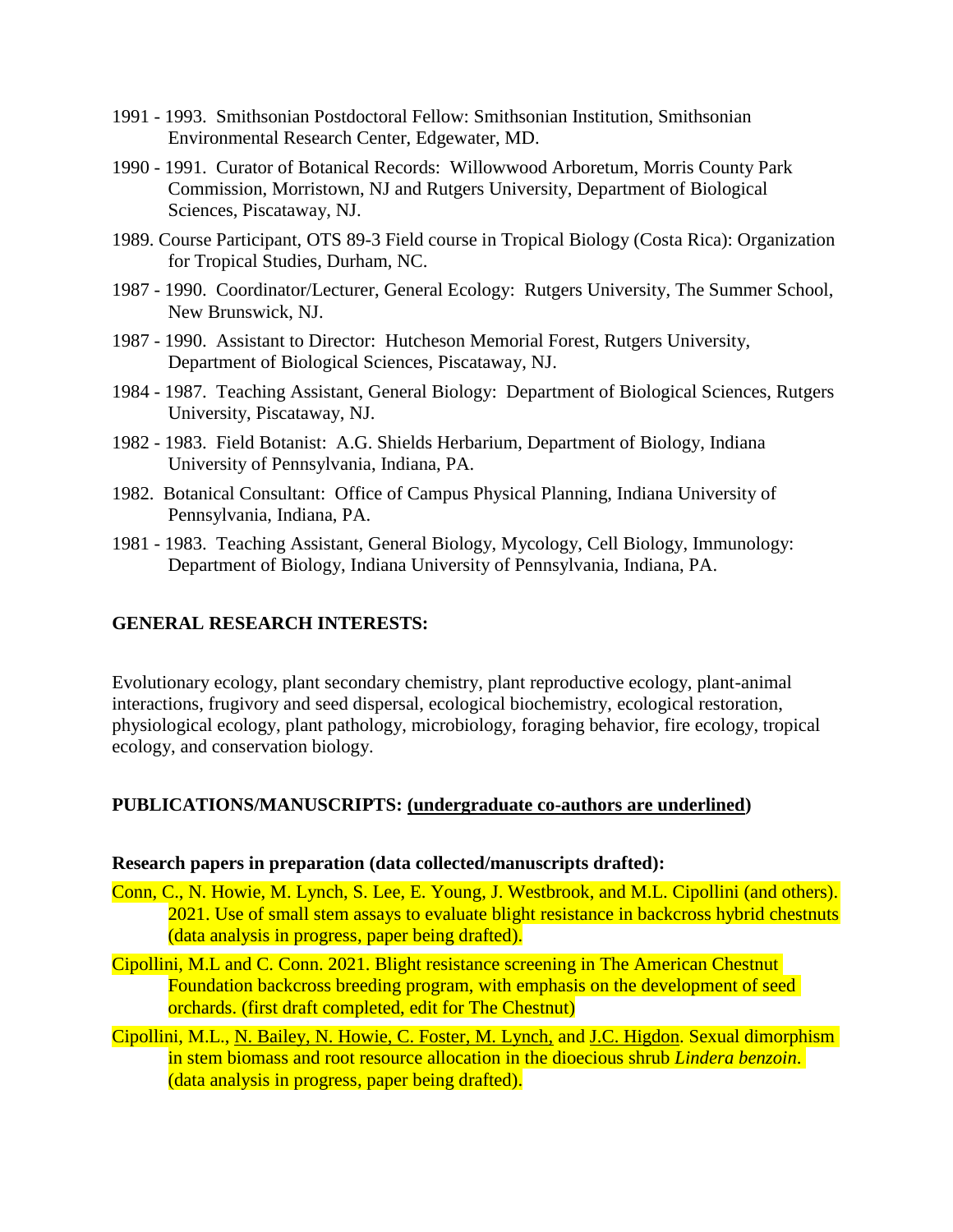- Cipollini, M.L., A. Lottes, and C. Francia (and/or other possible student co-authors). Effects of restoration fuel-reduction burning on mortality and health of relict Mountain Longleaf Pines (*in preparation for* Restoration Ecology or Forest Ecology and Management).
- Cipollini, M.L, L. Bohs, E. Paulk, R. Neal, and K. Boehning-Gaese. Interspecific variation in fruit chemistry and morphology in the genus *Solanum*: ecology vs. phylogeny revisited (*in preparation for* Ecology).
- Banko, P., R. Neal, K. Brinck, W. Watkins, W. Brooks, M. Cipollini, and G. Breton. Intraspecific variation in quinolizidine alkaloids of mamane (*Sophora chrysophila*) seeds. (*in preparation for* Journal of Chemical Ecology).

## **Research papers submitted: N/A**

# **Research papers accepted: N/A**

## **Peer-reviewed research papers published:**

- Cipollini, M.L., J.P Moss, W. Walker, N. Bailey, C. Foster, H. Reece, and C. Jennings. 2021. Evaluation of an alternative small stem assay for blight resistance in American, Chinese, and hybrid chestnuts (*Castanea* spp.). Plant Disease [https://doi.org/10.1094/PDIS-06-20-](https://doi.org/10.1094/PDIS-06-20-1272-RE) [1272-RE](https://doi.org/10.1094/PDIS-06-20-1272-RE)
- Cipollini, M.L., N.R. Dingley, P. Felch, N. Bailey, J.P. Moss, M.G. Gaskin, and S. Williams. 2020. Does sexual dimorphism in Spicebush (*Lindera benzoin*) occur prior to fruit production? Journal of the Torrey Botanical Society 147(3): 272-280. <https://doi.org/10.3159/TORREY-D-20-00002.1>
- Moss, J.P., N. Bailey, and M.L. Cipollini. 2020. Survey of rare plants within a calcareous flatwoods community and analysis of plant-environmental relationships. Castanea 85(1):205-222.<https://doi.org/10.2179/0008-7475.85.1.205>
- Cipollini, M.L., N. Wessel, J.P. Moss, and N. Bailey. 2019. Seed and seedling characteristics of hybrid chestnuts (*Castanea* spp.) derived from a backcross blight-resistance breeding program. New Forests. Published on line 16 September 2019. <https://doi.org/10.1007/s11056-019-09744-7>
- Cipollini, M.L., P. Felch, N. R. Dingley, and C. Maddox. 2019. Changes in tree canopy, understory vegetation, and fuel composition after 10 years of restoration management in an old-growth mountain longleaf pine forest. Natural Areas Journal 39(2):197-211. <https://doi.org/10.3375/043.039.0207>
- Ali, M.E., A. Hajihassani, S. Waliullah, M. Cipollini, P. Ji, and T.B. Brenneman. 2019. First report of *Meloidogyne javanica* infecting American chestnut trees (*Castanea dentata*) in Georgia. Plant Disease 22 May 2019. <https://doi.org/10.1094/PDIS-03-19-0604-PDN>
- Perkins, M.T., A.C. Robinson, M.L. Cipollini, and J.H. Craddock. 2019. Identifying host resistance to *Phytophthora cinnamomi* in hybrid progeny of *Castanea dentata* and *Castanea mollissima*. HortScience 54(2):221–225. <https://doi.org/10.21273/HORTSCI13657-18>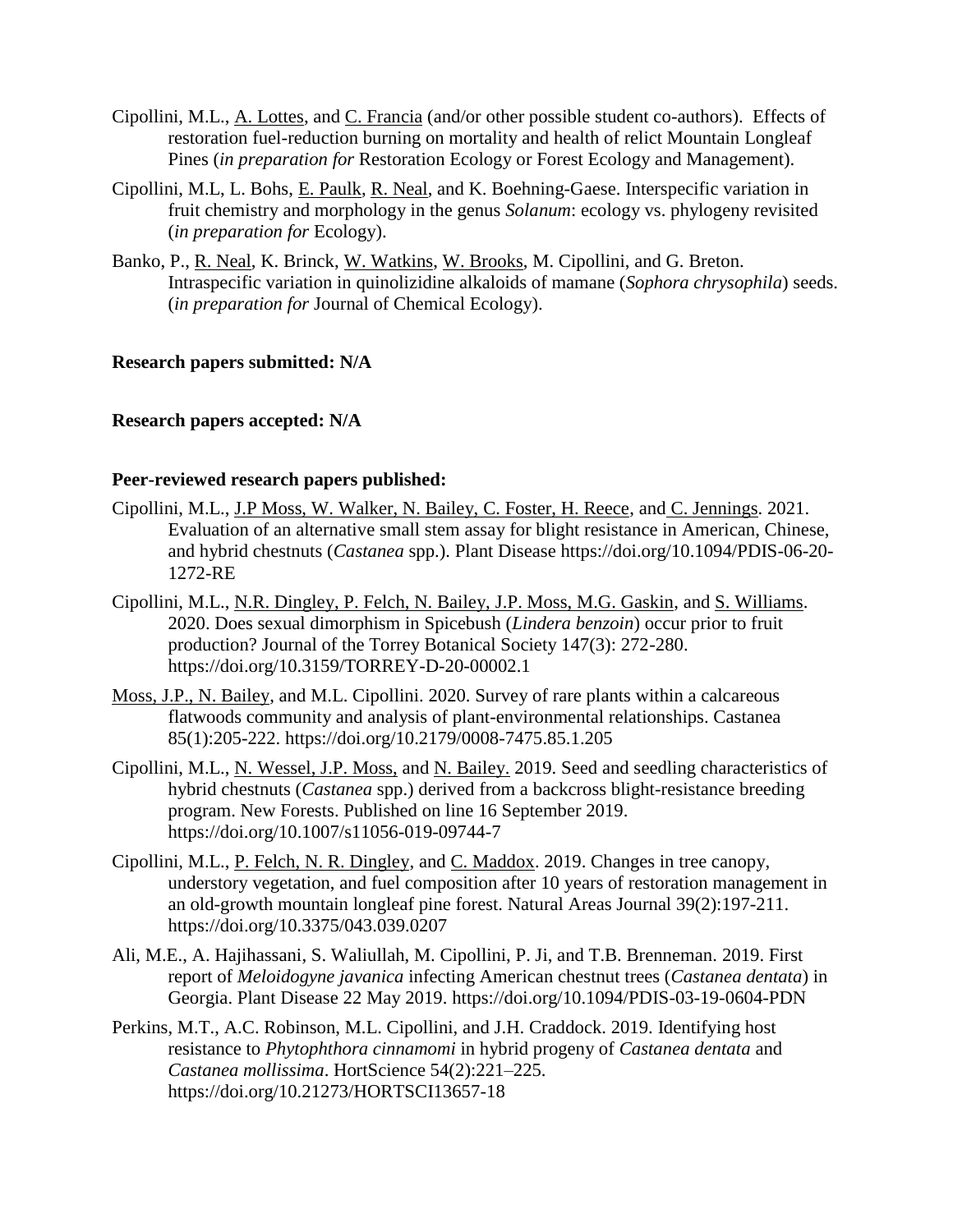- Cipollini, M.L., N.R. Dingley, P. Felch, and C. Maddox. 2017. Evaluation of phenotypic traits and blight-resistance in an American chestnut backcross orchard in Georgia. Global Ecology and Conservation 10:1–8. <http://dx.doi.org/10.1016/j.gecco.2017.01.004>
- Kronenberger, J., Cipollini, M.L., T. Baldvins, A. Montgomery, and A. Simpson. 2014. Vegetative and bird community response to management in a mountain longleaf pine forest. Natural Areas Journal 34(1):8-23.
- Cipollini, M.L., J. Culberson, D. Whigham, K. Johnson, T. Knight, and J. O'Neill. 2013. Spatial and temporal patterns of sexual dimorphism and sex ratio variation in *Lindera benzoin* L. (Lauraceae). Journal of the Torrey Botanical Society 140(3):280-299.
- Cipollini, M.L., D. Whigham, and J. O'Neill. 2013. Seed size, sexual dimorphism, and sex ratio in *Lindera benzoin* L. (Lauraceae). Journal of the Torrey Botanical Society 140(3):300- 312.
- Coughlin, E., M. Cipollini, and S. Watkins. 2013. Chestnut's newest enemy: Ambrosia beetles. The Journal of The American Chestnut Foundation 27(3):28-31. (reviewed by science cabinet)
- Cipollini, M.L., Strahl, M., N. Soper Gorden, P. Tomlinson, and R. Ware. 2013. Vegetative survey of Martha's Meadow, an open limestone habitat in northwestern Georgia. Southeastern Naturalist 12(2):317–338.
- Cipollini, M.L., J. Culberson, C. Strippelhoff, T. Baldvins, and K. Miller. 2012. Herbaceous plants and grasses in a mountain Longleaf Pine forest undergoing restoration: a survey and comparative study. Southeastern Naturalist 11(4):637–668.
- Hall, C. A., T. Hobby, and M. L. Cipollini. 2006. Efficacy and mechanisms of solasonine- and solamargine-induced cytolysis on two strains of *Trypanosoma cruzi*. Journal of Chemical Ecology 32:2405-2416.
- Levey, D. J., J. Tewksbury, M. Cipollini, and T. Carlo. 2006. A field test of the directed deterrence hypothesis in two species of wild chili. Oecologia 150:61-68.
- Spanjer, G. R., and M. L. Cipollini. 2006. Physiochemical parameters and distribution of stygobitic crayfishes. Southeastern Naturalist 5(1):17-26.
- Walls, R., H. Appel, M. Cipollini, and J. Schultz. 2005. Fertility, root reserves and the cost of inducible defenses in the perennial plant *Solanum carolinense* L. (Horsenettle). Journal of Chemical Ecology 31(10):2263-2288.
- Whigham, D., J. O'Neill, and M.L. Cipollini. 2005. The role of tree gaps in maintaining the population structure of a woodland herb: *Cynoglossum virginianum* L. Plant Species Biology 8(2‐3):107 - 115<https://doi.org/10.1111/j.1442-1984.1993.tb00062.x>
- Cipollini, M. L., E. Paulk, K. Mink, K. Vaughn, and T. Fischer. 2004. Defense tradeoffs in fleshy fruits: effects of resource variation on growth, reproduction, and fruit secondary chemistry in *Solanum carolinense*. Journal of Chemical Ecology 30 (1):1-17.
- Cipollini, M. L., Paulk, E., and D. F. Cipollini. 2002. Effect of nitrogen and water treatment on leaf chemistry in Horsenettle (*Solanum carolinense*), and relationship to herbivory by flea beetles (*Epitrix* spp.) and Tobacco Hornworm (*Manduca sexta*). Journal of Chemical Ecology 28(12): 2371-2392.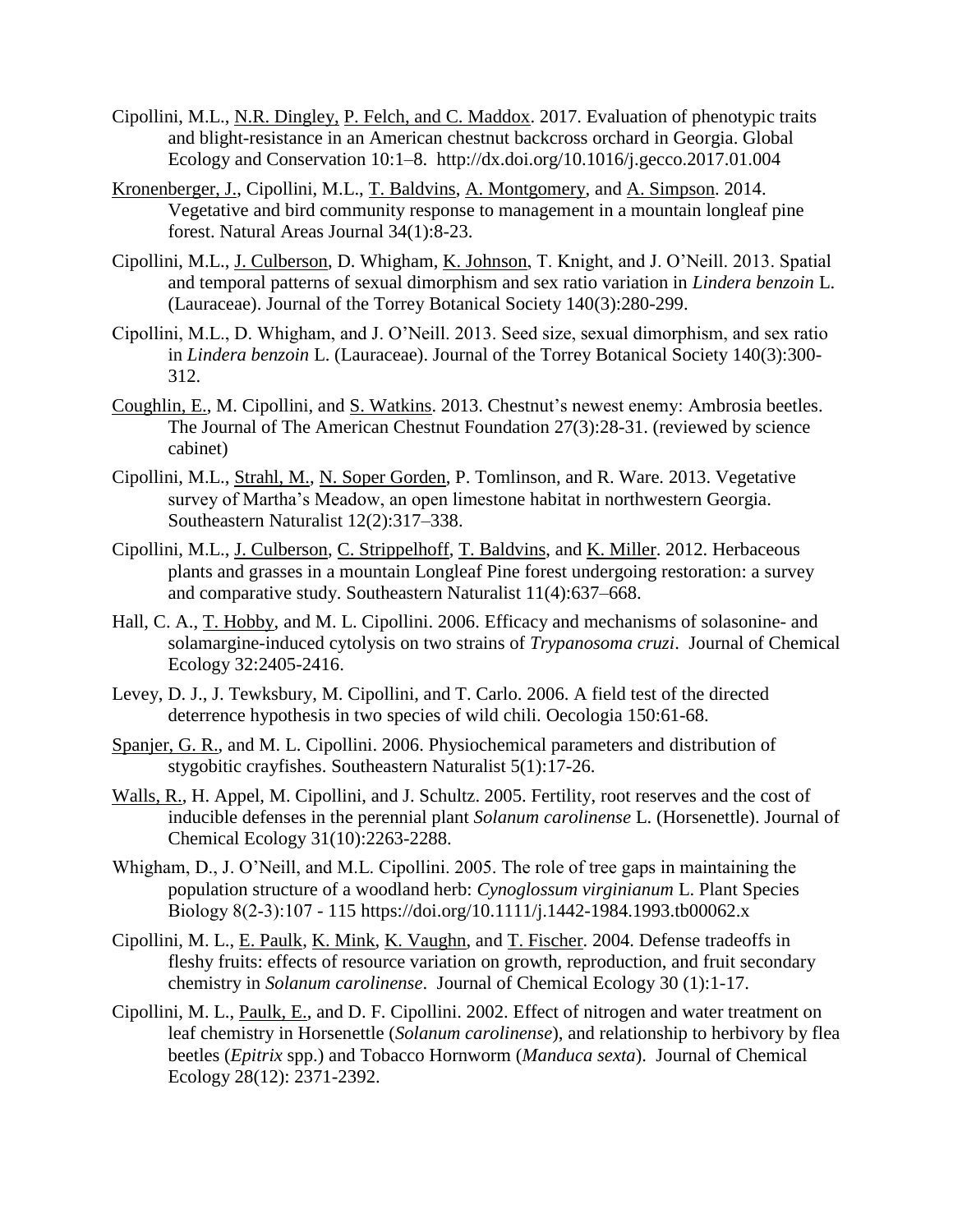- Banko, P., M. L. Cipollini, G. Breton, E. Paulk, and M. Wink. 2002. Seed chemistry of *Sophora chrysophylla* (Mamane) in relation to the diet of the specialist seed predator *Loxioides bailleui* (Palila) in Hawaii. Journal of Chemical Ecology 28(7): 1393-1410.
- Cipollini, M. L., Bohs, L., Mink, K., E. Paulk, and K. Boehning-Gaese. 2002. Patterns of secondary compounds within fleshy fruits: ecology and phylogeny. pp. 111-128 In Levey, D. J., W. R. Silva and M. Galetti. Seed Dispersal and Frugivory: Ecology, Evolution and Conservation. CABI Publishing, Wallingford, Oxfordshire, UK.
- Cipollini, M. L. 2000. Secondary compounds in fleshy fruits: evidence for adaptive functions. Revista Chilena de Historia Natural, Special Issue: Avian physiological ecology — old questions, new systems and new approaches. 73: 243-252.
- Levey, D. J. and M. L. Cipollini. 1999. Effects of plant secondary metabolites on diet choice and digestion. In: Adams, N. and R. Slotow (eds.). Proceedings of the XXII International Ornithological Congress, Durban. Ostrich 69: 2208-2220.
- Wahaj, S., D. J. Levey, A. N. Sanders, and M. L. Cipollini. 1998. A test of the fruit laxative hypothesis in *Solanum americanum* fruits. Ecology 79: 2309-2319.
- Cipollini, M. L. and D. J. Levey. 1998. Secondary metabolites as traits of ripe fleshy fruits: a response to Eriksson and Ehrlen. American Naturalist 152: 908-911.
- Levey, D. J. and M. L. Cipollini. 1998. A glycoalkaloid in ripe fruit deters consumption by Cedar Waxwings. The Auk 115: 359-367.
- Cipollini, M. L. and D. J. Levey. 1997. Antifungal activity of *Solanum* fruit glycoalkaloids: implications for frugivory and seed dispersal. Ecology 78: 799-809.
- Cipollini, M. L. and D. J. Levey. 1997. Why are some fruits toxic? Glycoalkaloids in *Solanum* and fruit choice by vertebrates. Ecology 78: 782-798.
- Cipollini, M. L. and D. J. Levey. 1997. Secondary metabolites of fleshy vertebrate-dispersed fruits: adaptive hypotheses and implications for seed dispersal. American Naturalist 150: 346-372.
- Tamboia, T., M. L. Cipollini, and D. J. Levey. 1996. An evaluation of vertebrate seed dispersal syndromes in four species of Black Nightshade (*Solanum* Sect. Solanum). Oecologia 107: 522-532.
- Levey, D. L. and M. L. Cipollini. 1996. Is most glucose absorbed passively in Northern Bobwhite? Comparative Biochemical Physiology 113A: 225-231.
- Cipollini, M. L., D. A. Wallace-Senft, and D. F. Whigham. 1994. A model of patch dynamics, seed dispersal, and sex ratio in the dioecious shrub *Lindera benzoin* (Lauraceae). Journal of Ecology 82: 621-633.
- Cipollini, M. L. and D. F. Whigham. 1994. Sexual dimorphism and cost of reproduction in the dioecious shrub *Lindera benzoin* (Lauraceae). American Journal of Botany 81: 65-75.
- Cipollini, M. L., D. F. Whigham, and J. O'Neill. 1993. Population growth, structure, and seed dispersal in the understory herb *Cynoglossum virginianum*: a population and patch dynamics model. Plant Species Biology 8: 117-129.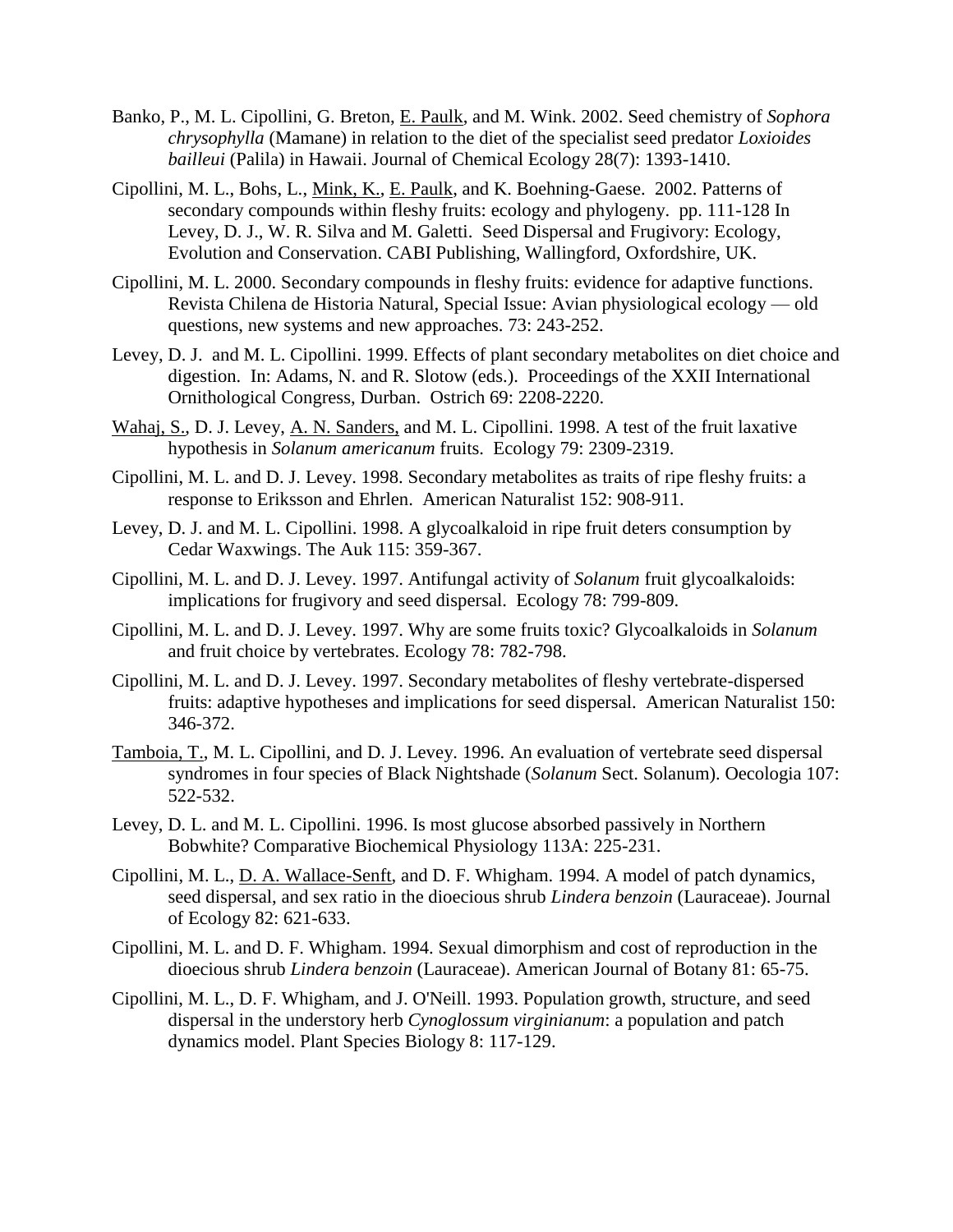- Whigham, D. F., J. P. O'Neill, and M. L. Cipollini. 1993. The role of tree gaps in maintaining the population structure of a woodland herb: *Cynoglossum virginianum*. Plant Species Biology 8: 107-115.
- Cipollini, M. L., and E. W. Stiles. 1993. Fruit rot, antifungal defense, and palatability of fleshy fruits for frugivorous birds. Ecology 74: 751-762.
- Cipollini, M. L., and E. W. Stiles. 1993. Fungi as biotic defense agents of fleshy fruits: alternative hypotheses, predictions, and evidence. American Naturalist 141: 663-673.
- Cipollini, M. L., B. G. Drake, and D. F. Whigham. 1993. Effects of elevated  $CO_2$  on growth and carbon/nutrient balance in the deciduous woody shrub *Lindera benzoin*. Oecologia 96: 339-346.
- Wetterer, J. M., S. Shaferi, M. Orr, K. Lipps, G. Gilbert, M. Cipollini, and C. Blaney. 1992. Onand off-trail orientation in the leaf-cutting ant *Atta cephalotes*. Journal of the Kansas Entomological Society 65: 96-98.
- Cipollini, M. L., and E. W. Stiles. 1992. Relative risks of microbial rot for fleshy fruits: significance with respect to fruit dispersal and selection for secondary defenses in temperate fruits. Advances in Ecological Research 23: 35-91.
- Cipollini, M. L., and E. W. Stiles. 1992. Relative risks of fungal rot for temperate ericaceous fruits: effects of seasonal variation on selection for chemical defense. Canadian Journal of Botany 70: 1868-1877.
- Cipollini, M. L., and E. W. Stiles. 1992. Antifungal activity of ripe ericaceous fruits: phenolicacid interactions and palatability for dispersers. Biochemical Systematics and Ecology 20: 501-514.
- Cipollini, M. L., and E. W. Stiles. 1991. Costs of reproduction in *Nyssa sylvatica*: sexual dimorphism in reproductive frequency and nutrient flux. Oecologia 86: 585-593.
- Cipollini, M. L., and D. J. Levey. 1991. Why some fruits are green when they are ripe: carbon balance in fleshy fruits. Oecologia 88: 371-377.
- Cipollini, M. L., and E. W. Stiles. 1991. Seed predation by the weevil *Acanthoscelides obtectus* on *Phaseolus* species: consequences for seed germination, early growth and reproduction. Oikos 60: 205-214.
- Cipollini, M. L. 1991. Female-biased sex ratios in response to increased density in a bruchid seed predator: a consequence of local mate competition? Oikos 60: 197-204.
- Cipollini, M. L., and J. L. Pickering. 1986. Determination of the phytotoxicity of barium in leach-field disposal of gas-well brines. Plant and Soil 92: 159-169.

#### **PROFESSIONAL PRESENTATIONS: (undergraduate co-authors are underlined)**

- Cipollini, M.L. 2021. GA-TACF Chestnut Orchards 2021. GA-TACF Annual Meeting, May 22, 2021. By Zoom.
- Cipollini, M.L. 2020. GA-TACF breeding program update. GA-TACF Annual Meeting. June, 9, 2020. By Zoom.
- Cipollini, M.L. 2020. Changes in tree canopy, understory vegetation, and fuel composition after 10 years of restoration management in an old-growth mountain longleaf pine forest.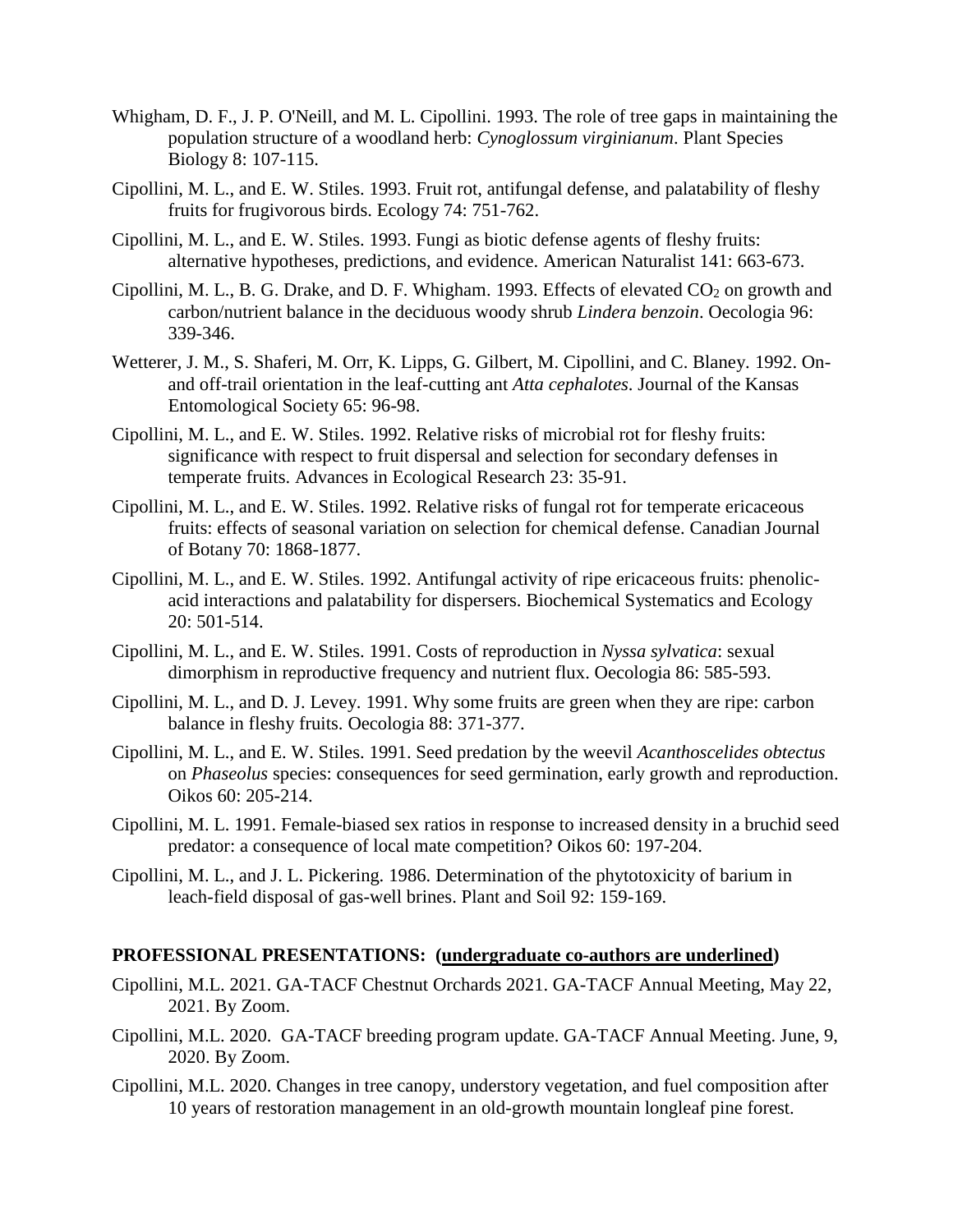North Georgia Prescribed Fire Council Meeting. June 4, 2020. By Zoom. [https://www.youtube.com/watch?v=svtQ9cGtJ3s&list=PLg38mXDqkgvOoQsZYdsNGR](https://www.youtube.com/watch?v=svtQ9cGtJ3s&list=PLg38mXDqkgvOoQsZYdsNGRTqf3uHXK17a&index=3&t=0s) [Tqf3uHXK17a&index=3&t=0s](https://www.youtube.com/watch?v=svtQ9cGtJ3s&list=PLg38mXDqkgvOoQsZYdsNGRTqf3uHXK17a&index=3&t=0s)

- Cipollini, M.L., Z. Felix, J.P. Moss, and T. Weaver. 2020. Status of the TACF chestnut blight resistance backcross program in Georgia, with emphasis on the Flint seed orchard. Association of Southeastern Biologists Meeting, March 25-28, 2020, Jacksonville, FL. Southeastern Biology 67(1-4):119. [http://www.sebiologists.org/uploads/1/0/3/0/103013314/seb\\_2020\\_vol67.pdf](http://www.sebiologists.org/uploads/1/0/3/0/103013314/seb_2020_vol67.pdf)
- Cipollini, M.L. 2019. GA-TACF breeding program progress report. GA-TACF Annual Meeting, Atlanta History Center, Atlanta, GA, April 13, 2019.
- Moss, J.P., N. Bailey, W. Walker and M.L. Cipollini. 2019. Survey of rare plants within a calcareous flatwoods community and analysis of plant-environmental relationships. Association of Southeastern Biologists Meeting, April 3-6, 2019, Memphis, TN (J.P Moss presenting). Also presented at the Berry College Symposium on Student Scholarship, April 9, 2019, Mount Berry, GA (*J.P. Moss presenting*).
- Cipollini, M.L., N. Bailey, M.G. Gaskin, J.P. Moss, W. Walker, and S. Williams. 2019. Is there sexual dimorphism in Spicebush (*Lindera benzoin*) prior to fruit production? Association of Southeastern Biologists Meeting, April 3-6, 2019, Memphis, TN (M.L. Cipollini presenting). Also presented at the Berry College Symposium on Student Scholarship, April 9, 2019, Mount Berry, GA (M.G. Gaskin presenting).
- Cipollini, M.L., A.M. Metaxas, J. Klaus, N. Klaus, JP. Moss, W. Walker, and N. Bailey. 2018. Georgia offers unique opportunities to incorporate greater genetic diversity in *Castanea* breeding programs. TACF Annual Meeting, Huntsville, AL. October 26-27, 2018 https://www.acf.org/wpcontent/uploads/2019/01/MartinCipollini\_et\_al\_GeorgiaOffersUniqueOpportunitiesIncor porateGreaterGeneticDiversityCastaneaBreedingPrograms.pdf?x27388
- Cipollini, M.L., JP. Moss, W. Walker, and N. Bailey. 2018. Evaluation of an alternative small stem assay for blight resistance. TACF Annual Meeting, Huntsville, AL. October 26-27, 2018. [https://www.acf.org/wp](https://www.acf.org/wp-content/uploads/2019/01/MartinCipollini_et_al_EvaluationAlternativeSmallStemAssayBlightResistance.pdf?x27388)[content/uploads/2019/01/MartinCipollini\\_et\\_al\\_EvaluationAlternativeSmallStemAssayBl](https://www.acf.org/wp-content/uploads/2019/01/MartinCipollini_et_al_EvaluationAlternativeSmallStemAssayBlightResistance.pdf?x27388) [ightResistance.pdf?x27388](https://www.acf.org/wp-content/uploads/2019/01/MartinCipollini_et_al_EvaluationAlternativeSmallStemAssayBlightResistance.pdf?x27388)
- Cipollini, M.L. 2018. Restoration of American chestnut in the southeastern United States; strategies for the development of disease resistance and conservation of genetic diversity. GA-DNR Master Naturalist Program, Canton, GA. October 19, 2018.
- Cipollini, M.L. 2018. Restoration of American chestnut in the southeastern United States; strategies for the development of disease resistance and conservation of genetic diversity. Dahlonega Science Café, Dahlonega, GA. July 16, 2018.
- Cipollini, M.L. 2018. GA-TACF breeding program progress report. GA-TACF Annual Meeting, Reinhardt University, Waleska, GA, May 5, 2018.
- Cipollini, M.L. 2018. Restoring Mountain Longleaf Pine and American Chestnut in Georgia, Georgia Urban Forest Council Meeting, Rome, GA. April 25, 2018.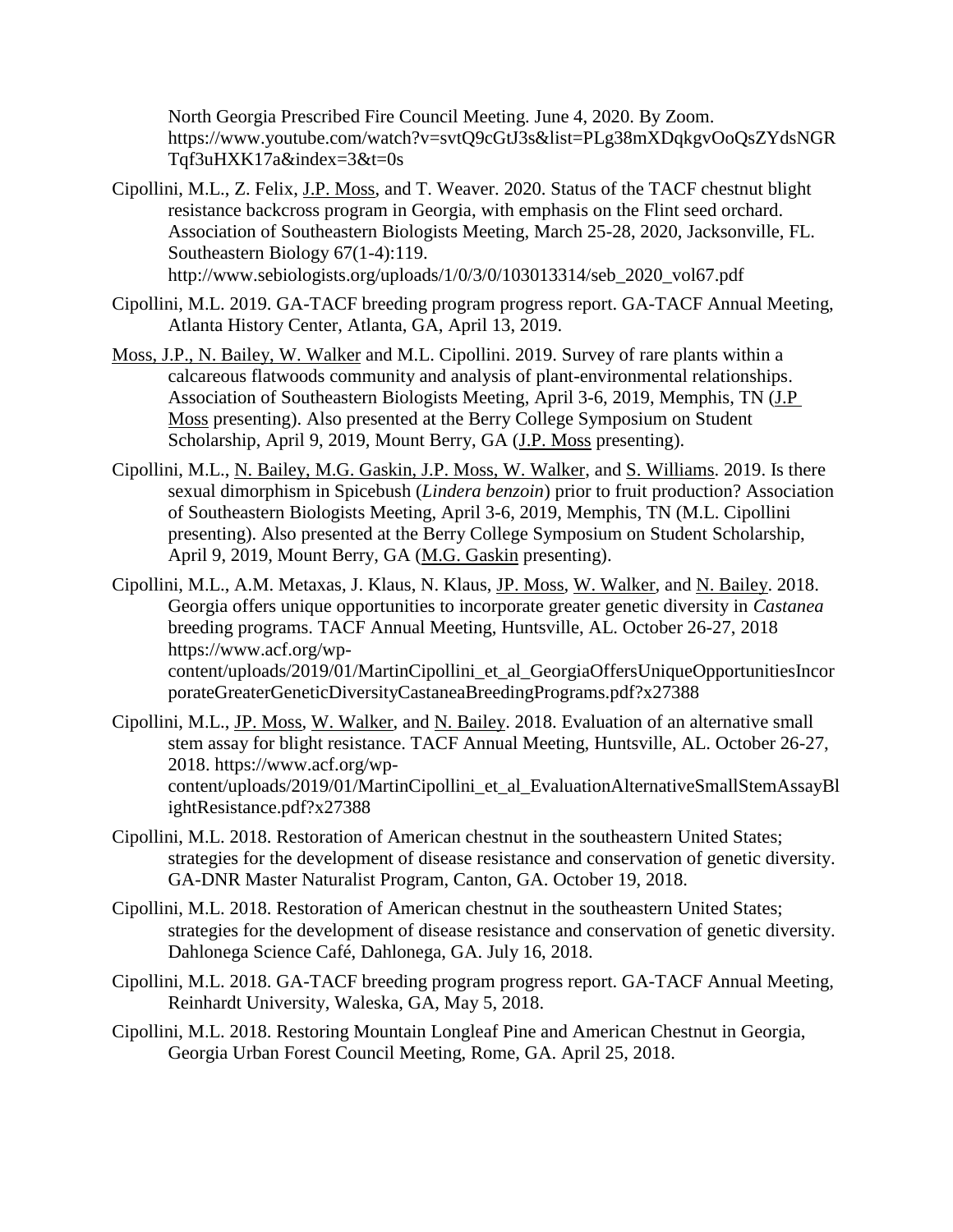- Moss, J.P., N. Bailey, N. Wessel, S. Williams, and E. Humphreys. 2018. The Berry College Central Grove Longleaf Pine Seed Orchard. Council for Student Scholarship Symposium, Berry College, Mount Berry, GA. April 10, 2018.
- Williams, S., N. Bailey, J.P. Moss, and N. Wessel. 2018. Is there sexual dimorphism in *Lindera benzoin* prior to fruit production? Council for Student Scholarship Symposium, Berry College, Mount Berry, GA. April 10, 2018.
- Cipollini, M.L. 2017. Insect pests of chestnuts, with emphasis on ambrosia beetles. TACF Annual Meeting, Portland, ME. October 5-7, 2017.
- Cipollini, M.L., N. Wessel, J.P. Moss, N. Bailey, and D. Nicely. 2017. Seed and seedling characteristics of hybrid chestnuts (*Castanea* spp.) derived from a backcross blightresistance breeding program in Georgia. TACF Annual Meeting, Portland, ME. October 5-7, 2017. Also presented at Council for Student Scholarship Symposium, Berry College, Mount Berry, GA. April 4, 2017.
- Cipollini, M.L. and N. Wessel. 2017. Seed and seedling characteristics of hybrid chestnuts (*Castanea* spp.) derived from a backcross blight-resistance breeding program in Georgia. Ecological Society of America Annual Meeting, Portland, OR. August 9, 2017.
- Cipollini, M.L. 2017. Restoration of disease resistant American chestnuts: Role of TACF state chapters and "citizen science". Georgia Mountain Research and Education Center Community Council. Blairsville, GA, May 11, 2017.
- Cipollini, M.L. 2017. GA-TACF breeding program progress report. GA-TACF Annual Meeting, University of North Georgia, Dahlonega, GA, April 29, 2017.
- Cipollini, M.L. 2017. Restoration of disease resistant American chestnuts: Role of TACF state chapters and "citizen science". Union County Master Gardeners/GA Master Naturalist Program. Blue Ridge, GA. April 12, 2017.
- Cipollini, M.L. 2017. GA-TACF breeding program progress report. State TACF Chapter Meeting, Sewickley, PA. February 24-26, 2017.
- Cipollini, M. L, N. R. Dingley, and P. Felch. 2016. Progress over the first ten years of The American Chestnut Foundation blight resistance breeding program in Georgia. Natural Areas Conference, Davis, CA. October 20, 2016.
- Cipollini, M.L. 2016. Restoration of Mountain Longleaf Pine. University of Tennessee-Chattanooga, Chattanooga, TN. October 7, 2016.
- Cipollini, M.L. 2016. Restoring the Mountain Longleaf Pine and American Chestnut. Association of Natural Resource Extension Professionals Annual Meeting and Professional Improvement Conference. Berry College, Mount Berry, GA. August 1, 2016.
- Cipollini, M.L. 2016. Berry College Campus Arboretum and E.L.M. Project. Georgia Association of Natural Resource Extension Professionals Annual Meeting and Professional Improvement Conference. Berry College, Mount Berry, GA. August 2, 2016.
- Cipollini, M.L. 2016. Forest restoration and community engagement: Restoration of Mountain Longleaf Pine and American Chestnut forests in Georgia. Georgia Native Plant Society – West Georgia Chapter, Carrollton, GA. June 21, 2016.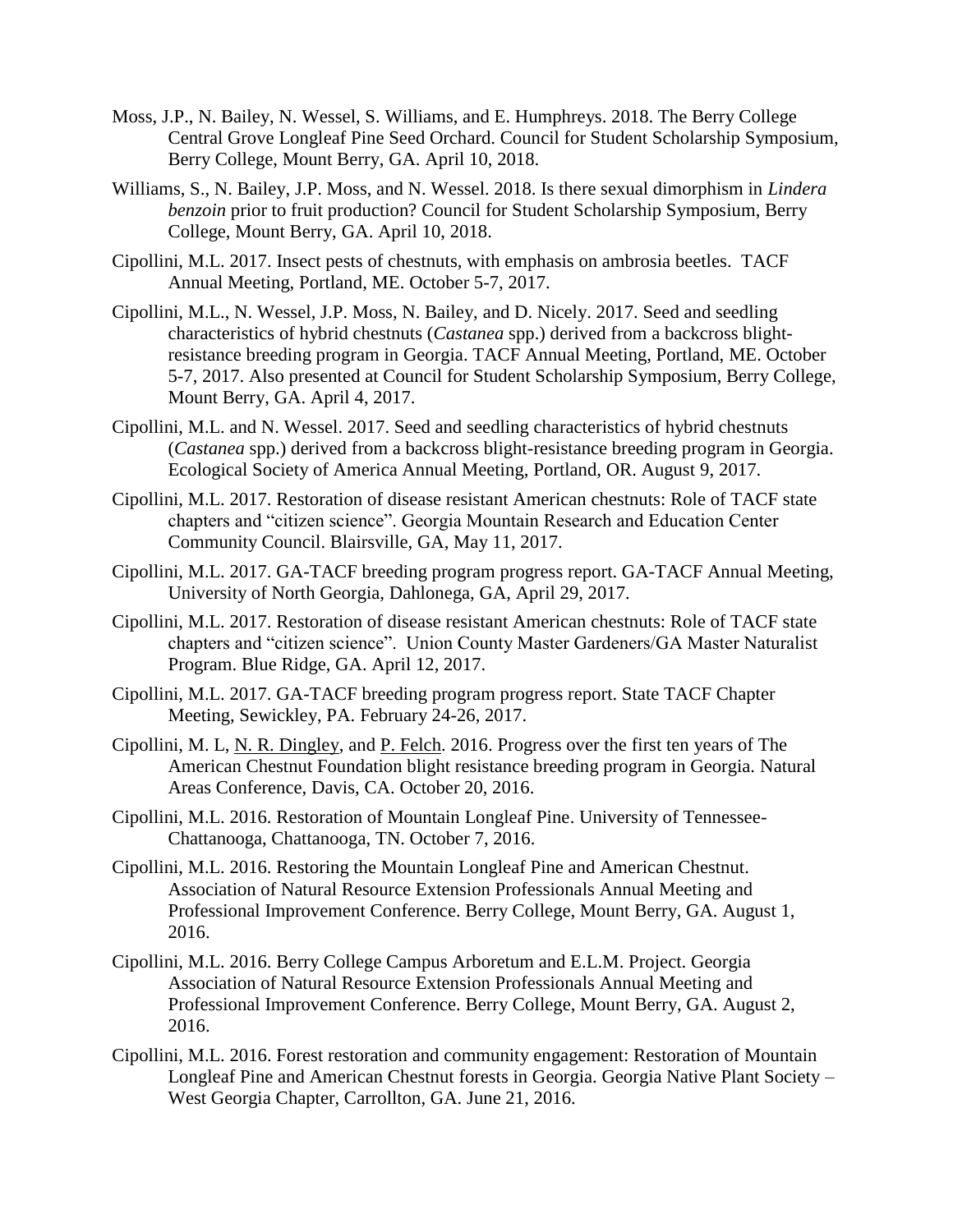- Cipollini, M.L. 2016. Decimation and restoration of the American chestnut. Mushroom Club of Georgia, Atlanta, GA. May 4, 2016.
- Dingley, N.R., P. Felch, and M. Cipollini. 2016. Progress over the first ten years of the GA-TACF blight resistance breeding program. Council for Student Scholarship Symposium, Berry College, Mount Berry, GA. April 12, 2016.
- Cipollini, M.L. 2016. Progress over the first ten years of the GA-TACF blight resistance breeding program. Annual Meeting of the Georgia Chapter of the American Chestnut Foundation, Athens, GA, April 9, 2016.
- Cipollini, M.L. 2016. Restoration of disease resistant American chestnuts: Role of TACF state chapters and "citizen science". Gilmer County Master Gardeners/GA Master Naturalist Program. Ellijay, GA. April 7, 2016.
- Cipollini, M.L. 2016. Restoration of disease resistant American chestnuts: Role of TACF state chapters and "citizen science". Northwood Garden Club. Atlanta, GA. March 22, 2016.
- Cipollini, M.L. 2016. Restoration of disease resistant American chestnuts: Role of TACF state chapters and "citizen science". Pine Mountain Chapter of the Society of American Foresters. Pine Mountain, GA. February 18, 2016.
- Cipollini, M.L. 2015. Forest restoration and community engagement: Restoration of Mountain Longleaf Pine and American Chestnut forests in Georgia. Rome Federation of Garden Clubs, Rome, GA. November 2, 2015.
- Cipollini, M.L., N.R. Dingley, and P. Felch. 2015. Progress over the first ten years of the GATACF blight resistance breeding program. TACF Annual Meeting 2015 with Schatz Tree Genetics Colloquium. State College, PA. October 23-24, 2015. (Cipollini presenting). Add web page link.
- Cipollini, M.L., N. R. Dingley, and P. Felch. 2015. Changes in vegetative structure across the first decade of restoration management in an old growth mountain longleaf pine forest. Ecological Society of America Annual Meeting, August 9-14, 2015, Baltimore, MD.
- Cipollini, M. L. 2015. Progress over the first nine years of the GATACF blight resistance breeding program. Annual Meeting of the Georgia Chapter of the American Chestnut Foundation, Atlanta, GA, April 25, 2015.
- Cipollini, M.L., N. R. Dingley, and P. Felch. 2015. Changes in vegetative structure across 10 years of restoration management in an old growth mountain longleaf pine forest. 74th Annual Association of Southeastern Biologists Meeting, April 1-4, 2015, Chattanooga, TN (Cipollini presenting). Also presented at the Berry College Symposium on Student Scholarship, April 14, 2015, Mount Berry, GA (Dingley and Felch presenting).
- Cipollini, M.L., N.R. Dingley, P. Felch, R. Ware, C. Hughes, R. Carleton, K. Richardson, and B. Erb. 2015. The Berry College Arboretum: Initial inventory and short-term plans. 74th Annual Association of Southeastern Biologists Meeting, April 1-4, 2015, Chattanooga, TN. Also presented at the Berry College Symposium on Student Scholarship, April 14, 2015, Mount Berry, GA (Dingley and Felch presenting).
- Cipollini, M.L. 2014. Changes in vegetative structure across 10 years of restoration management in an old growth mountain longleaf pine forest. November 13, 2014. Kennesaw State University, Kennesaw, GA.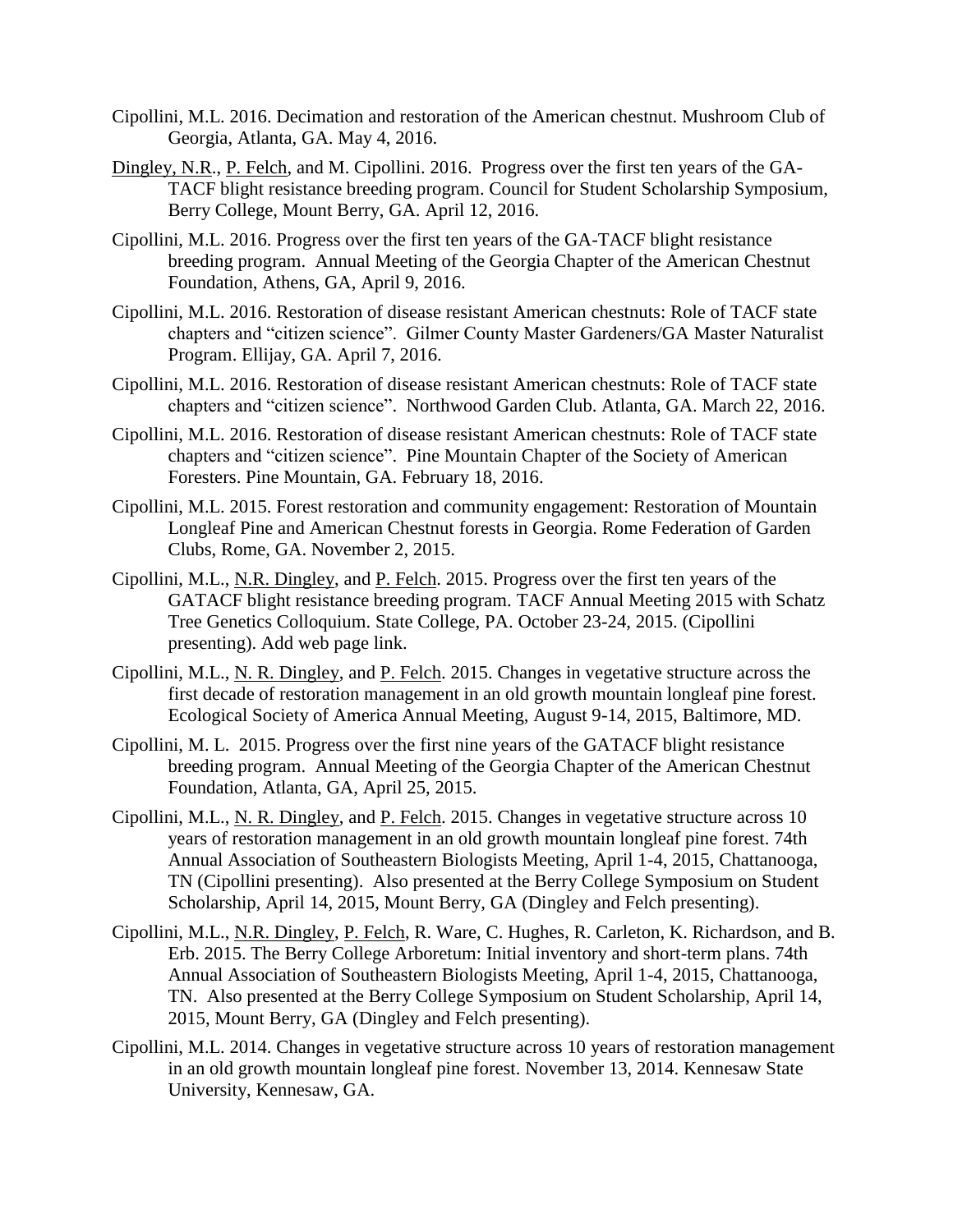- Cipollini, M.L., Watkins, S., T. Kantelis, N.R. Dingley, and P. Felch 2014. The first tests of blight-resistance in backcross hybrid American chestnuts (*Castanea dentata*) in Georgia: an assessment of leaf, stem, and bud traits. The American Chestnut Foundation 2014 Annual Meeting. October 17-19, 2014. Front Royal, VA. http://www.acf.org/pdfs/Annual%20Meeting\_Fall%2014\_Posters/First%20tests%20of%2 0blight-resistent%20hybrids%20in%20GA.pdf
- Cipollini, M.L., N. R. Dingley, and P. Felch. 2014. Changes in vegetative structure across 10 years of restoration management in an old growth mountain longleaf pine forest. Natural Areas Conference. October 15-17, 2014. Dayton, OH.
- Cipollini, M.L. 2014. The American Chestnut Foundation's blight resistance breeding program: Role of state chapters and "citizen science". Paul Burton Seminar Series, September 20, 2014. Western Carolina University, Cullowhee, NC. (invited oral presentation)
- Cipollini, M.L. 2014. Forest restoration and student/community engagement. Bonner Summer Leadership Institute: Community-Based Learning: Pedagogies, Partners, and Practice Symposium. May 29, 2014, Berry College, Mount Berry, GA.
- Watkins, S., T. Kantelis, N.R. Dingley, P. Felch, and M. Cipollini. 2014. The first tests of blightresistance in backcross hybrid American chestnuts (*Castanea dentata*) in Georgia: an assessment of leaf, stem, and bud traits. 73rd Annual Association of Southeastern Biologists Meeting, April 2-5, 2014, Spartanburg, SC. Also presented at the Berry College Symposium on Student Scholarship, April 8, 2014, Mount Berry, GA (Watkins and Kantelis presenting), and at the GATACF Annual Meeting, Blairsville, GA, April 26, 2014 (Watkins, Kantelis, and Cipollini presenting).
- Cipollini, M. L. 2014. Progress over the first eight years of the GATACF blight resistance breeding program. Annual Meeting of the Georgia Chapter of the American Chestnut Foundation, Blairsville, GA, April 26, 2014.
- Cipollini, M. L. 2014. Natural forests, native trees and healthy watersheds: Restoration of Mountain Longleaf Pine and American Chestnut Forests in Georgia. Georgia Statewide Arbor Day Celebration, Rome, GA, February 18, 2014.
- Cipollini, M., S. Watkins, E. Coughlin, and T. Kantelis. 2013. Monitoring and control of Ambrosia beetles in chestnut orchards. The American Chestnut Foundation's 30th Annual Meeting, Herndon, VA, October 19-20, 2013.
- Cipollini, M. L. 2013. Progress over the first seven years of the GATACF blight resistance breeding program. Annual Meeting of the Georgia Chapter of the American Chestnut Foundation, Reinhardt University, Waleska, GA. May 18, 2013.
- Johnson, K., M. Cipollini, D. Whigham, J. O'Neill, J. Culberson, and K. Miller. 2013. The use of image analysis in the study of sexual dimorphism in *Lindera benzoin* (spicebush). Berry College Symposium on Student Scholarship, April 16, 2013.
- Coughlin, E., S. Watkins, and M.L. Cipollini. 2012. Trapping and monitoring ambrosia beetles in a Georgia chestnut backcross orchard. The American Chestnut Foundation's 29th Annual Meeting, Asheville, NC, October 19-21.
- Cipollini, M. L. 2012. The Berry College Longleaf Pine Project: Lessons for Marshall Forest. Emma Lewis Lipps Ecology Lecture. Shorter University, April 11, 2012.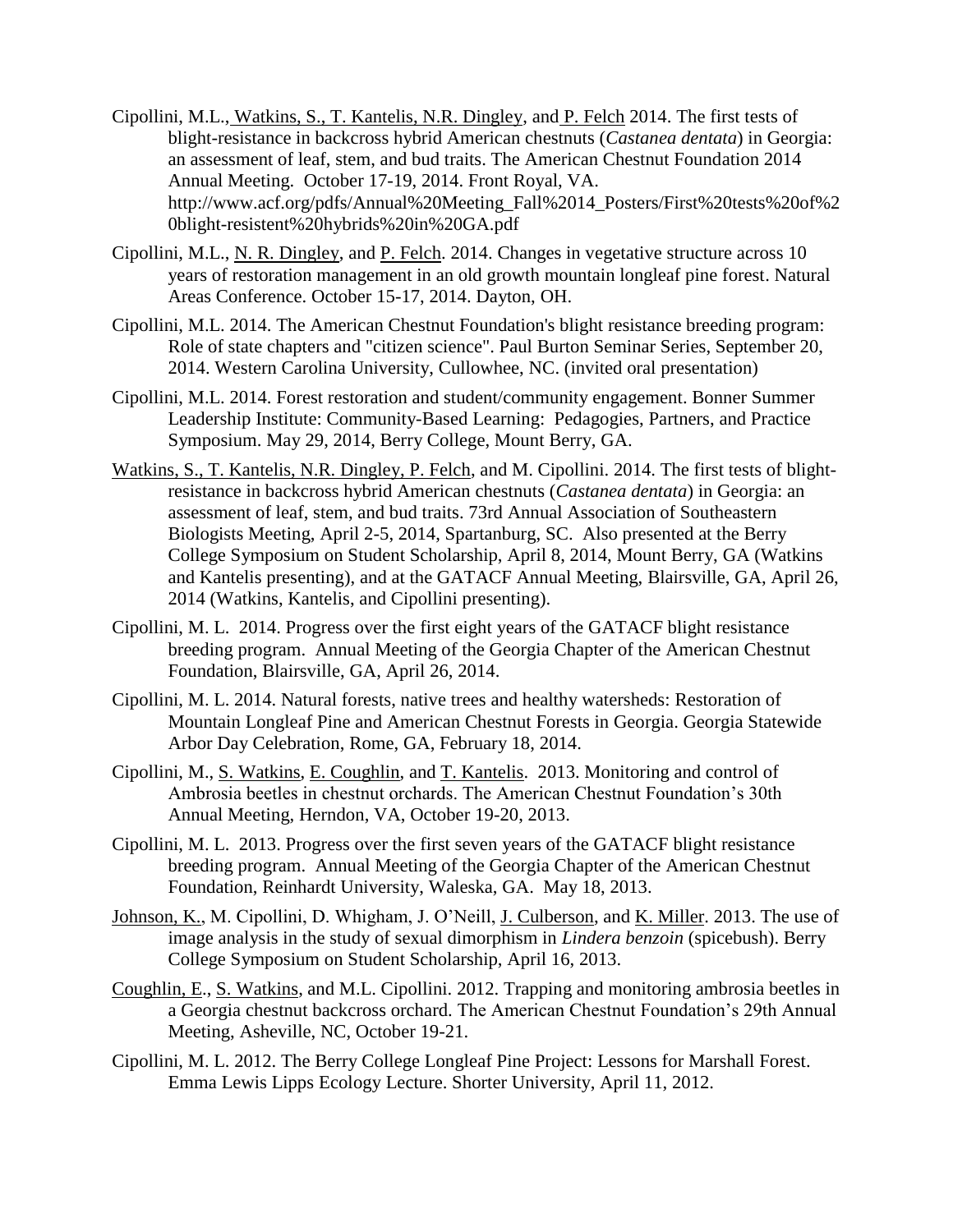- Coughlin, E., S. Watkins, and M. Cipollini. 2012. Trapping and monitoring ambrosia beetles for the implementation of integrated pest management in Georgia chestnut orchards. 72nd Annual Association of Southeastern Biologists Meeting, April 3-8, 2012, Athens, GA. Also presented at the Berry College Symposium on Student Scholarship, April 11, 2012, Mount Berry, GA (Coughlin and Watkins presenting), at the TACF Southern Regional Meeting, April 14, 2012, Morrison, TN (Cipollini, presenting) and at the GATACF Annual Meeting, Berry College, Mount Berry, GA, April 21, 2012 (Coughlin and Watkins presenting).
- Cipollini, M. L. 2012. Progress over the first six years of the GATACF blight resistance breeding program. Annual Meeting of the Georgia Chapter of the American Chestnut Foundation, Berry College, Mount Berry, GA. April 21, 2012.
- Bannister, C.B., and M. Cipollini. 2012. Swan Lake as a possible source of human pathogens. Berry College Symposium on Student Scholarship, April 11, 2012, Mount Berry, GA (Bannister presenting)
- Montgomery, A., M. Cipollini, and S. Barrow. 2012. Survey of ravine-dwelling herpetofauna in Mountain Longleaf Pine ecosystem. Berry College Symposium on Student Scholarship, April 11, 2012, Mount Berry, GA (Montgomery presenting)
- Cipollini, M. L. 2012. Breeding for Disease Resistance in American Chestnut in Georgia. Georgia Native Plant Society 17th Plant Symposium: Georgia Environment and Georgia Yards. Marietta, Georgia. Feb. 11, 2012.
- Cipollini, M. L. 2011. The Berry College Longleaf Pine Project: Progress Over the First Nine Years. 4th Montane Longleaf Pine Conference. Cheaha State Park, Alabama. Oct. 25, 2011.
- Cipollini, M. L. 2011. The American Chestnut Blight Resistance Breeding Program in Georgia. The American Chestnut Foundation Restoration Branch Event. Rome, Georgia. May 6, 2011.
- Cipollini, M. L. 2011. The American Chestnut Blight Resistance Breeding Program in Georgia. Annual Meeting of the State Master Gardeners Association. Rome, Georgia, April 30. 2011.
- Cipollini, M. L. and E. Coughlin. 2011. Progress over the first five years of the GATACF blight resistance breeding program. Annual Meeting of the Georgia Chapter of the American Chestnut Foundation, Athens, GA. April 2, 2011.
- Culberson, J., M. Cipollini, T. Baldvins, E. Lane, C. McDaniel, K. Miller, and C. Strippelhoff. 2010. Herbaceous plants and grasses of the Berry College Longleaf Management Area. Abstracts: Ecological Society of America 95th Annual Meeting, Pittsburgh, PA. August 1-6, 2010.
- Kronenberger, J., T. Baldvins, M. Cipollini and A. Montgomery. 2010. Early effects of restoration practices within a historically fire-suppressed mountain longleaf pine ecosystem on vegetative and bird community structure. Abstracts: Ecological Society of America 95th Annual Meeting, Pittsburgh, PA. August 1-6, 2010.
- Cipollini, M. W. Watkins, B. Doyle, and W. Graham. 2010. Progress over the first four years of the GA-TACF blight resistance breeding program. Annual Meeting of the Georgia Chapter of the American Chestnut Foundation, Callaway Gardens, GA. April 24, 2010.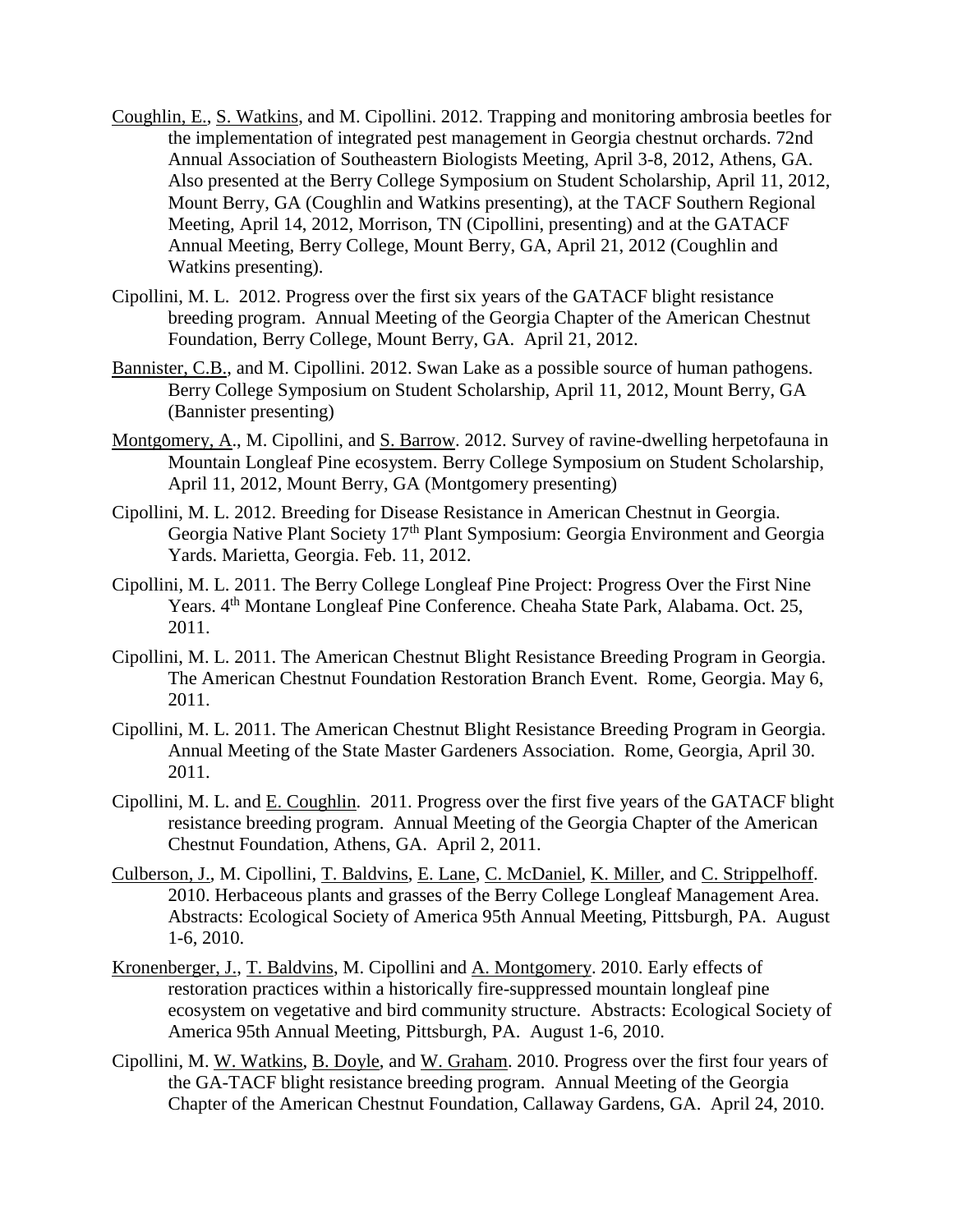- Cipollini, M. 2010. The TACF TREES database. Annual Meeting of the Georgia Chapter of the American Chestnut Foundation, Callaway Gardens, GA. April 24, 2010.
- Kronenberger, J., T. Baldvins, M. Cipollini, W. McCullough, A. Montgomery, and A. Simpson. 2010. Early effects of restoration practices within a historically fire-suppressed mountain longleaf pine ecosystem on vegetative structure and the bird community. 71st Annual Association of Southeastern Biologists Meeting, April 7-11, 2010, Asheville, NC.
- Watkins, W., W. Brooks, R. Neal, K. Brinck, P. Banko, M. Cipollini, and G. Breton. 2010. Intraspecific developmental variation in quinolizidine alkaloids of mamane (*Sophora chrysophylla*) seed embryos: relevance to specialist seed predation by palila (*Loxioides bailleui*) and *Cydia* spp. 71st Annual Association of Southeastern Biologists Meeting, April 7-11, 2010, Asheville, NC.
- Cipollini, M. 2010. The TACF TREES database. Southern Regional Meeting of The American Chestnut Foundation. Chattanooga, TN. March 20, 2010.
- Cipollini, M., W. Watkins, B. Doyle, W. Graham, Reid Poppel, and M. Summerlin. 2010. Georgia Chapter of The American Chestnut Foundation: Progress over the first four years of the state-wide blight resistance breeding program. Southern Regional Meeting of the American Chestnut Foundation. Chattanooga, TN. March 20, 2010.
- Watkins, W., M. Cipollini, and M. Summerlin. 2009. Georgia's role in the rebirth of the American Chestnut tree. 70th Annual Association of Southeastern Biologists Meeting, April 1-4, 2009, Birmingham, AL.
- Baldvins, T., M. Cipollini, J. Culberson, K. Miller, and C. Strippelhoff. 2009. Herbaceous plants and grasses of the Berry College Longleaf Management Area: a preliminary survey. 70th Annual Association of Southeastern Biologists Meeting, April 1-4, 2009, Birmingham, AL.
- Cipollini, M., W. Watkins, and M. Summerlin. 2009. Georgia Chapter of the American Chestnut Foundation: Progress over the first three years of the state-wide blight resistance breeding program. Southern Regional Meeting of the American Chestnut Foundation. Chattanooga, TN. March 7, 2009.
- Cipollini, M., C. Strippelhoff, T. Baldvins, R. Armstrong, K. Miller, E. Lane, C. McDaniel, and J. Culberson. 2009. Herbaceous plants and grasses of the Berry Longleaf Management Area: a preliminary survey. Proceedings of the 7<sup>th</sup> Longleaf Alliance Regional Meeting. Longleaf Alliance Report 14:75. <http://www.clpe.org/Pubs/LLA7thregionalproceedings.pdf> (not peer-reviewed)
- Cipollini, M., C. Strippelhoff, T. Baldvins, R. Armstrong, K. Miller, E. Lane, and C. McDaniel. 2008. Herbaceous plants and grasses of the Berry College Longleaf Management Area: a preliminary survey. Abstracts: The Longleaf Alliance & Forest Guild Joint Meeting 2008. October 28 – November 1, Sandestin, FL.
- Cipollini, M., J. Blalock, P. Browning, G. Cassell, E. Lane, N. Malloy, and E. Swanson. 2008. Short-term effects of restoration burning and herbicide treatment on aboveground biomass and tree community structure in a relict Mountain Longleaf Pine ecosystem. Abstracts: Annual Meeting of the Association of Southeastern Biologists, Spartanburg, SC. April 16-19, 2008.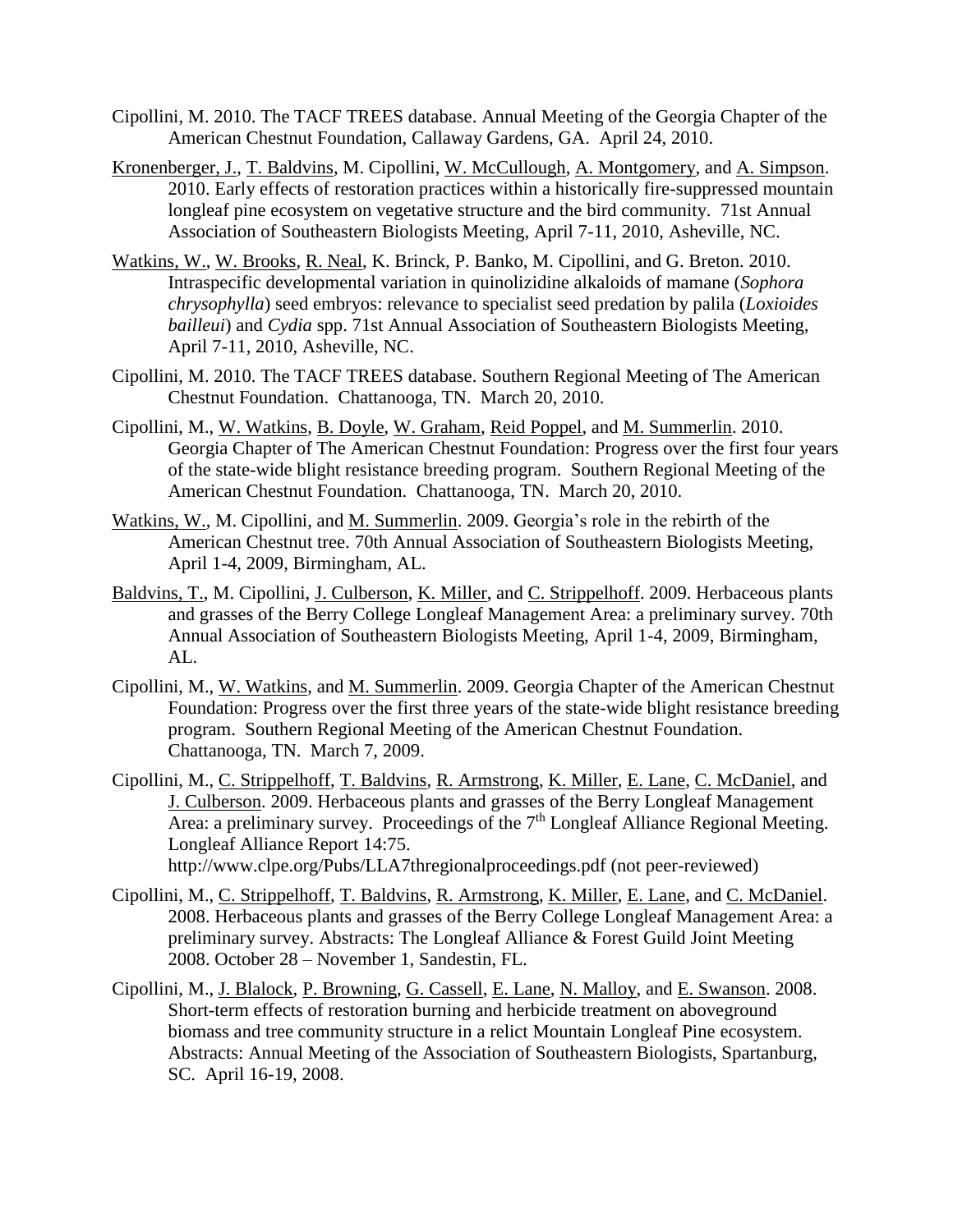- Cipollini, M., C. Francia, C. Kujala, A. Lottes, N. Malloy, M. Mann, E. Swanson, and N. Wigington. 2008. Effects of restoration prescribed burning on post-fire mortality in relict Montane Longleaf Pine (*Pinus palustris*) in northwestern Georgia. Abstracts: Annual Meeting of the Association of Southeastern Biologists, Spartanburg, SC. April 16-19, 2008.
- Cipollini, M. 2008. The Berry College Longleaf Pine Project: Progress over the First Five Years. Abstracts: Third Montane Longleaf Conference, Auburn, AL. March 11, 2008.
- Cipollini, M. 2008. The Berry College Longleaf Pine Project: Progress over the First Five Years. Third Montane Longleaf Conference Proceedings. Longleaf Alliance Report 13:42. <http://www.clpe.org/Pubs/Proceedings-3rdmontaneconference.pdf> (not peer-reviewed)
- Cipollini, M., J. Blalock, P. Browning, G. Cassell, E. Lane, N. Malloy, and E. Swanson. 2008. Short-term effects of restoration burning and herbicide treatment on aboveground biomass and tree community structure in a relict Mountain Longleaf Pine ecosystem. Abstracts: Third Montane Longleaf Conference, Auburn, AL. March 11, 2008.
- Cipollini, M., J. Blalock, P. Browning, G. Cassell, E. Lane, N. Malloy, and E. Swanson. 2008. Short-term effects of restoration burning and herbicide treatment on aboveground biomass and tree community structure in a relict Mountain Longleaf Pine ecosystem. Third Montane Longleaf Conference Proceedings. Longleaf Alliance Report 13:72. <http://www.clpe.org/Pubs/Proceedings-3rdmontaneconference.pdf> (not peer-reviewed)
- Cipollini, M., C. Francia, C. Kujala, A. Lottes, N. Malloy, M. Mann, E. Swanson, and N. Wigington. 2008. Effects of restoration prescribed burning on post-fire mortality in relict Montane Longleaf Pine (*Pinus palustris*) in northwestern Georgia. Abstracts: Third Montane Longleaf Conference, Auburn, AL. March 11, 2008.
- Cipollini, M., C. Francia, C. Kujala, A. Lottes, N. Malloy, M. Mann, E. Swanson, and N. Wigington. 2008. Effects of restoration prescribed burning on post-fire mortality in relict Montane Longleaf Pine (*Pinus palustris*) in northwestern Georgia. Third Montane Longleaf Conference Proceedings. Longleaf Alliance Report 13:71. <http://www.clpe.org/Pubs/Proceedings-3rdmontaneconference.pdf> (not peer-reviewed)
- Cipollini, M. L. and R. Worley. 2007. Fuel loads, tree community structure, and carbon storage in Mountain Longleaf Pine stands undergoing restoration. Abstracts: Ecological Society of America 92nd Annual Meeting, San Jose, CA. August 4-11, 2007.
- Worley, R. and M. L. Cipollini. 2007. Fuel loads and carbon storage in mountain longleaf pine (*Pinus palustris*) stands undergoing restoration. Abstracts: North Carolina Academy of Science  $104<sup>th</sup>$  Annual Meeting, East Carolina University, March  $30$  – April 1, 2007.
- Strahl M., N. Soper Gordon, M. Cipollini, P. Tomlinson, and R. Ware.2007. Vegetative survey of Martha's Meadow, an open limestone glade habitat in northwestern Georgia. Abstracts: Ecological Society of America 92nd Annual Meeting, San Jose, CA. August 4- 11, 2007
- Strahl M., N. Soper Gordon, M. Cipollini, P. Tomlinson and R. Ware. 2007. Vegetative survey of Martha's Meadow, an open limestone glade habitat in northwestern Georgia. Annual Meeting of the Association of Southeastern Biologists, Columbia, SC. April 18-21, 2007 and Berry College NSF-REU Symposium, August 2006.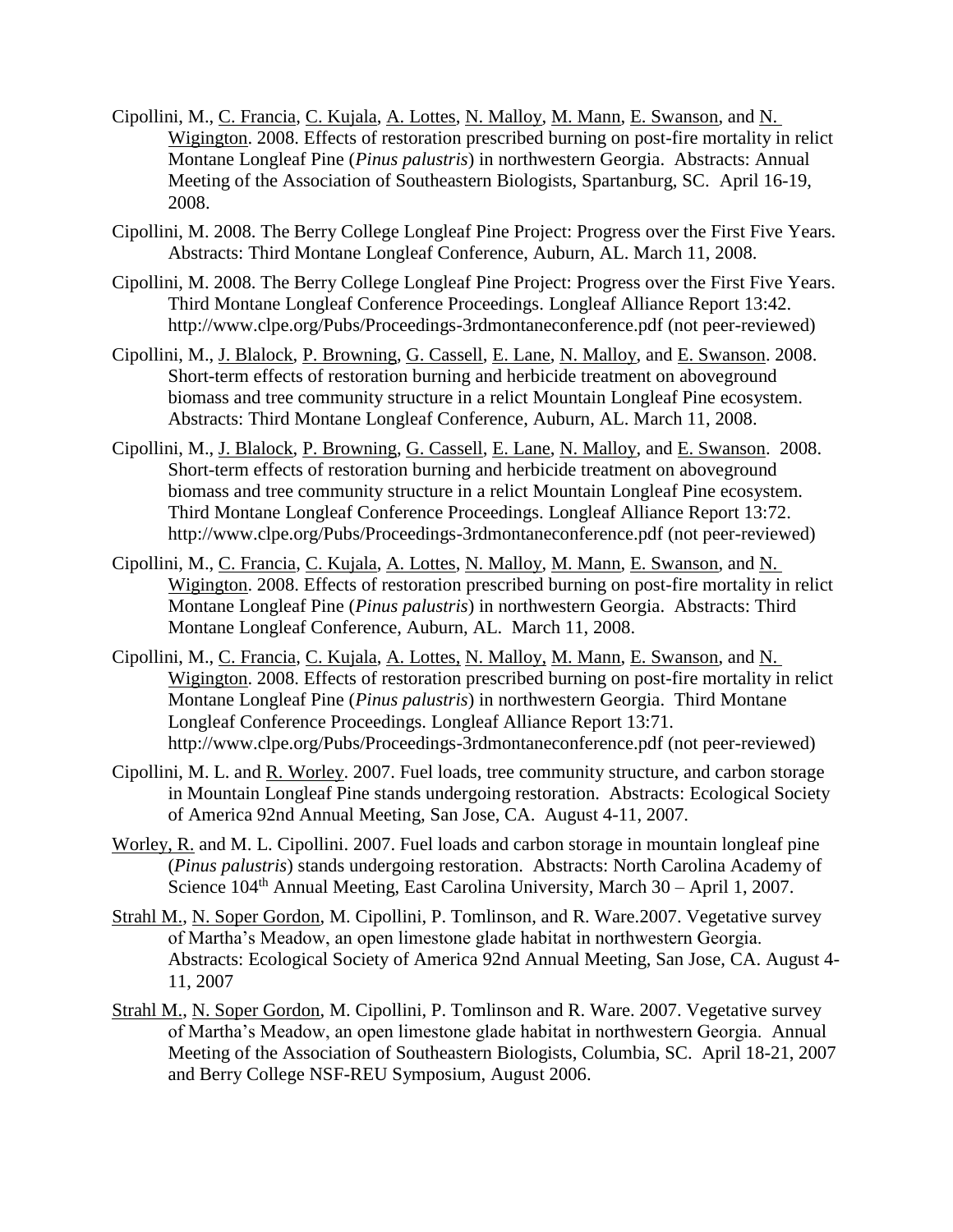- Worley, R. and M. L. Cipollini. 2006. Fuel loads, tree community structure, and carbon storage in Mountain Longleaf Pine stands undergoing restoration. Longleaf Alliance Conference, Tifton, GA. November 13-16, 2006 and Berry College NSF-REU Symposium, August 2006.
- Cipollini, M. L., A. Huber, A. Gaskell, M. Belk and C. Donahue. 2006. Estimation of carbon storage and dynamics in a Mountain Longleaf Pine ecosystem undergoing restoration. Ecological Society of America 91st Annual Meeting, Memphis, Tennessee. August 6-11, 2006.
- Currie, K., J. M. Varner, J. Kush and M. Cipollini. 2006. A survey of the herbaceous vegetation in the Berry College Longleaf Pine Management Area. The Annual Meeting of the Association of Southeastern Biologists, Gatlinburg, TN. March 29-April 1, 2006. Southeastern Biology 53(2):208 and Berry College NSF-REU Symposium, August 2005.
- Huber, A., A. Gaskell, C. Worrell, L. Rogers and M. Cipollini. 2006. Estimation of total biomass in a Mountain Longleaf Pine ecosystem in northwestern Georgia. The Annual Meeting of the Association of Southeastern Biologists, Gatlinburg, TN. March 29-April 1, 2006. Southeastern Biology 53(2):169-170 and Berry College NSF-REU Symposium, August 2005.
- Strahl, M., M. Cipollini, R. Ware and P. Tomlinson. 2006. Vegetation survey of Martha's Meadow, a calcareous limestone glade habitat. Abstracts -- Berry College Symposium on Student Scholarship, Berry College, Mount Berry, GA, April 6-7, 2006 and Berry College NSF-REU Symposium, August 2005.
- Strahl, M., M. Cipollini, R. Ware and P. Tomlinson. 2006. Vegetation survey of Martha's Meadow, a calcareous limestone glade habitat. The Annual Meeting of the Association of Southeastern Biologists, Gatlinburg, TN. March 29-April 1, 2006. Southeastern Biology 53(2):201.
- Cipollini, M. 2005. The Berry College Longleaf Pine Project: Progress Over the First Three Years. Program and Abstracts: 2nd Mountain Longleaf Conference, Mount Berry, GA. November 18-19, 2005.
- Knight, T., M. Cipollini and C. Worrell. 2005. Dendrochronological investigations of longleaf pine on Lavendar Mountain. Program and Abstracts: 2nd Mountain Longleaf Conference, Mount Berry, GA. November 18-19, 2005.
- Currie, K., J. M. Varner, J. Kush, and M. Cipollini. 2005. A Survey of the Herbaceous Vegetation Found in the Berry Longleaf Pine Management Area. Program and Abstracts: 2nd Mountain Longleaf Conference, Mount Berry, GA. November 18-19, 2005.
- Huber, A., A. Gaskell, C. Worrell and M. Cipollini. 2005. Estimation of Carbon Storage in a Mountain Longleaf Ecosystem of Northwestern Georgia. Program and Abstracts: 2nd Mountain Longleaf Conference, Mount Berry, GA. November 18-19, 2005.
- Cipollini, M., A. Gaskell and C. Worrell. 2005. Use of herbicide and prescribed burning to control hardwoods in the regeneration and restoration of Mountain Longleaf Pine habitats. Abstracts: The Annual Meeting of the Association of Southeastern Biologists, Florence, AL. April 13-16, 2005. Southeastern Biology 52: 210 and Berry College NSF-REU Symposium, August 2004.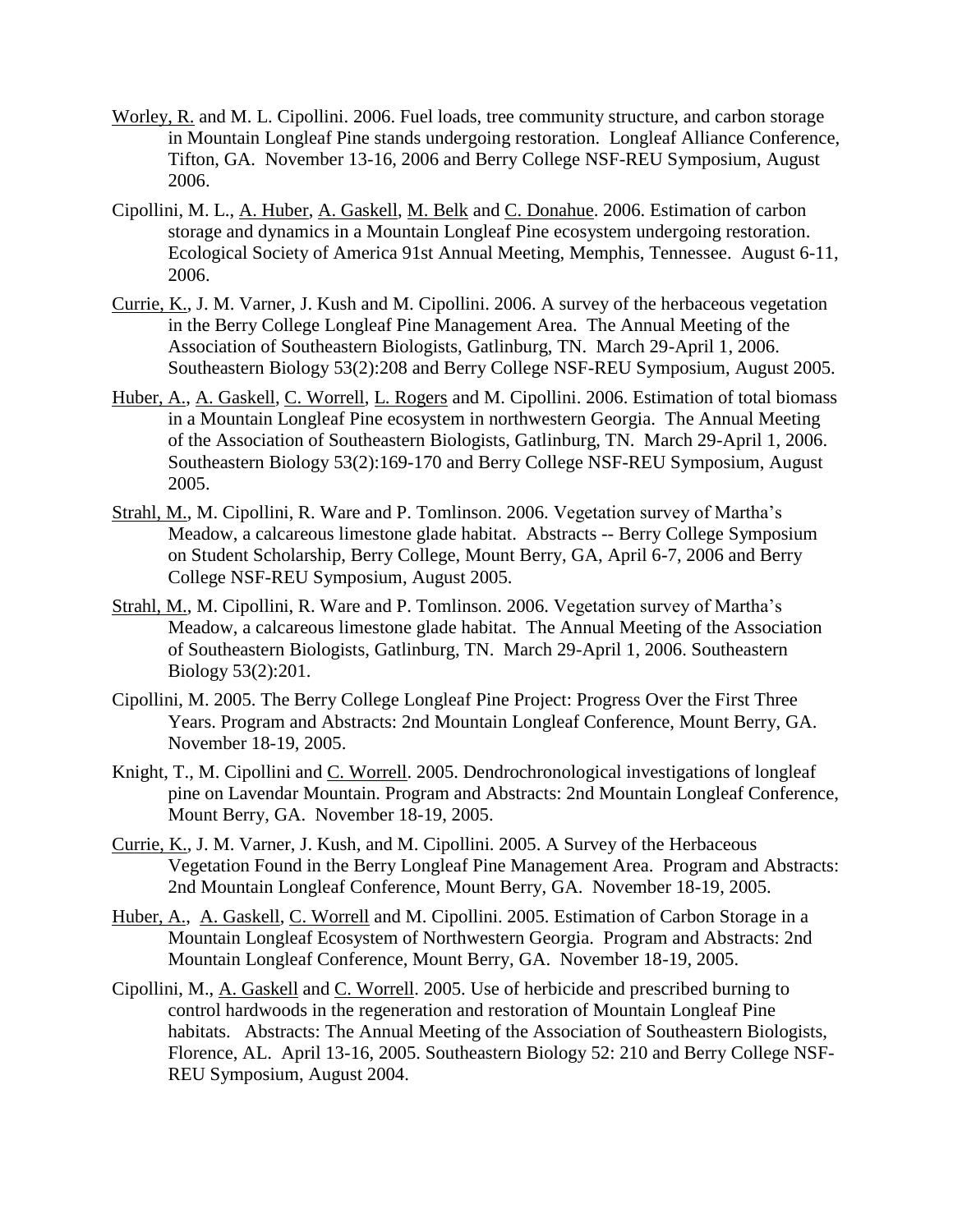- Neal, R., K. Brinck, P. Banko, M. Cipollini and G. Breton. 2005. Intraspecific variation in quinolizidine alkaloids of mamane (*Sophora chrysophylla*) seed embryos: relevance to specialist seed predation by palila (*Loxioides bailleui*) and *Cydia* spp. Abstracts: The Annual Meeting of the Association of Southeastern Biologists, Florence, AL. April 13- 16, 2005. Southeastern Biology 52:137 and Berry College NSF-REU Symposium, August 2004.
- Neal, R., K. Brinck, P. Banko, S. Stephan, M. Cipollini and G. Breton. 2005. Intraspecific variation in quinolizidine alkaloids of mamane (*Sophora chrysophylla*) seed embryos: relevance to specialist seed predation by palila (*Loxioides bailleui*) and *Cydia* spp. Abstracts: Berry College Symposium on Student Scholarship, Berry College, Mount Berry, GA, April, 2005.
- Worrell, C., J. Oliver, and M. Cipollini. 2005. Determination of average longleaf pine seed viability and grafting success rate. Abstracts: Berry College Symposium on Student Scholarship, Berry College, Mount Berry, GA, April, 2005.
- Cipollini, M., A. Gaskell, C. Worrell, M. Belk and C. Donahue. 2004. Use of herbicide and prescribed burning to control hardwoods in the regeneration and restoration of Mountain Longleaf Pine habitats. Program and Abstracts: 5th Longleaf Alliance Regional Conference, Kush, J.S. Comp. October 12-15, 2004; Hattiesburg, MS.
- Hall, C., T. Hobby and M. Cipollini. 2004. The *in vitro* effectiveness of *Solanum* spp. derived plant alkaloids as anti-trypanosomal compounds and their potential as chemotherapeutic agents. Programme and Abstracts: IX European Multicolloquium of Parasitology, Valencia, Spain, July 18-23, 2004: 178.
- Hobby, T., J. Allem, C. Hall and M. Cipollini. 2004. The *in vitro* effectiveness of *Solanum* spp. derived plant alkaloids as anti-Trypanosomal compounds and their potential as chemotherapeutic agents. Abstracts: Southeastern Society of Parasitologists, Meeting Program and Abstracts, April 14-16, 2004: 17-18.
- Belk, M., C. Donahue and M. Cipollini. 2004. An analysis of standing fuel loads within the Berry College Longleaf Management Area, Floyd County, GA. Abstracts: Georgia Academy of Sciences Annual Meeting, Berry College, Mount Berry, GA. March 22-24, 2004.
- Neal, R. and M. L. Cipollini. 2004. Interspecific variation in *Solanum* fruit pulp chemistry: Why are some fruits toxic when ripe? Abstracts: Georgia Academy of Sciences Annual Meeting, Berry College, Mount Berry, GA. March 22-24, 2004.
- Cipollini, M. L. 2003. The Berry College Longleaf Pine Project: A Management Update. Abstracts: First Montane Longleaf Conference, Jacksonville State University, Jacksonville, AL. October 15-17, 2003.
- Cipollini, M. L., E. Paulk, K. Mink, K. Vaughn and T. Fischer. 2003. Effects of nitrogen supplementation on growth, reproduction, and secondary chemistry of fruits of *Solanum carolinense* L. Abstracts: The 2003 Annual Meeting of the Ecological Society of America, Savannah, GA. August 1-9, 2003.
- Cipollini, M. L. 2003. Inter- and intra-specific variation in the secondary chemistry of *Solanum* fruits. Workshop: Birds and Berries and Plant Secondary Metabolites: Frugivory,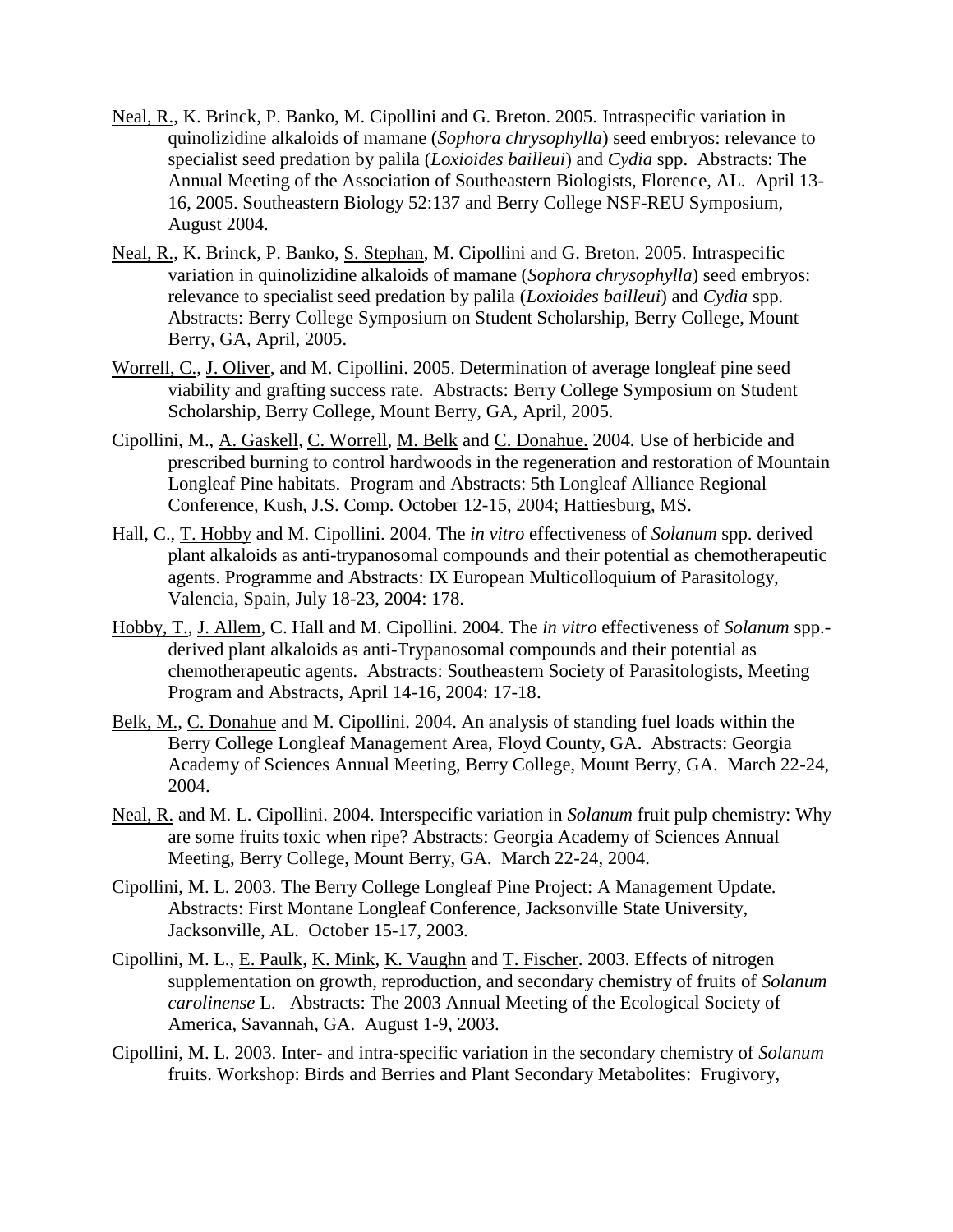Detoxification and Utilisation. Universität Heidelberg, Germany. [http://www.birds](http://www.birds-berries.uni-hd.de/birdsandberriesworkshop.html)[berries.uni-hd.de/birdsandberriesworkshop.html](http://www.birds-berries.uni-hd.de/birdsandberriesworkshop.html)

- Cipollini, M. L. 2003. Seed chemistry of *Sophora chrysophylla* (Mamane) in relation to the diet of the specialist seed predator *Loxioides bailleui* (Palila) in Hawai'i. Workshop: Birds and Berries and Plant Secondary Metabolites: Frugivory, Detoxification and Utilisation. Universität Heidelberg, Germany. [http://www.birds-berries.uni](http://www.birds-berries.uni-hd.de/birdsandberriesworkshop.html)[hd.de/birdsandberriesworkshop.html](http://www.birds-berries.uni-hd.de/birdsandberriesworkshop.html)
- Cipollini, M. L., C. R. Faulkner and J. G. Goss. 2002. The Berry College longleaf management plan: Status of Mountain Longleaf Pine (*Pinus palustris*) on campus and current management plans. Abstracts: The Fourth Longleaf Alliance Regional Conference: Longleaf Pine: A Southern Legacy Rising from the Ashes. Southern Pines, North Carolina, November 17-20, 2002.
- Banko, P. C. and M. L. Cipollini. 2002. Evolution and consequences of food specialization in a Hawaiian honeycreeper. Abstracts: Annual Meeting of the AAAS Pacific Division, Waimea, Hawaii, June 2002.
- Spanjer, G. R. and M. L. Cipollini. 2002. The relationship between water chemistry and presence of troglobytic crayfish in Tennessee, Alabama, and Georgia caves. Southeastern Biology 49: 198-199. Abstracts: The Annual Meeting of the Association of Southeastern Biologists, Boone, NC. April 10-13, 2002, and at the Berry College Symposium on Student Scholarship, Berry College, Mount Berry, GA, April, 2002.
- Cipollini, M. L., P. C. Banko, G. W. Breton, E. Paulk, M. Wink and I. Izhaki. 2002. Seed chemistry of *Sophora chrysophylla* (mamane) in relation to the diet of the specialist seed predator *Loxioides bailleui* (palila) in Hawai'i. Southeastern Biology 49: 229. Presented at the Annual Meeting of the Association of Southeastern Biologists, Boone, NC. April 10-13, 2002, and at the Berry College Symposium on Student Scholarship, Berry College, Mount Berry, GA, April, 2002.
- Lomascolo, S., M. L. Cipollini and L. Bohs. 2001. A phylogenetic analysis of color and size in *Solanum* (Solanaceae) fruits. 20th Argentine Ecology Meeting and 10th Reunion of the Chilean Ecology Association (1st Binational Ecology Meeting). Bariloche, Argentina, April 23-27, 2001.
- Paulk, E., M. L. Cipollini and D. F. Cipollini. 2001. Effect of nitrogen and water treatment on leaf chemistry in Horsenettle (*Solanum carolinense*), and relationship to herbivory by flea beetles (*Epitrix* spp.) and Tobacco Hornworm (*Manduca sexta*). Bulletin of the Association of Southeastern Biologists. Paper presented at the Annual Meeting of the Association of Southeastern Biologists, New Orleans, Lousiana. April 4-7, 2001, at the School of Mathematics and Natural Science 2001 Annual Poster Session, Berry College, Mount Berry, GA, April 10, 2001, and at the Berry College Symposium on Student Scholarship, Berry College, Mount Berry, GA, April 17, 2001.
- Vaughn, K. H., E. Aguilar-Espinoza, S. Arce Flores, C. L. Clary and M. L. Cipollini. 2001. Status of Longleaf Pine (*Pinus palustris*) on the Berry College campus, and implications for long-term management. Bulletin of the Association of Southeastern Biologists. Paper presented at the Annual Meeting of the Association of Southeastern Biologists, New Orleans, Louisiana. April 4-7, 2001, at the School of Mathematics and Natural Science 2001 Annual Poster Session, Berry College, Mount Berry, GA, April 10, 2001, and at the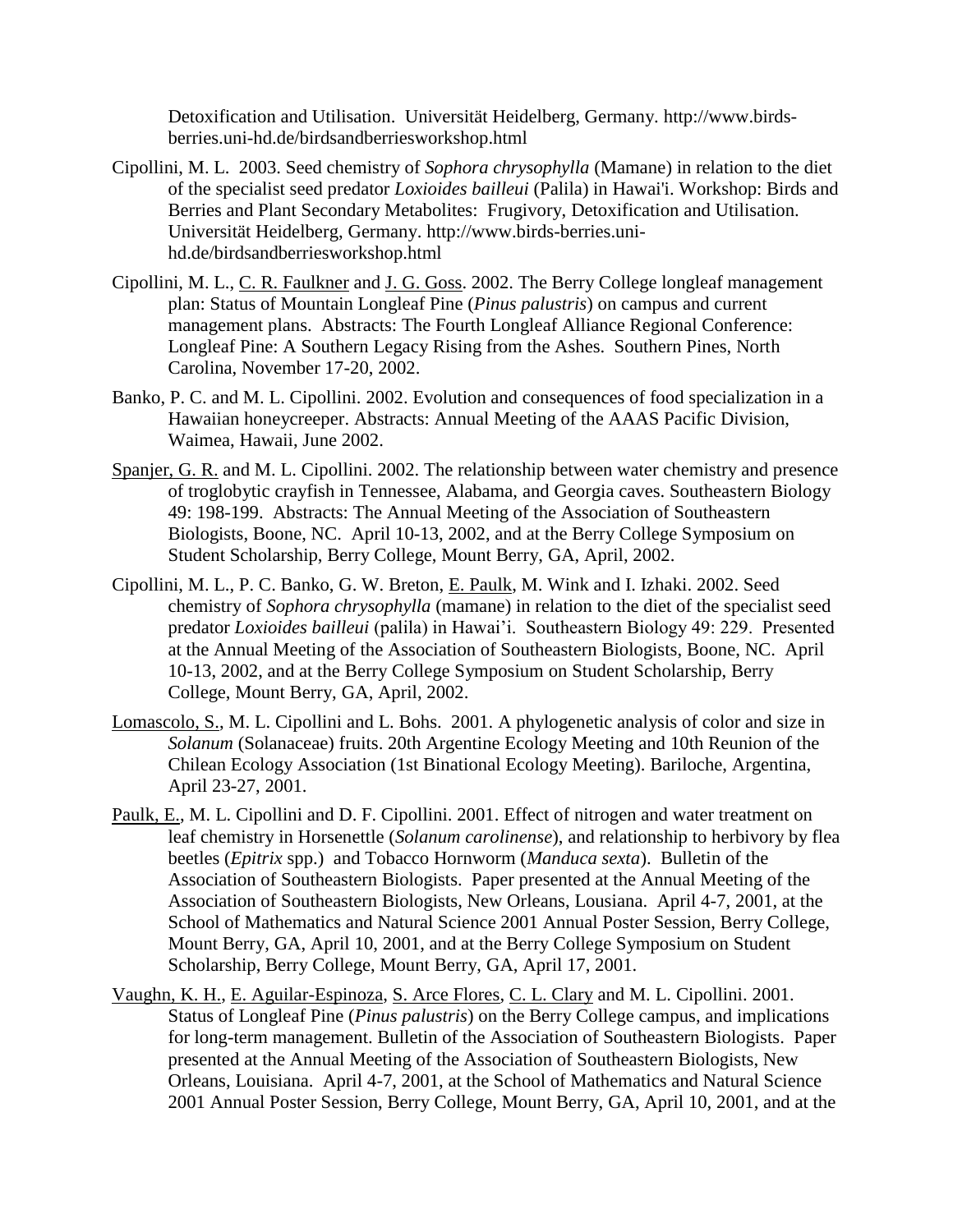Berry College Symposium on Student Scholarship, Berry College, Mount Berry, GA, April 17, 2001.

- Cipollini, M. L. and L. Bohs. 2000. Patterns of secondary compounds within fleshy fruits: ecology and phylogeny. Paper presented in the symposium entitled: Historical and theoretical aspects of frugivory and seed dispersal. Proceedings of 3rd International Symposium-Workshop on Frugivores and Seed Dispersal: Biodiversity and Conservation Perspectives. August 6-11, 2000. São Pedro, São Paulo, Brazil. Program and Abstracts: 38.
- Cipollini, M. L., E. Paulk, K. Mink, K. Vaughn, T. Fischer, C. Manous and D. Cipollini. 2000. Effects of nitrogen supplementation on growth, reproduction, and secondary chemistry of leaves and fruits of *Solanum carolinense* L. Bulletin of the Association of Southeastern Biologists 47(2): 122. Poster presented at the Annual Meeting of the Association of Southeastern Biologists, Chattanooga, Tennessee. April 5-8, 2000.
- Mink, K., E. Paulk, K. Vaughn, T. Fischer, C. Manous, M. Cipollini and D. Cipollini. 2000. Effects of nitrogen supplementation on growth, reproduction, and secondary chemistry of leaves and fruits of *Solanum carolinense* L. School of Mathematics and Natural Science 2000 Annual Poster Session, Berry College, Mount Berry, GA.
- Cipollini, M. L. 1999. Secondary metabolites of vertebrate-dispersed fruits: evidence for adaptive functions. IV Congreso de Ornitologia Neotropical (IV Neotropical Ornithological Congress). Monterrey, Mexico. Book of Abstracts: 202.
- Fischer, T., E. Paulk and M. L. Cipollini. 1999. The effect of nitrogen supplementation on growth, reproduction, and fruit glycoalkaloid content in *Solanum carolinense*. School of Mathematics and Natural Science 1999 Annual Poster Session, Berry College, Mount Berry, GA.
- Cipollini, M. L., A. K. Sanders and D. J. Levey. 1998. Inter- and intra-specific variation in glycoalkaloid content of vertebrate dispersed *Solanum* fruits. American Journal of Botany 85(6): 30-31.
- Sanders, A. K. and M. L. Cipollini. 1998. Separation of glycoalkaloids of *Solanum* species using high-performance liquid chromatography. School of Mathematics and Natural Science 1998 Annual Poster Session, Berry College, Mount Berry, GA.
- Sanders, A. K., S. Wahaj, D. J. Levey and M. L. Cipollini. 1997. A test of the fruit laxative hypotheses in *Solanum americanum*: Do glycoalkaloids hasten seed passage in birds? Bulletin of the Association of Southeastern Biologists 44: 115.
- Sanders, A. K., S. Wahaj, D. J. Levey and M. L. Cipollini. 1997. A test of the fruit laxative hypotheses in *Solanum americanum* fruits. School of Mathematics and Natural Science 1997 Annual Poster Session, Berry College, Mount Berry, GA.
- Cipollini, M. L. and K. R. Collins. 1997. Does a-solamargine function as a fungal resistance factor for *Solanum carolinense* fruits? Bulletin of the Ecological Society of America 78 (3).
- Cipollini, M. L. and D. J. Levey. 1996. Antifungal activity of *Solanum* glycoalkaloids: implications for frugivory and seed dispersal. Bulletin of the Ecological Society of America 77 (3): 82.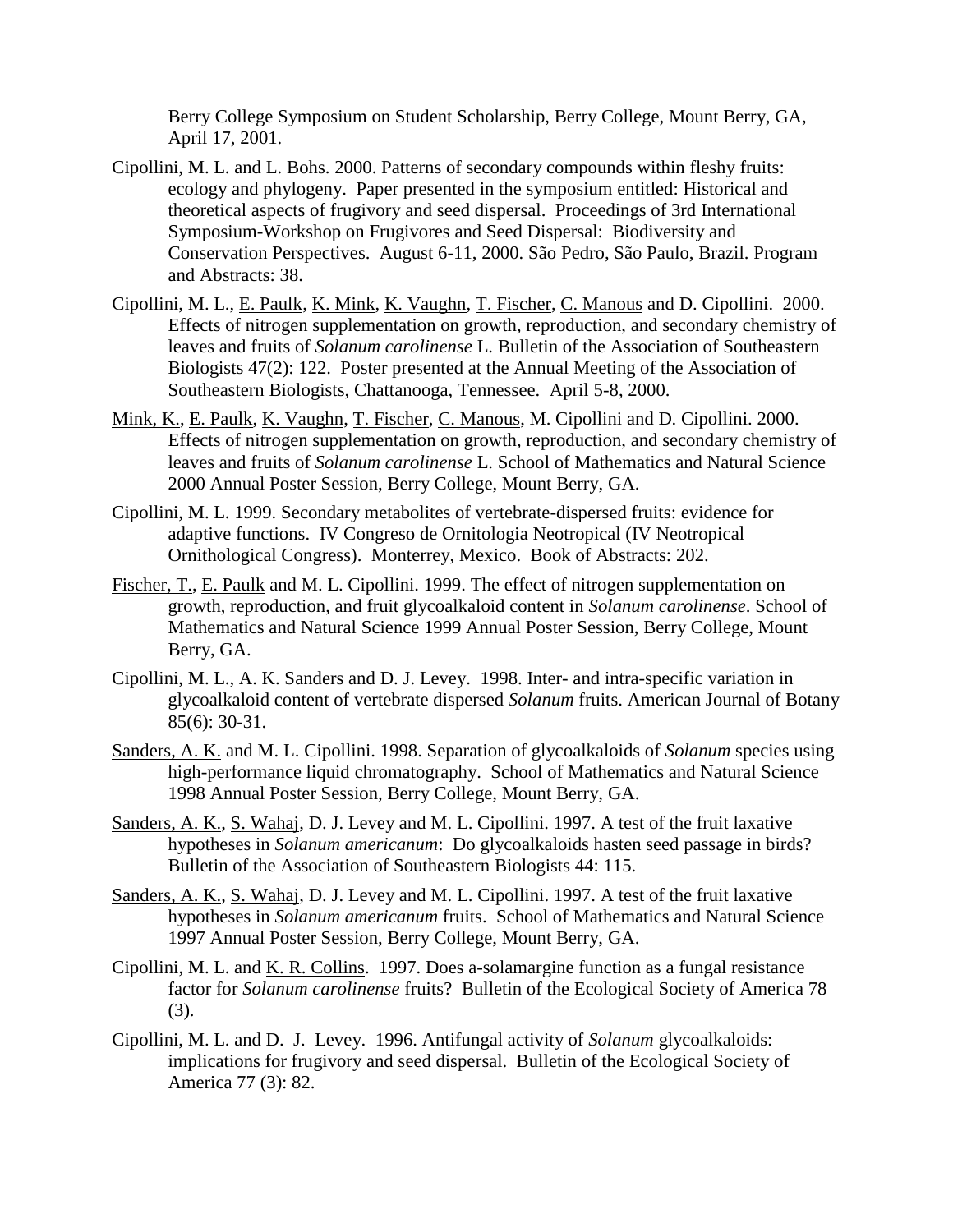- Levey, D. J. and M. L. Cipollini. 1996. Why are some fruits toxic when ripe? Bulletin of the Ecological Society of America 77 (3): 262.
- Collins, K. and M. L. Cipollini. 1996. Antifungal activity of *Solanum* fruit pulp glycoalkaloids: variation in resistance among fungal species. School of Mathematics and Natural Science 1996 Annual Poster Session, Berry College, Mount Berry, GA.
- Sanders, A.K. and M. L. Cipollini. 1996. Thin-layer chromatography of glycoalkaloids from tropical *Solanum* species. School of Mathematics and Natural Science 1996 Annual Poster Session, Berry College, Mount Berry, GA.
- Garvey, B. and M. L. Cipollini. 1996. Seed size and seed predation in the neotropical legume, *Sesbania emerus*. School of Mathematics and Natural Science 1996 Annual Poster Session, Berry College, Mount Berry, GA.
- Cipollini, M. L. and D. J. Levey. 1994. The influence of secondary chemistry of fleshy fruits on frugivorous birds: implications for seed dispersal. Invited Symposium on Avian Nutrition, 1994 International Ornithological Congress, Vienna, Austria. Journal fur Ornithologie 135:314.
- Cipollini, M. L., A. V. Mills, and D. F. Whigham. 1994. Sex ratio variation in *Lindera benzoin*: A two-sex transition matrix model approach. American Journal of Botany 81(6): 68-69.
- Cipollini, M. L., D. Wallace-Senft and D. F. Whigham. 1993. Population structure and dynamics in response to gap formation in the dioecious shrub *Lindera benzoin*: a mixed population/forest dynamics model. Bulletin of the Ecological Society of America 74(2): 193.
- Cipollini, M. L. and E. W. Stiles. 1991. Microbe-specificity, and alternative models for antifungal defense of ripe fruit: defense vs. attraction in the Ericaceae. American Journal of Botany 78(6):52.
- Cipollini, M. L. and E. W. Stiles. 1990. Seed predation by the bean weevil *Acanthoscelides obtectus*: implications for seed size variation in host Phaseolus spp. American Journal of Botany 77(6): 66.
- Cipollini, M. L. and E. W. Stiles. 1990. Sexual dimorphism in stem carbohydrate and nitrogen flux for the dioecious tree *Nyssa sylvatica*: evidence for differential costs of reproduction. Bulletin of the Ecological Society of America 71(2):119.
- Cipollini, M. L. and E. W. Stiles. 1989. Male-biased sex ratios in *Nyssa sylvatica*: a consequence of differential flowering frequencies? Bulletin of the Ecological Society of America 70(2): 81.
- Cipollini, M. L. and E. W. Stiles. 1988. Frugivorous birds as selective agents for antimicrobial defense of ripe fruit: effect of fungal degradation on fruit choice in captive birds. Bulletin of the Ecological Society of America 69(2).
- Cipollini, M. L. and E. W. Stiles. 1987. Seed size variation in *Phaseolus*: effects on germination, growth and reproduction, and influence of predation by *Acanthoscelides obtectus*. Bulletin of the New Jersey Academy of Science, 1987.
- Cipollini, M. L. and E. W. Stiles. 1987. Clumped oviposition of *Acanthoscelides obtectus* Say among seeds of *Phaseolus vulgaris* L. and *Phaseolus coccineus* L.: effects on larval development patterns. Bulletin of the Ecological Society of America 68(2).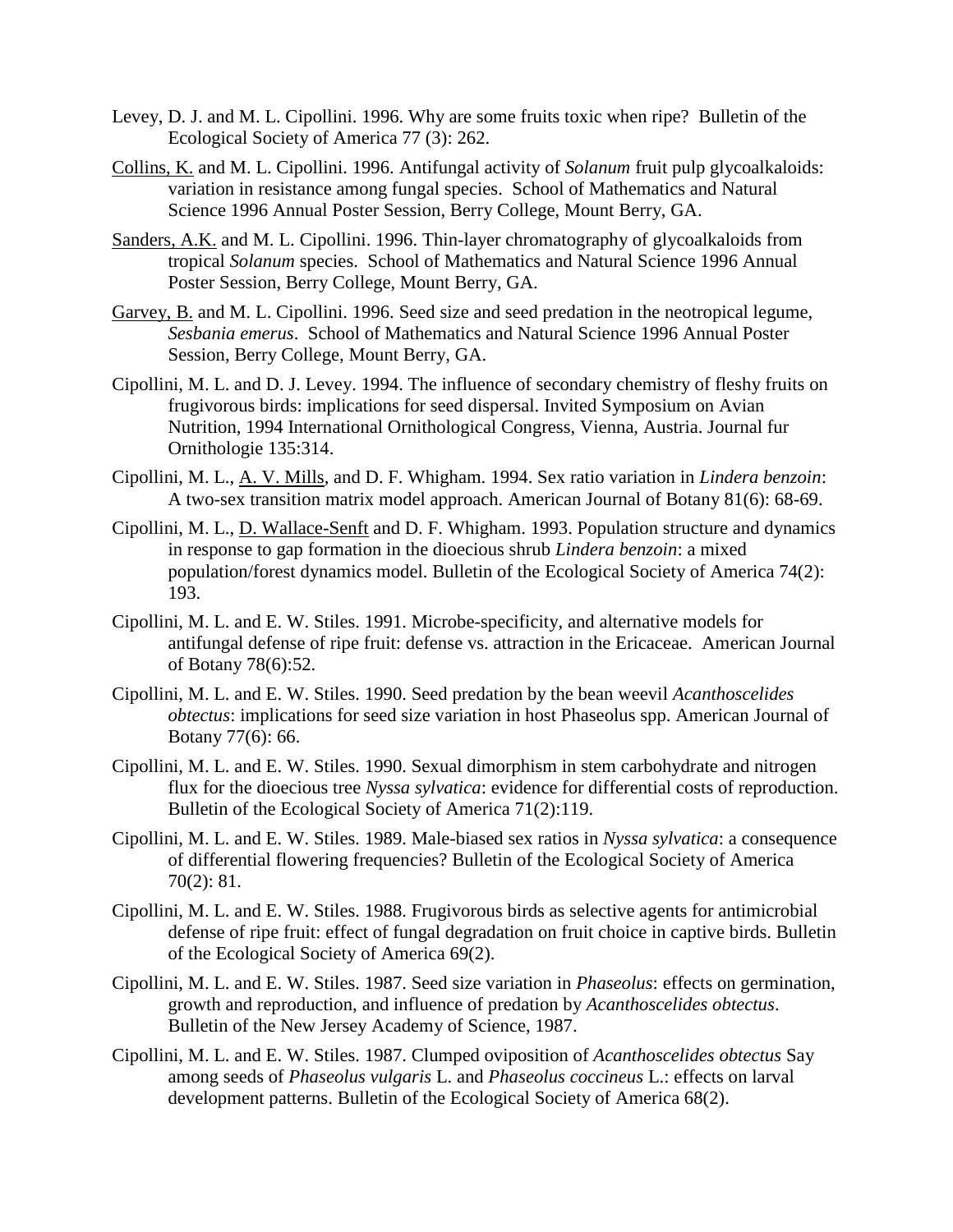Cipollini, M. L. and J. L. Pickering. 1984. The phytotoxicity of barium in leach-field disposal of gas well brines. Bulletin of the Pennsylvania Academy of Science, 1984.

## **OTHER PUBLICATIONS:**

- Cipollini, M.L. and K. Patrick. 2021. So you want to plant some chestnuts? <https://acf.org/ga/news-events/so-you-want-to-plant-some-chestnuts/> (on line news article).
- Cipollini, M.L. 2021. Georgia Chapter Activities Summer 2021. [https://acf.org/ga/news](https://acf.org/ga/news-events/georgia-chapter-activities-summer-2021/)[events/georgia-chapter-activities-summer-2021/](https://acf.org/ga/news-events/georgia-chapter-activities-summer-2021/) (photo essay for on-line newsletter)
- Cipollini, M.L. 2021. Chestnut Grafting at Berry College. https://acf.org/ga/newsevents/chestnut-grafting-at-berry-college/ (photo essay for on-line newsletter).
- Cipollini, M.L. 2021. More chestnut seedlings for the Roy Richards seed orchard! [https://acf.org/ga/news-events/more-chestnut-seedlings-for-the-roy-richards-seed](https://acf.org/ga/news-events/more-chestnut-seedlings-for-the-roy-richards-seed-orchard/)[orchard/](https://acf.org/ga/news-events/more-chestnut-seedlings-for-the-roy-richards-seed-orchard/) (photo essay for on-line newsletter).
- Cipollini, M.L. 2021. Flint PRR orchard expansion completed. GA-TACF News. <https://acf.org/ga/news-events/flint-prr-orchard-expansion-completed/> (photo essay for on-line newsletter).
- Cipollini, M.L. 2021. Lake Allatoona maintenance 2020. GA-TACF News. <https://acf.org/ga/news-events/lakeallatoonamaintenance/> (photo essay for on-line newsletter).
- Cipollini, M.L. and N. Howie. 2021. FSC risk mitigation Topic: Native longleaf pine systems (Montane and Fall Line Hills). Forest Stewardship Council. [https://www.youtube.com/watch?fbclid=IwAR2x7MOY5BXGxR8lOdHf7fac\\_ynWZLfT](https://www.youtube.com/watch?fbclid=IwAR2x7MOY5BXGxR8lOdHf7fac_ynWZLfT8MLk5YCR3xab87CUAk6o4Gjx5ck&v=1HVG09hdkkk&feature=youtu.be) [8MLk5YCR3xab87CUAk6o4Gjx5ck&v=1HVG09hdkkk&feature=youtu.be](https://www.youtube.com/watch?fbclid=IwAR2x7MOY5BXGxR8lOdHf7fac_ynWZLfT8MLk5YCR3xab87CUAk6o4Gjx5ck&v=1HVG09hdkkk&feature=youtu.be) (public education video).
- Patrick, K. and M.L. Cipollini. 2020. TACF Chestnut chat: Cooking with chestnuts. GA-TACF YouTube Channel. https://www.youtube.com/watch?v=C2AKv86zSe4&feature=youtu.be (public educational video and on-line chat)
- Cipollini, M.L. and K. Patrick. 2020. Chestnut pasta with sage butter sauce. GA-TACF YouTube Channel.<https://www.youtube.com/watch?v=YoDoVzXwwlg> (public educational video)
- Cipollini, M.L. and K. Patrick. 2020. Peeling chestnuts for cooking. GA-TACF YouTube Channel. [https://www.youtube.com/watch?v=6PUc3p\\_uZMo](https://www.youtube.com/watch?v=6PUc3p_uZMo) (public educational video)
- Cipollini, M.L. and K. Patrick. 2020. Roasting chestnuts. GA-TACF YouTube Channel. https://www.youtube.com/watch?v=OAYA7brdFyI (public educational video)
- Patrick, K.L., M.L. Cipollini, and C. Leavell. 2020. Chestnuts and the HemlockFest virtual event 2020. GA-TACF YouTube Channel.<https://www.youtube.com/watch?v=1srcknovSJg> (public educational video)
- Patrick, K.L., M.L. Cipollini, and C. Leavell. 2020. Chestnuts and virtual HemlockFest: Please Listen In! GA-TACF YouTube Channel. <https://www.youtube.com/watch?v=FfU5kWaWIxc> (public educational video)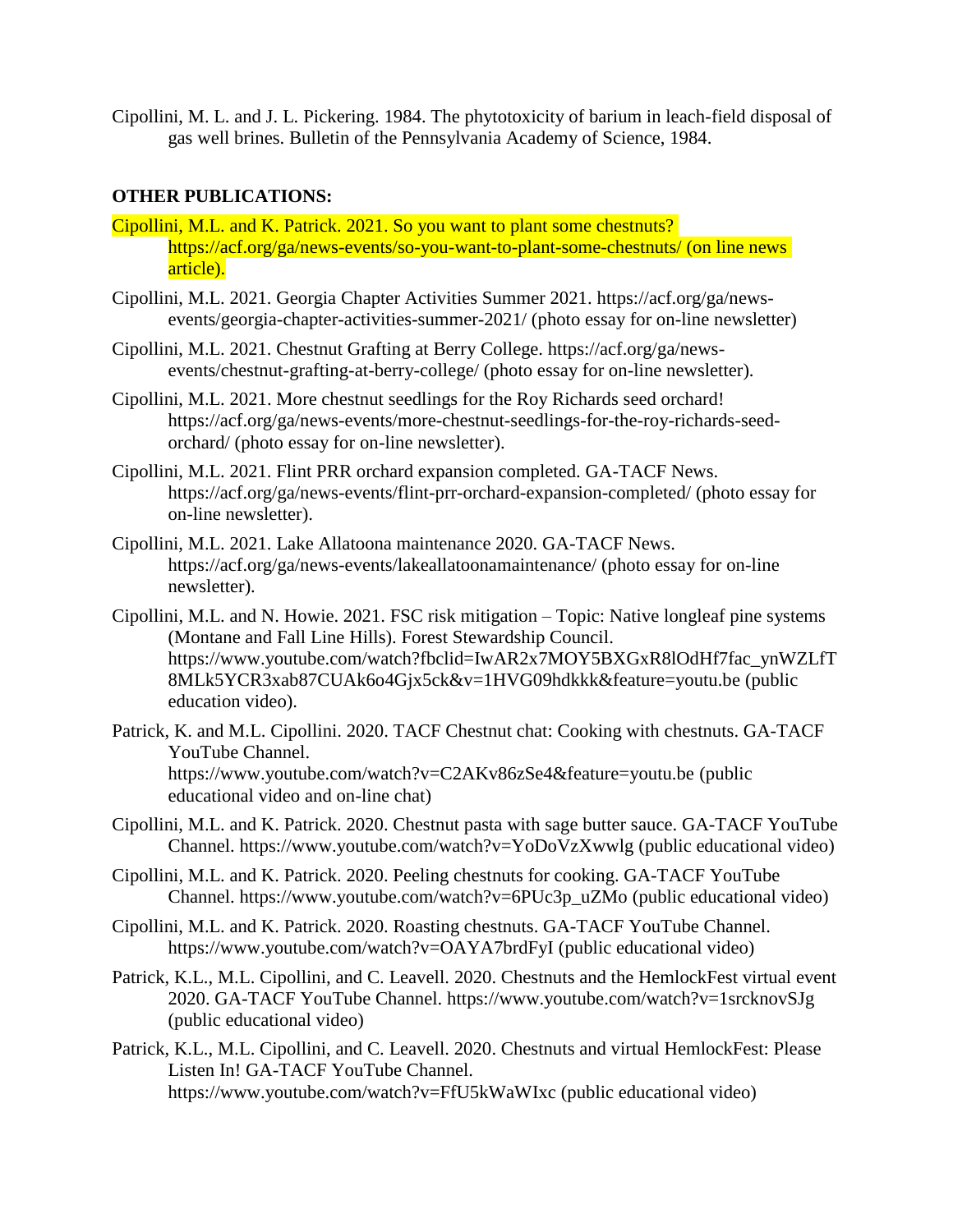- Cipollini, M.L. 2020. Small Stem Assays at Milner Backcross Orchard, GA. TACF E-Sprout [https://www.acf.org/our-community/news/small-stem-assays-at-milner-backcross](https://www.acf.org/our-community/news/small-stem-assays-at-milner-backcross-orchard-ga/)[orchard-ga/](https://www.acf.org/our-community/news/small-stem-assays-at-milner-backcross-orchard-ga/) (photo essay for on-line newsletter).
- Cipollini, M.L. 2020. Ambrosia beetle time is upon us! [https://acf.org/ga/news-events/ambrosia](https://acf.org/ga/news-events/ambrosia-beetle-time-is-upon-us/)[beetle-time-is-upon-us/](https://acf.org/ga/news-events/ambrosia-beetle-time-is-upon-us/) (fact sheet for on-line newsletter). Updated 2021.
- Cipollini, M.L. 2020. The "Avalon" Tree A State Champion. Chestnut: Journal of The American Chestnut Foundation. Winter 2020 34(1):7-9. (photo essay).
- Cipollini, M.L. 2019. HemlockFest Also Supports American Chestnut Restoration. TACF E-Sprout (photo essay for on-line newsletter) [https://www.acf.org/our](https://www.acf.org/our-community/news/hemlockfest-also-supports-the-american-chestnut/)[community/news/hemlockfest-also-supports-the-american-chestnut/](https://www.acf.org/our-community/news/hemlockfest-also-supports-the-american-chestnut/)
- Cipollini, M.L. 2020. GA-TACF work during the Spring 2020 COVID-19 crisis. GA-TACF News. (photo essay for on-line newsletter). [https://www.acf.org/ga/news-events/ga-tacf](https://www.acf.org/ga/news-events/ga-tacf-work-during-the-spring-2020-covid-19-crisis/)[work-during-the-spring-2020-covid-19-crisis/](https://www.acf.org/ga/news-events/ga-tacf-work-during-the-spring-2020-covid-19-crisis/)
- Cipollini, M.L. 2020. Chestnut wood for grafting wanted! GA-TACF News <https://www.acf.org/ga/news-events/chestnut-wood-for-grafting-wanted/> (news article for on-line newsletter). Updated 2021.
- Cipollini, M.L. 2020. The Flint Orchard Planting is Done! GA-TACF News (photo essay for online newsletter)<https://www.acf.org/ga/news-events/the-flint-orchard-planting-is-done/>
- Cipollini, M.L. 2019. GA-TACF Events, Fall 2019. GA-TACF News (photo essay for on-line newsletter)<https://www.acf.org/ga/news-events/ga-tacf-events-fall-2019/>
- Cipollini, M.L. 2018. News on wild American chestnut search. GA-TACF on-line newsletter. Posted on 08/16/2018 [https://www.acf.org/ga/news-events/news-on-wild-american](https://www.acf.org/ga/news-events/news-on-wild-american-chestnut-search/)[chestnut-search/](https://www.acf.org/ga/news-events/news-on-wild-american-chestnut-search/) (news article)
- Cipollini, M.L. and K.L. Patrick, in collaboration with B. Campbell (videographer) and C. Anderson (co-editor). 2018. Southbound and Down (But Not For Long!): The American Chestnut Cabin at Many Streams Ranch. Video project (co-writer, -producer, -director, editor). Pre-screened at the Georgia Chapter of the American Chestnut Foundation Annual Meeting, Reinhardt University, Waleska, GA, on May 5, 2018. Final version posted to GA-TACF YouTube Channel. <https://www.youtube.com/watch?v=u24LeEMSsW0>
- Cipollini, M.L. 2017. Advanced hybrid chestnuts planted at Sandy Creek Nature Center. Chestnut: Journal of The American Chestnut Foundation. Spring 2017 (news article)
- Saielli, T.M., and M.L. Cipollini 2017. How to Deal with Ambrosia Beetles. Identify and Manage these Tenacious Orchard Pests. TACF Fact Sheet. The American Chestnut Foundation (pest control fact sheet).
- Cipollini, M.L. 2016. Longleaf destinations: Berry College and Rome, Georgia. The Longleaf Leader IX(1):32-34. (news article)
- Cipollini, M. and R. Dingley. 2016. Georgia chapter milestones: 10 years of breeding and the first selected backcross lines. Chestnut: The Journal of the American Chestnut Foundation Winter 2016 30(1):10. (news article)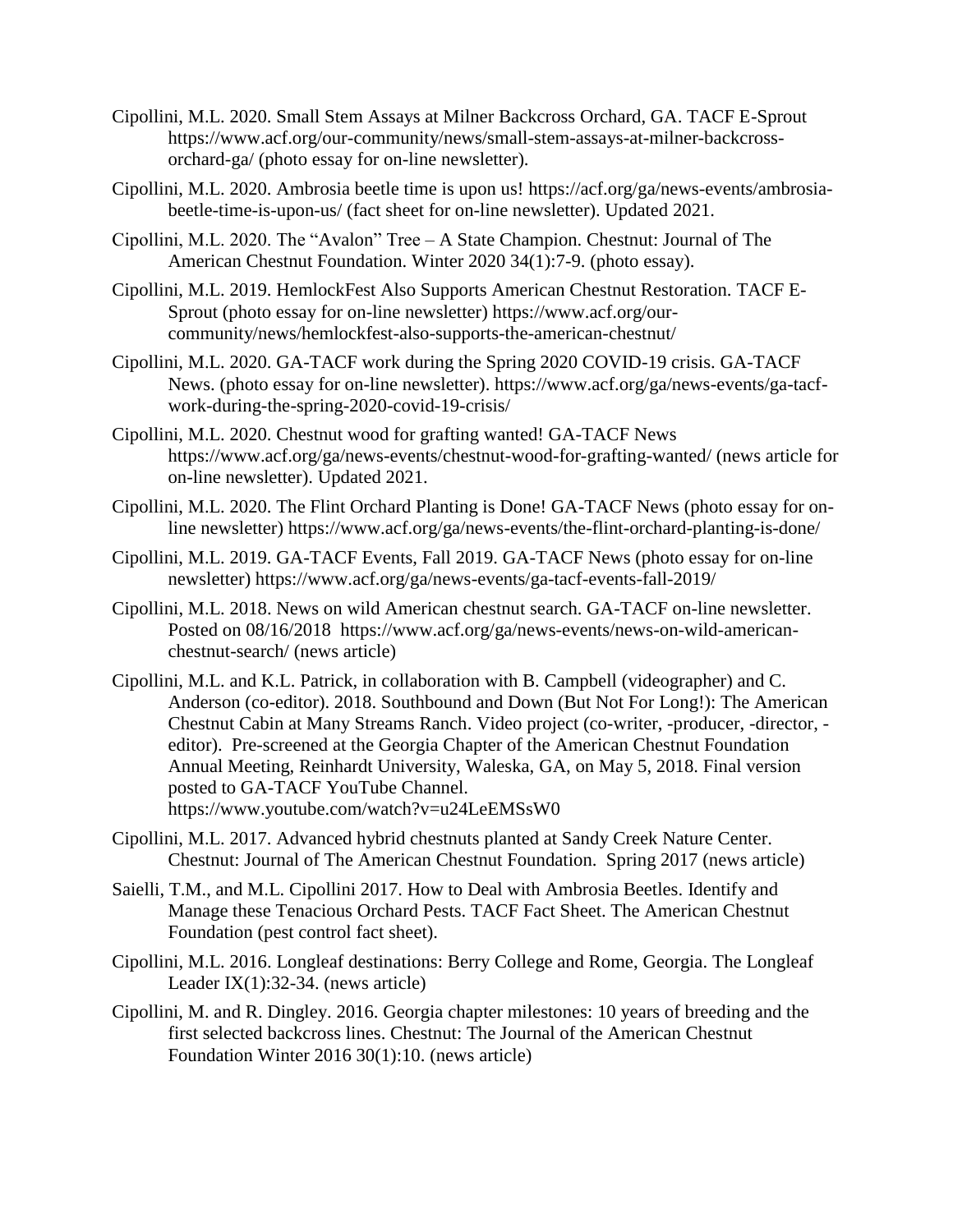- Cipollini, M.L. 2015. Another bunch of B3F3s hits the ground running. The Georgia Sprout Fall 2015 (Newsletter of the Georgia Chapter of the American Chestnut Foundation) 12(2):6. (news article)
- Cipollini, M.L. and T. Saielli. 2015. Breeding for disease-resistance in American chestnut in the southern U.S.: the role of state chapters of The American Chestnut Foundation. Chinkapin - Newsletter of the Southern Appalachian Botanical Society 23(1):7-8. (not peer-reviewed)
- Cipollini, M.L. 2015. Ten years of chestnut restoration in Georgia. The Georgia Sprout Fall 2015 (Newsletter of the Georgia Chapter of the American Chestnut Foundation) 12(2):3- 5. (news article)
- Felch, P., Dingley, N.R., and M. Cipollini. 2015. Georgia chapter enters its second decade of breeding program. TACF E-Sprout (electronic and on-line newsletter) [http://acf.org/newsletter8.14.15GAChapterUpdate.php#sthash.WEsn6zaF.dpufhttp://acf.o](http://acf.org/newsletter8.14.15GAChapterUpdate.php#sthash.WEsn6zaF.dpufhttp://acf.org/newsletter8.14.15GAChapterUpdate.php) [rg/newsletter8.14.15GAChapterUpdate.php](http://acf.org/newsletter8.14.15GAChapterUpdate.php#sthash.WEsn6zaF.dpufhttp://acf.org/newsletter8.14.15GAChapterUpdate.php) (news article)
- Cipollini, M.L. 2015. Planting GA-TACF chestnuts and the importance of "citizen science". The Georgia Sprout Spring 2015 (Newsletter of the Georgia Chapter of the American Chestnut Foundation) 12(1):6-7. (news article)
- Cipollini, M.L. 2015. Progress of the GA-TACF breeding program. The Georgia Sprout May 2015 (Newsletter of the Georgia Chapter of the American Chestnut Foundation) 12(1):5. (news article)
- Kantelis, T., N.R. Dingley, P. Felch, and M.L. Cipollini. 2015. An Update from GA-TACF's Berry College Interns. The Georgia Sprout May 2015 (Newsletter of the Georgia Chapter of the American Chestnut Foundation) 12(1):3-4. (news article)
- Cipollini, M.L. 2014. GA-TACF establishes formal partnership with GA State Parks. The Journal of the American Chestnut Foundation 5(28):11. (news article).
- Womack, L. and M.L. Cipollini. 2014. Chestnut Restoration Takes Root in Georgia. Georgia Forestry Today Jan-Feb 2014:15-17. (not peer-reviewed)
- Kantelis, T., S. Watkins, and M.L. Cipollini. 2013. A summer of chestnuts in Georgia. The Georgia Sprout (Newsletter of the Georgia Chapter of the American Chestnut Foundation) 10(2):2 (news article).
- Cipollini, M.L., T. Kantelis, and S. Watkins. 2013. Planting GA-TACF chestnuts and the importance of "citizen science". The Georgia Sprout (Newsletter of the Georgia Chapter of the American Chestnut Foundation) 10(2):on-line addition (news article).
- Cipollini, M.L., T. Kantelis, and S. Watkins. 2013. New people, new vigor, new ideas. The Journal of the American Chestnut Foundation 27(5):8 (news article).
- Kantelis, T. and M.L. Cipollini. 2013. New partnerships and plantings in Georgia. The Journal of the American Chestnut Foundation 27(3):9. (news article).
- Cipollini, M. L. 2012. To B3F3 or not to B3F3? That is the question… The Georgia Sprout (Newsletter of the Georgia Chapter of the American Chestnut Foundation) 9(1):3 (news article).
- Cipollini, M. L. 2012. Chestnut plantings in Spring 2012. The Georgia Sprout (Newsletter of the Georgia Chapter of the American Chestnut Foundation) 9(1):7 (news article).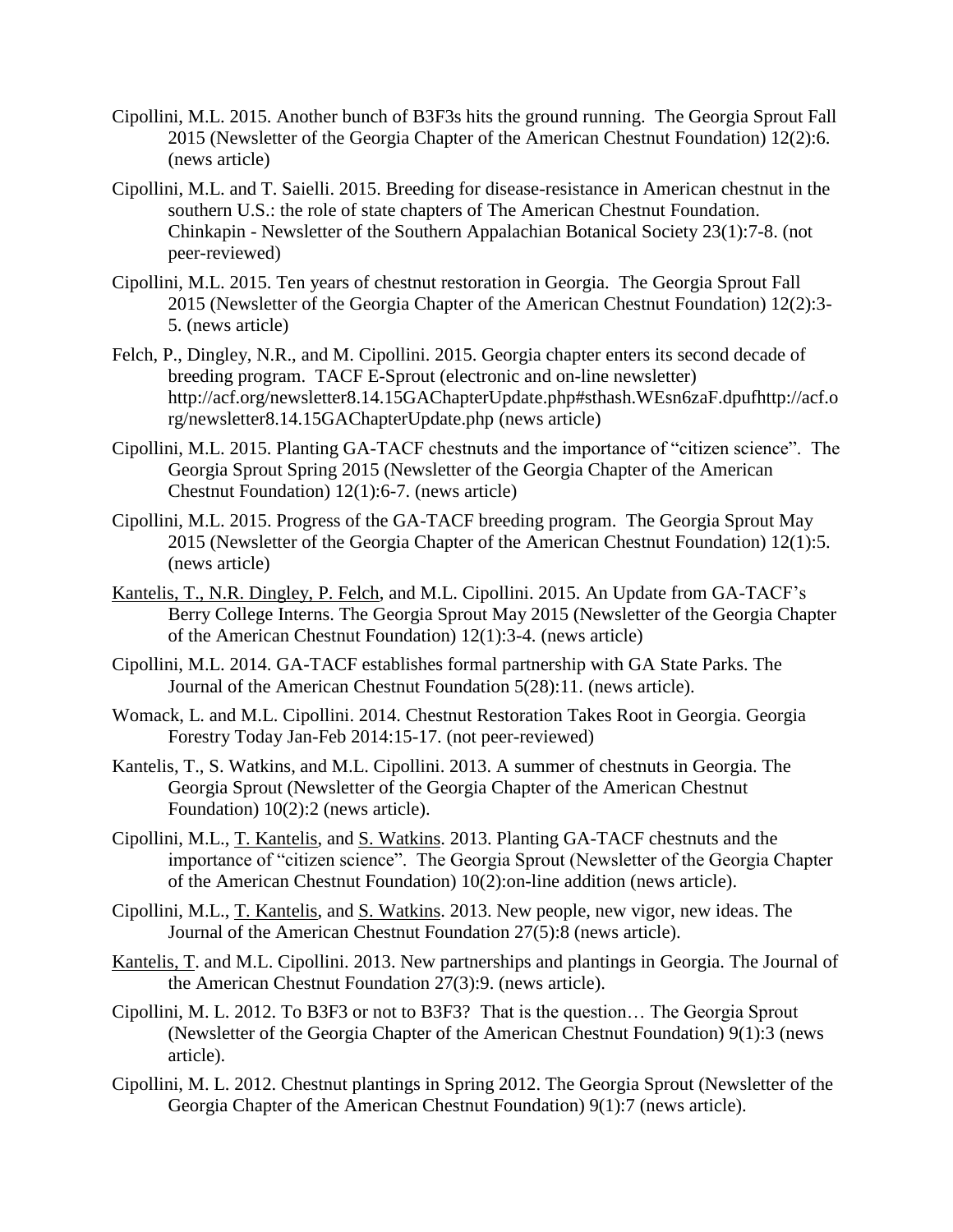- Cipollini, M. L. 2011. Breeding for *Phytophthora* root rot resistance in American chestnut. The Georgia Sprout (Newsletter of the Georgia Chapter of the American Chestnut Foundation) 8(2):6 (news article).
- Cipollini, M. L. (writer/project director) 2008. Forest Health in Northwest Georgia and Mountain Longleaf Pine. Produced in conjunction with the Georgia Forestry Commission and U.S. Forest Service. (educational brochure).
- Cipollini, M. L. (writer/project director) and A. Potts\* (associate producer/production assistant). 2007. Promoting healthy forests in NW Georgia: Management practices, ecological restoration, and Mountain Longleaf Pine. Produced in conjunction with Dan Sperling Video, Georgia Forestry Commission and U.S. Forest Service. July 2007. (DVD, web podcast, video PSA, and audio PSA).
- Cipollini, M. L. 2007. GATACF's First "Official" Georgia Chestnut Orchard is Planted! The Georgia Sprout (Newsletter of the Georgia Chapter of the American Chestnut Foundation) 4(1):1 (news article).
- Cipollini, M. L. 2007. Chestnut Seed Planting at Berry College. The Georgia Sprout (Newsletter of the Georgia Chapter of the American Chestnut Foundation) 4(1):5. (news article).
- Cipollini, M. L. (editor). 2006. Proceedings of the Second Montane Longleaf Conference Workshop. Berry College, Mount Berry, GA. November 18-19, 2005. Longleaf Alliance Report No. 9 (conference proceedings).
- Cipollini, M. 2006. The Berry College Longleaf Pine Project: Progress over the first three years. Proceedings of the 2nd Mountain Longleaf Conference, Mount Berry, GA. November 18-19, 2005. Longleaf Alliance Report 9:9-12. (not peer-reviewed)
- Knight, T., M. Cipollini and C. Worrell. 2006. Dendrochronological investigations of longleaf pine on Lavendar Mountain. Proceedings of the 2nd Mountain Longleaf Conference, Mount Berry, GA. November 18-19, 2005. Longleaf Alliance Report 9:18-24. (not peerreviewed)
- Currie, K., J. M. Varner, J. Kush, and M. Cipollini. 2006. A survey of the herbaceous vegetation found in the Berry Longleaf Pine Management Area. Proceedings of the 2nd Mountain Longleaf Conference, Mount Berry, GA. November 18-19, 2005. Longleaf Alliance Report 9:35-39. (not peer-reviewed)
- Huber, A., A. Gaskell, C. Worrell, and M. Cipollini. 2006. Estimation of carbon storage in a Mountain Longleaf ecosystem in northwestern Georgia. Proceedings of the 2nd Mountain Longleaf Conference, Mount Berry, GA. November 18-19, 2005. Longleaf Alliance Report 9:44-48. (not peer-reviewed)
- Cipollini, M., Gaskell, A., and C. Worrell. 2005. Use of herbicides and prescribed burning to control hardwoods in the regeneration and restoration of Mountain Longleaf Pine habitats. Longleaf Alliance Report 8:9-13. (not peer-reviewed)
- Cipollini, M. L. 2004. The Berry College Longleaf Pine Project. Restoration project feature. The Southern Restorationist (Newsletter of the Coastal Plain Chapter of Society for Ecological Restoration) 4(1): 3-4 (news article).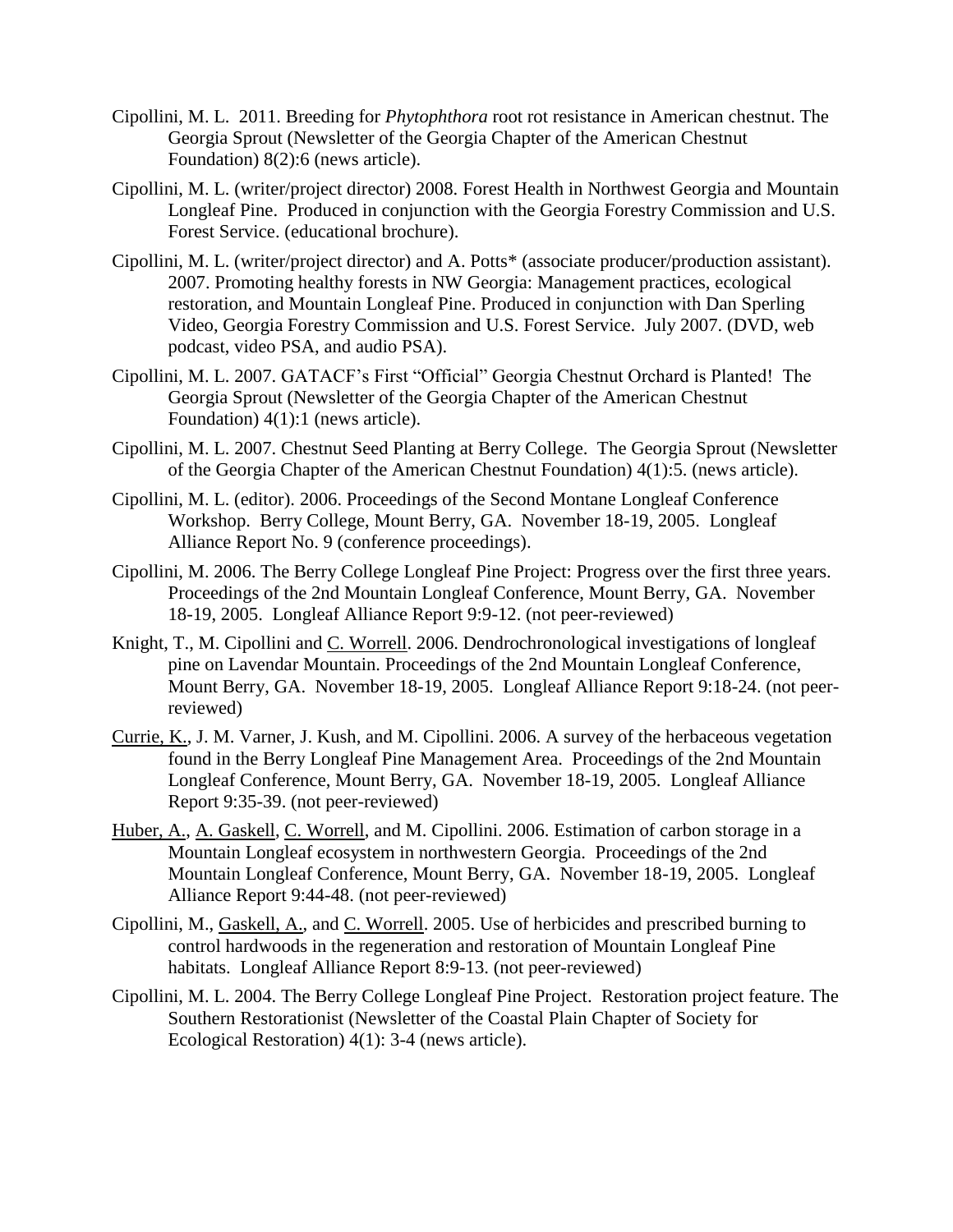- Cipollini, M. L. 2004. The Berry College Longleaf Pine Project: a management update. Proceedings of the First Mountain Longleaf Alliance Conference. Longleaf Alliance Report 7: 43-50. (not peer-reviewed)
- Cipollini, M. L, and M. Wink. 2003. Birds, berries, and fruit secondary metabolites. J. Ornithol. 144: 374-376. (not peer-reviewed)
- Cipollini, M. L., C. R. Faulkner, and J. G. Goss. 2003. The Berry Longleaf Management Plan: status of Mountain Longleaf Pine (*Pinus palustris*) on campus and current management plan. Proceedings of the Fourth Longleaf Alliance Regional Conference. Longleaf Alliance Report 6: 25-28. (not peer-reviewed)
- Karen Vaughn, Eduardo Aguilar-Espinoza, Sofia Arce-Flores, Corey Babb, Lisa Barnes, Melanie Barnett, Rebecca Bennett, Brooke Bowen, Rex Bowman, Amy Brown, Ian Cipollini, Chris Clary, Janine Douglass, Kevin Eifell, Jason Farmer, Sally Hileman, Walter Hutchins, Alison Hydeman, Jeremy Jones, John Jones, Stacy Lindsey, Carrie Manous, Lauren Marziliano, Kimberly Mink, Diane Mitchell, Meghan Nolan, Pennsylvania Olinda, Paul Pugliese, Kristen Palmer, Sonya Payne, Susan Roth, Anna Sanders, Stephanie Wallace, Sarah Williams, Shelby West, Kerri Wrinn, and Martin Cipollini (project coordinator). 2002. The Berry College Longleaf Management Plan: A proposal for the study and management of Mountain Longleaf Pine on Lavender Mountain. Accepted September 26, 2002 by the Educational Land Management Presidential Task Force and Dr. Scott Colley, President, Berry College, Mount Berry, GA (land management plan).
- Cipollini, M. L. and E. Paulk. 1999. An assessment of Biorinse for the reduction of *Salmonella* on post-chill poultry products. American Food Safety Products, Inc., c/o Mr. Don Westall, Lab Depot, Inc., 3510 Trotter Drive, Alpharetta, GA 30004 and Mr. Frank Beadle, Equitech, Inc., 1392 La Vista Rd., Atlanta, GA 30324. April 30, 1999 (technical report).
- Cipollini, M. L. and K. R. Collins. 1998. An assessment of Biorinse as a post-chill treatment to reduce pathogenic bacterial loads of poultry products. American Food Safety Products, Inc. September 11, 1998 (technical report).
- Cipollini, M. L. 1992. Hey girls, where are all the guys? A report on female-biased sex ratios in a foxy spicebush population. On the Rhoade 2: 2-3 (news article).
- Cipollini, M. L. 1992. Microbes, plants, and herbivores. BioScience, January 1992 (invited book review).
- Cipollini, M. L. 1991. The Willowwood Arboretum Botanical Records Program. Morris County Park Commission, April 1991 (computer program and procedure manual).

## **AWARDS:**

- 2012. The American Chestnut Foundation Volunteer Service Award 2012 State of Georgia.
- 2011. Dana Professor of Biology, Berry College, Mount Berry, GA.
- 2008. Martindale Faculty Award of Distinction, Berry College, Mount Berry, GA.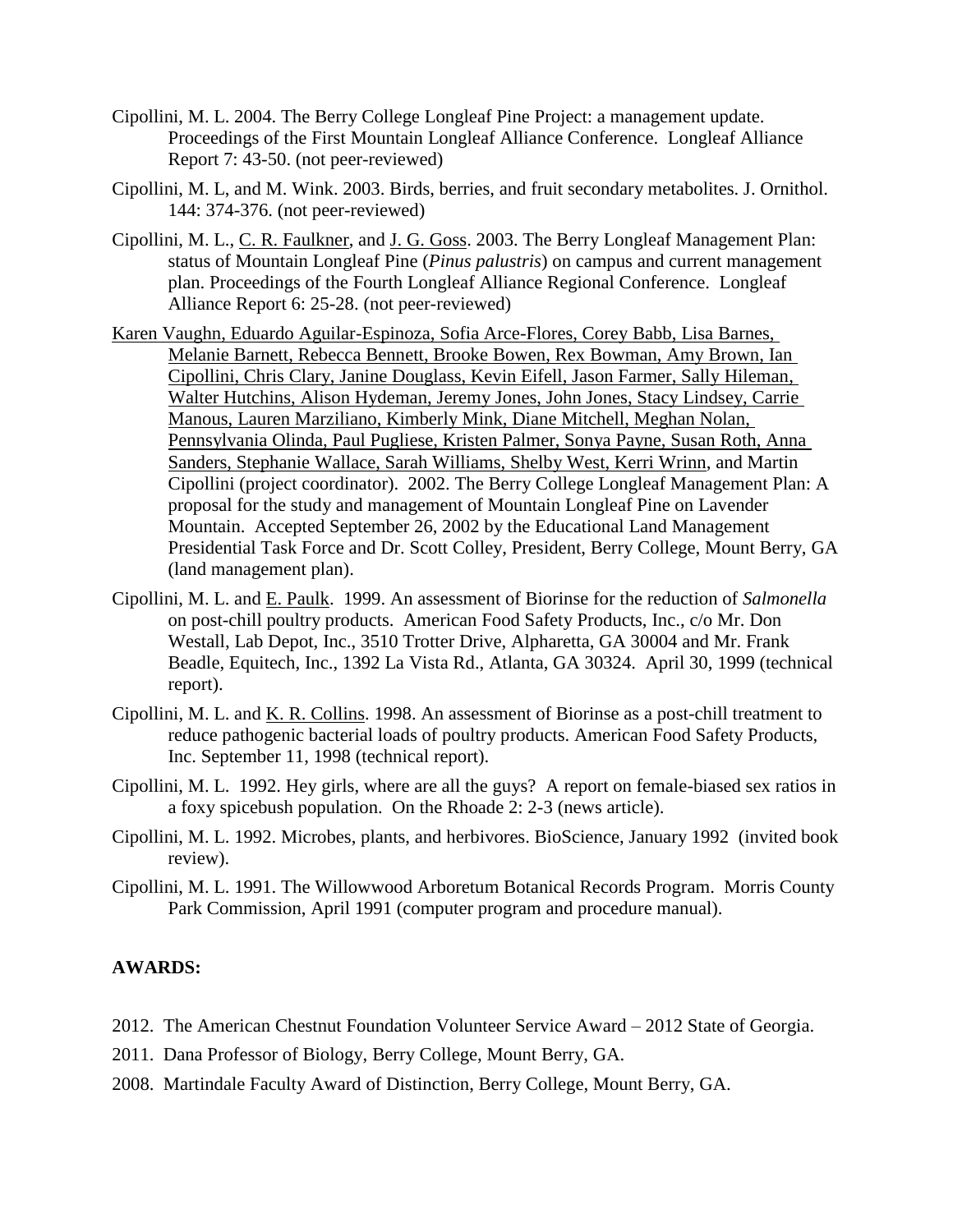- 2005. Inducted into the Honor Society of Phi Kappa Phi.
- 2004. Inducted into Sigma Xi, The Scientific Research Society.
- 1990-1993. Smithsonian Post-Doctoral Fellowship, The Smithsonian Institution, Washington, D.C. Sexual dimorphism and cost of reproduction in the dioecious shrub *Lindera benzoin*.
- 1989. Organization for Tropical Studies Fellowship. The Graduate School, Rutgers University, New Brunswick, New Jersey.
- 1986-1988. Hutcheson Memorial Forest Fellowships. Department of Biological Sciences, Rutgers University, Piscataway, New Jersey.
- 1984-1985. Graduate Merit Scholarships. Rutgers University, New Brunswick, New Jersey.
- 1984. Award for Most Outstanding Graduate Student Research. Sigma Xi Club, Indiana University of Pennsylvania, Indiana, Pennsylvania.
- 1980. Inducted into Chi Beta Phi National Honorary Science Fraternity, Indiana University of Pennsylvania Chapter, Indiana, Pennsylvania.

#### **RESEARCH GRANTS and PROPOSALS:**

#### **In preparation:**

USDA Forest Service – Chattahoochee-Oconee National Forest. 2019. American chestnut orchard projects in the CONF Georgia Foothills Project (with TACF). In preparation.

#### **Submitted:**

N/A

**Funded** (not counting Berry College School of Mathematics and Natural Sciences Travel Grants to present papers at conferences)**:**

Pirelli North America. 2022. Donation in support of the planting of longleaf pine on Berry's campus. \$10,000 per year for 2 yrs.

- The American Chestnut Foundation. 2019. A proposed study for the identification of differentially expressed genes associated with exposure to *Phytophthora cinnamomi* in *Castanea dentata* (susceptible) and *C. mollissima* (resistant). Co-PI Michael Morgan (Berry College) and Pingsheng Ji (UGA). \$5,287. 1 year period starting November 1, 2019. Deadline extended to November 30, 2021.
- Lumpkin Coalition. American chestnut orchard projects in Georgia. Co-PI Ryan McNeill (UGA) and/or Tom Saielli (TACF). Version submitted to Lumpkin Coalition on behalf of the Georgia Chapter of The American Chestnut Foundation (not submitted through Berry College) \$25,000 awarded to GA-TACF in 2017, \$15,000 in 2018, \$6,500 in 2019, and \$3000 in 2020. Total awarded =  $$49,500$ .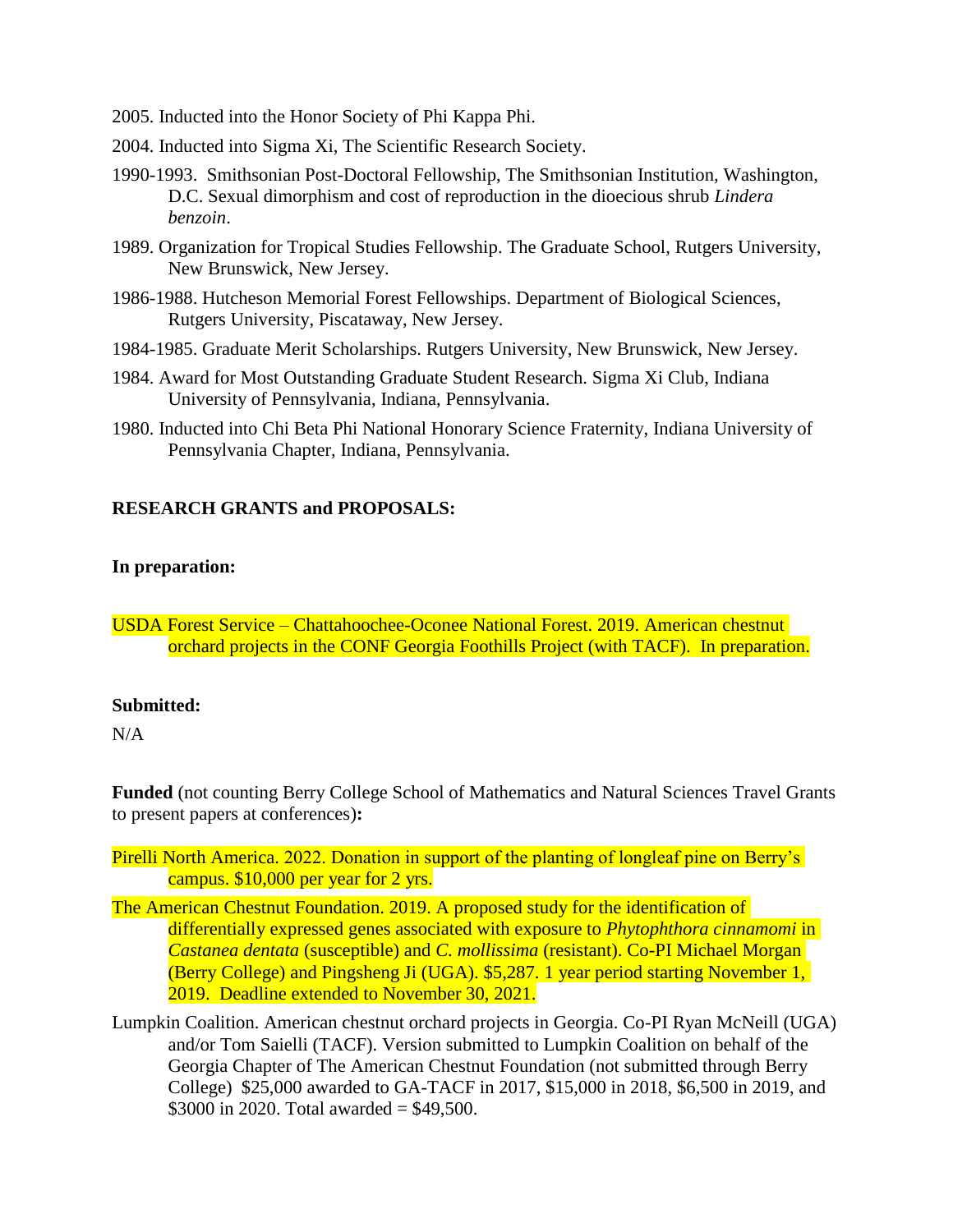Berry Funder. 2019. In support of the Berry College Longleaf Pine project.  $+$ \$6000 in proceeds.

- The Nature Conservancy. 2016. Mountain Longleaf Pine Seedling-based Seed Orchard Project (aka Central Grove Longleaf Pine Seedling-based Seed Orchard); \$20,000. 2 year period starting October 15, 2016 and ending December 1, 2018.
- National Fish and Wildlife Foundation Longleaf Stewardship Fund. 2014. \$280,000 to The Nature Conservancy (K. Tassin, PI) to support the Talladega-Mountain Longleaf Pine Conservation Partnership (\$344,040 in matching contributions provided by The Nature Conservancy). Project Partner (assisted with grant writing and will assist as a project administrator). 3 yr. period starting July 22, 2014. \$5000 to Berry College.
- Faculty Professional Development Grant, Berry College. 2014. Tree Seedling Projects: American Chestnut and Spicebush. \$1,250.
- Laura Maddox Smith Summer Research Institute for the Environmental Sciences. 2013. The first blight-resistance tests in American chestnut orchards in Georgia. (Martin Cipollini, Samuel Watkins, and Theron Kantelis). \$5,500
- Development of Undergraduate Research Grant. School of Mathematical and Natural Sciences and the Berry College Chapter of Sigma Xi, Berry College. 2012. Trapping and monitoring Ambrosia beetles for the implementation of integrated pest management in Georgia Chestnut orchards. (Martin Cipollini, Erin Coughlin, and Samuel Watkins). \$355.
- Georgia Chapter of the American Chestnut Foundation. 2010. Proposal for an American chestnut backcross orchard to be established in cooperation with Berry College and the Henry Family (Armuchee, GA). (Martin Cipollini and Erin Coughlin). \$39,801.
- Provost's Office, Berry College. 2009. Proposal to obtain rugged laptops for general field use in the Biology Department. \$4450.
- Faculty Professional Development Grant, Berry College. 2009. Prescribed burns in the Berry College Longleaf Pine Management Area. \$660.
- Georgia Chapter of the American Chestnut Foundation. 2008. A grant proposal for a water tap and drip irrigation system for the Berry College American Chestnut backcross orchard. \$5416.
- Faculty Professional Development Grant, Berry College. 2008. A water tap for a drip irrigation system for the Berry College American Chestnut Backcross Orchard. \$2000.
- Faculty Professional Development Grant, Berry College. 2007. The Establishment of a seedlingbased Longleaf pine seed orchard on the Berry College campus. \$2000.
- Georgia Forestry Commission Southern Pine Beetle Prevention Program. 2006. Forest Health and Public Education and Outreach: Use of the Longleaf Pine in Restoring Healthy Forests to Northwest Georgia. \$15,000.
- Georgia Chapter of the American Chestnut Foundation. 2006. Berry College American Chestnut Backcross Orchard. \$35,885.
- Development of Undergraduate Research Grant, School of Mathematical and Natural Sciences and the Berry College Chapter of Sigma Xi, Berry College. 2006. The Evaluation of Graft Success Rate in the Berry College Mountain Longleaf Seed Orchard. \$1000.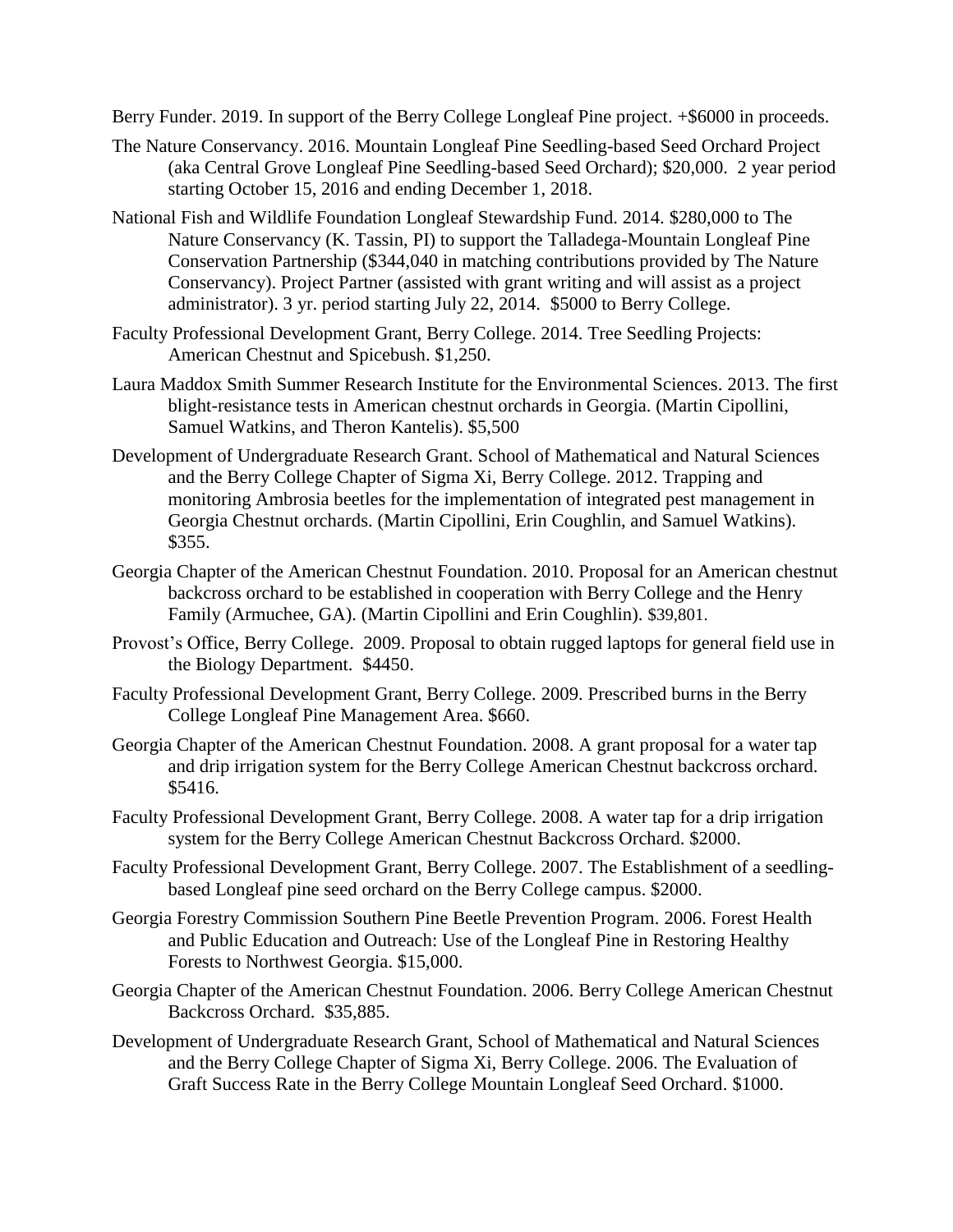- National Fish and Wildlife Foundation Southern Company Longleaf Legacy Grant. 2005. Berry College (GA) Longleaf Pine Project. \$41,564 (plus \$145,995 matching funds).
- Faculty Professional Development Grant, Berry College. 2004. An analysis of sex-ratio variation in spicebush (*Lindera benzoin*) using matrix demographic modeling. \$2000.
- National Science Foundation Research Experiences for Undergraduates Sites Grant. 2004. REU Site: An Integrative Faculty/Student Research Program in Biology at Berry College. \$166,244 (Co-PI Patricia Tomlinson).
- Georgia DNR Watchable Wildlife and Education Project Grant. 2003. Berry College Longleaf Management Project Interpretive Trails. \$5000.
- Faculty Development Grant, Berry College. 2003. The Berry College Longleaf Management Plan. \$2000.
- Development of Undergraduate Research Grant, School of Mathematical and Natural Sciences, Berry College. 2002. The Berry College Longleaf Management Plan. \$1000.
- Development of Undergraduate Research Grant, School of Mathematical and Natural Sciences, Berry College. 2001. Secondary metabolites of fleshy fruits: ecology vs. phylogeny in the genus *Solanum*. \$1426.
- Development of Undergraduate Research Grant, School of Mathematical and Natural Sciences, Berry College. 2001. Secondary metabolites of fleshy fruits: ecology vs. phylogeny in the genus *Solanum*. \$1500.
- Faculty Development Grant, Berry College. 2000. Effect of nitrogen and water treatment on leaf chemistry in Horsenettle *Solanum carolinense*, and relationship to herbivory by flea beetles (*Epitrix* spp.) and Tobacco Hornworm (*Manduca sexta*). \$2500.
- Faculty Development Grant, Berry College. 1999. Inter- and intra-specific variation in fruit chemistry of *Solanum* species. \$1500.
- Summer Research Program in Environmental Sciences, School of Mathematical and Natural Sciences, Berry College. 1999. Secondary metabolites of fleshy fruits: ecology vs. phylogeny in the genus *Solanum*. \$5200.
- International Travel Grant, School of Mathematical and Natural Sciences, Berry College. 1999. To collect *Solanum* fruit samples in Monterrey, Mexico and Guanacaste, Costa Rica in October, 1999. \$2500.
- Development of Undergraduate Research Grant, School of Mathematical and Natural Sciences, Berry College. 1999. Secondary metabolites of fleshy fruits: ecology vs. phylogeny in the genus *Solanum*. \$1293.
- American Food Safety Products., Alpharetta, GA. 1999. An assessment of "BioRinse" as a postchill treatment to reduce *Salmonella* on poultry. \$11,165.
- American Food Safety Products., Alpharetta, GA. 1998. An assessment of "BioRinse" as a postchill treatment to reduce pathogenic bacterial loads of food products. \$9891.
- Development of Undergraduate Research Grant, School of Mathematical and Natural Sciences, Berry College. 1998. For a study on the effect of nitrogen on fruit number and fruit chemistry in *Solanum carolinense*. \$700.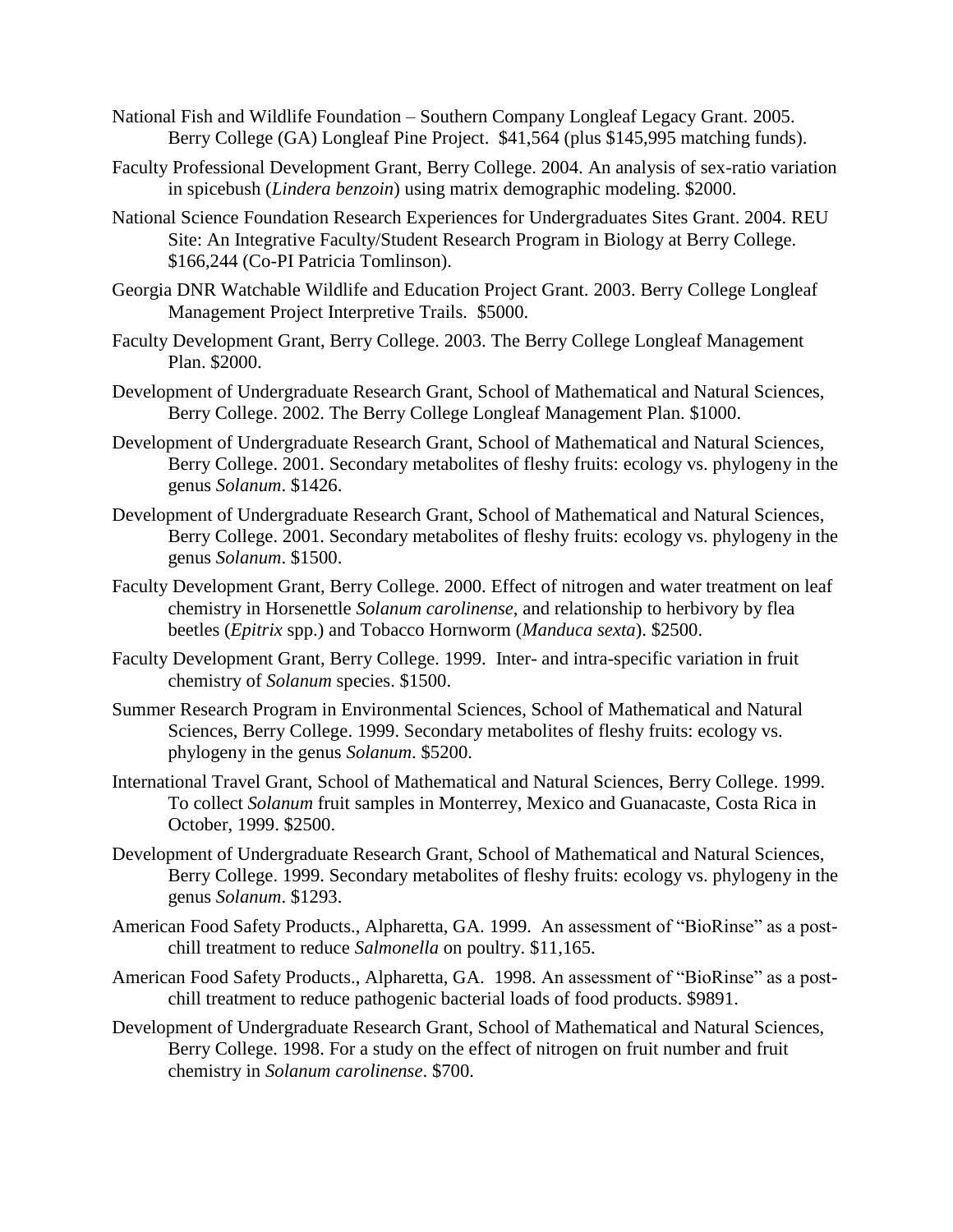- Lettie Pate Evans Multimedia Instruction Grant, Berry College. 1997. Development and incorporation of instructional technology into the General Botany course. \$1170.
- Development of Undergraduate Research Grant, School of Mathematical and Natural Sciences, Berry College. 1997. Development of HPLC and LC techniques for *Solanum* glycoalkaloids. Berry College, Mt. Berry, GA. \$647.
- Academic Research Infrastructure Grant, National Science Foundation. 1996. Glycoalkaloids of *Solanum* fruits: intraspecific patterns and effects upon consumers. \$51194.
- Research Experiences for Undergraduates Supplemental Grant, National Science Foundation. 1996. The role of *Solanum* fruit pulp glycoalkaloids in influencing gut retention times and viability of seeds consumed by birds and mammals. \$5000 (Co-PI with Douglas J. Levey, University of Florida).

Faculty Development Grant, Berry College. 1996. \$620.

- Faculty Development Grant, Berry College. 1996. \$390.
- Faculty Development Grant, Berry College. 1995. \$450.
- Research Experiences for Undergraduates Supplemental Grant, National Science Foundation. 1994. Dispersal syndromes in the Solanaceae. \$3500 (Co-PI with Douglas J. Levey, University of Florida).
- Academic Research Grant, National Science Foundation. 1992. Glycoalkaloids of Solanaceous fruits: relative effects on seed dispersing and non-seed-dispersing organisms. \$174,428 (Co-PI with Douglas J. Levey, University of Florida).
- Research and Exploration Grant, National Geographic Society. 1992. Reproductive ecology of an annual neotropical legume, *Sesbania emerus*. \$850.
- Pilot Research Award, Organization for Tropical Studies. 1991. Seed size variation and the establishment of fitness hierarchies in an annual neotropical legume, *Sesbania emerus*. \$1930.
- Dissertation Travel/Improvement Grants, The Graduate School, Rutgers University. 1988. Chemical defense of ripe fruit: antifungal defense vs. frugivore attraction in the Blueberry Family (Ericaceae). \$773.
- Steinetz-Leathem Awards. Department of Biological Sciences, Rutgers University. 1985. Chemical defense of ripe fruit: antifungal defense vs. frugivore attraction in the Blueberry Family (Ericaceae). \$2870.
- Grant-in-Aid of Research. Sigma Xi The Scientific Research Society. 1987. Sexual dimorphism and cost of reproduction in the dioecious tree *Nyssa sylvatica*. \$400.
- Sigma Xi Matching Grant. Bureau of Biological Research, Rutgers University. 1987. Sexual dimorphism and cost of reproduction in the dioecious tree *Nyssa sylvatica*. \$323.

## **Rejected:**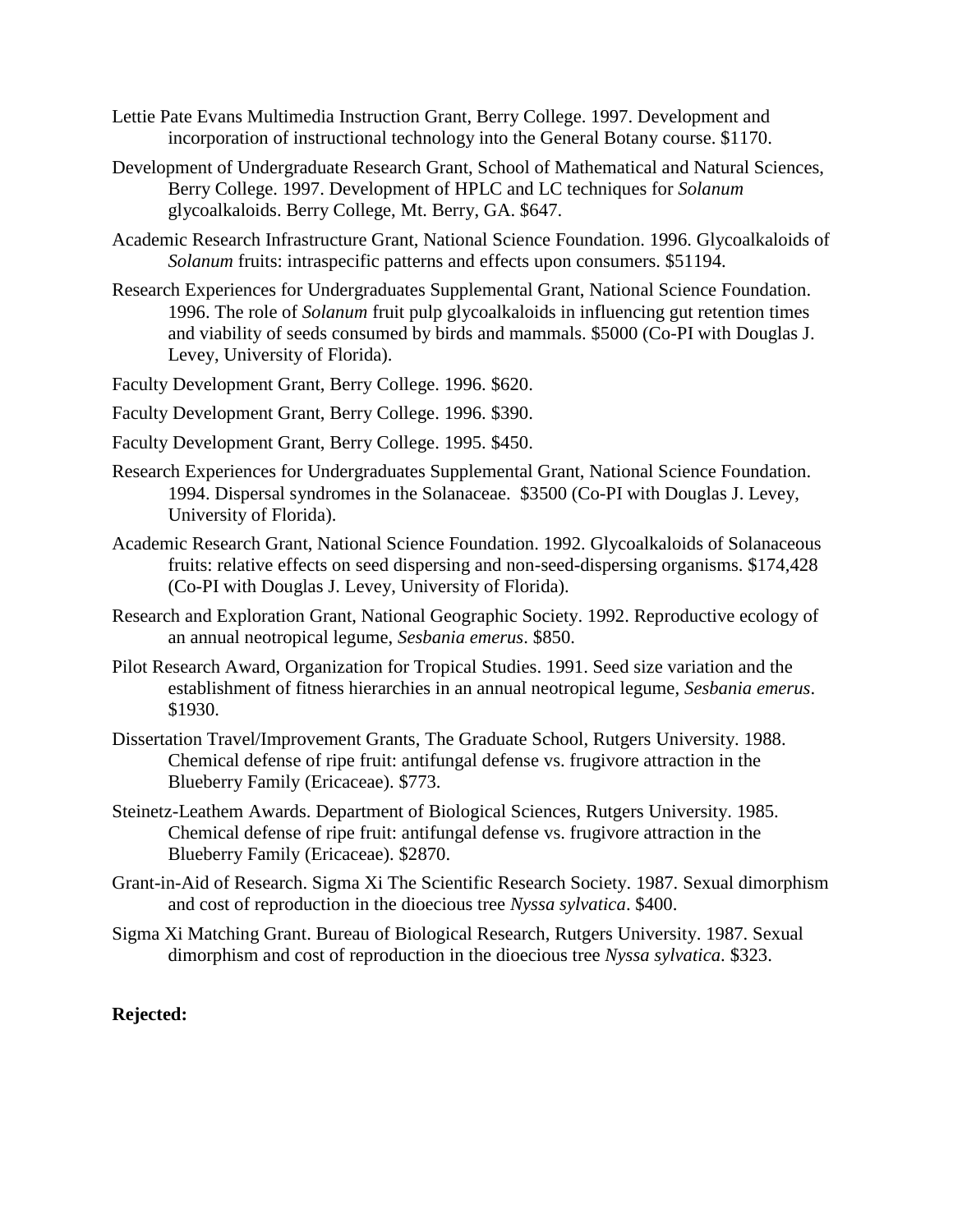- The American Chestnut Foundation. 2016. Evaluating the potential of an American Chestnut hybrid for combatting staphylococcal disease. Co-PI with Cassandra Quave (Emory University) \$10.000 (one year period starting November 2016).
- National Fish and Wildlife Foundation Longleaf Stewardship Fund. 2016. The Nature Conservancy (K. Owens, PI) to support the Talladega-Mountain Longleaf Pine Conservation Partnership. Project Sub-recipient (assisted with grant writing and will supervise the Mountain Longleaf Pine Seedling Based Seed Orchard Project; \$48,989 to Berry College) Project cut from grant budget.
- International Program Summer Course Development Grant (for BIO383/BIO480 with Christopher Hall). Berry College. Submitted February 2009.
- Summer Course Development Grant (to add labs to BIO111). Berry College. February 2007.
- Georgia DNR Watchable Wildlife and Education Project Grant. Berry College Longleaf Management Project Interpretive Trails: Improvement and Wheelchair Accessible Extension. \$5000. Submitted 2006.
- American Forests Global Releaf Forests Grant. The Berry College Longleaf Management Plan. \$237882. Submitted December 2002.
- Georgia Botanical Society Grant. The Berry College Longleaf Management Plan. \$1500. Submitted November 2002.
- BP Conservation Programme Grant. The Berry College Longleaf Management Plan. \$70544. Submitted November 2002.
- Academic Research Grant, National Science Foundation. Secondary metabolites of fleshy vertebrate-dispersed fruits: phylogeny vs. ecology in the genus *Solanum.* \$183440 (Co-PI, Lynn Bohs). Submitted June 2000.
- Academic Research Grant, National Science Foundation. Secondary metabolites of fleshy vertebrate-dispersed fruits: phylogeny vs. ecology in the genus *Solanum.* \$138165 (Co-PI, Lynn Bohs). Submitted December 1998.
- Academic Research Grant, U.S./Israel Binational Science Foundation, Israel. Secondary metabolites as mediators of fruit-frugivore interactions. \$210075 (Co-PI with Ido Izhaki and Daniel Afik, University of Haifa, and Douglas J. Levey, University of Florida). Submitted December 1998.

## **PROFESSIONAL ORGANIZATIONS (\* denotes current membership):**

American Association for the Advancement of Science (AAAS)\*

American Institute of Biological Sciences (AIBS)\*

American Phytopathology Society (APS)\*

Association of Southeastern Biologists (ASB)\*

Nominated for Secretary: 1997

Annual Meeting Session Chair/Student Award Judge: 1997

Annual Meeting Odum Student Award Judge: 2006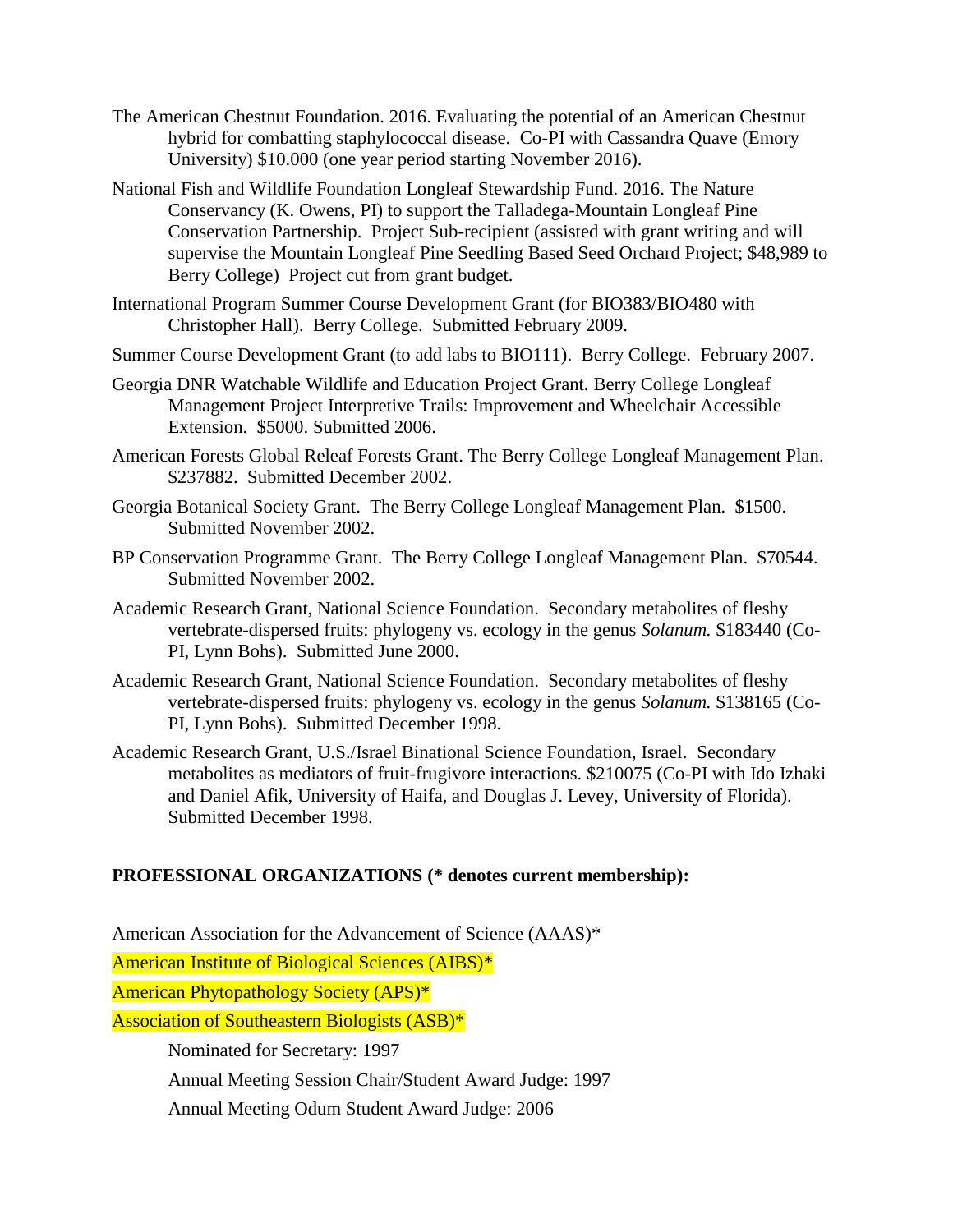| <b>Brewers Association (BA)</b>                                                             |
|---------------------------------------------------------------------------------------------|
| <b>Ecological Society of America (ESA)*</b>                                                 |
| Annual Meeting Session Chair: 1993                                                          |
| SEEDS (Strategies for Ecology Education, Development and Sustainability)                    |
| <b>Student Mentor: 2006</b>                                                                 |
| Georgia Academy of Science (GAS)                                                            |
| Georgia Botanical Society (GBS)                                                             |
| Georgia Prescribed Fire Council (GA-PFC)                                                    |
| Steering Committee Member, 2007 - 2009.                                                     |
| Longleaf Alliance (LLA)*                                                                    |
| Organizer and Field Trip Coordinator for 2 <sup>nd</sup> Mountain Longleaf Conference: 2005 |
| Editor of Proceedings for 2 <sup>nd</sup> Mountain Longleaf Conference: 2006                |
| Organizer for 3 <sup>rd</sup> Mountain Longleaf Conference: 2007                            |
| <b>Natural Areas Association (NAA)*</b>                                                     |
| Organization for Tropical Studies (OTS)*                                                    |
| Phi Kappa Phi*                                                                              |
| Sigma $Xi^*$                                                                                |
| Talladega-Mountain Longleaf Pine Conservation Partnership (TMLPCP)*                         |
| Chair of the Northwest Georgia Working Group.                                               |
| The Georgia Chapter of the American Chestnut Foundation (GA-TACF)*                          |
| Volunteer in Pollination, Seed Harvesting, and Seed Orchard Work: 2005-present              |
| <b>Board Member: 2006-present</b>                                                           |
| Scientific Coordinator/Data Manager: 2006-2022                                              |
| Director of the Berry College Backcross Orchard: 2006-present                               |
| Director of the Henry-Berry College Backcross Orchard: 2010-present.                        |
| Supervisor of the Berry College GA-TACF Interns: 2006-present                               |
| Annual meeting organizer: 2009, 2012, 2018-22.                                              |
| Treasurer: $2016 - 2021$ .                                                                  |

# **REVIEWER OF MANUSCRIPTS, CURRICULUM VITAE, RESEARCH and GRANTS FOR:**

Acta Oecologia, American Journal of Botany, American Midland Naturalist, American Naturalist, Annals of Botany, Arquipelago, Auk, Australian Journal of Zoology, Biological Conservation, Biotropica, Birmingham-Southern University (promotion application), Botany, Botany NRCC, CABI, Inc., Journal of Plant Breeding and Crop Science, Conservation Biology, Current Biology, Ecography, Ecology (2), Ecology Letters, Ecological Entomology, EcoScience,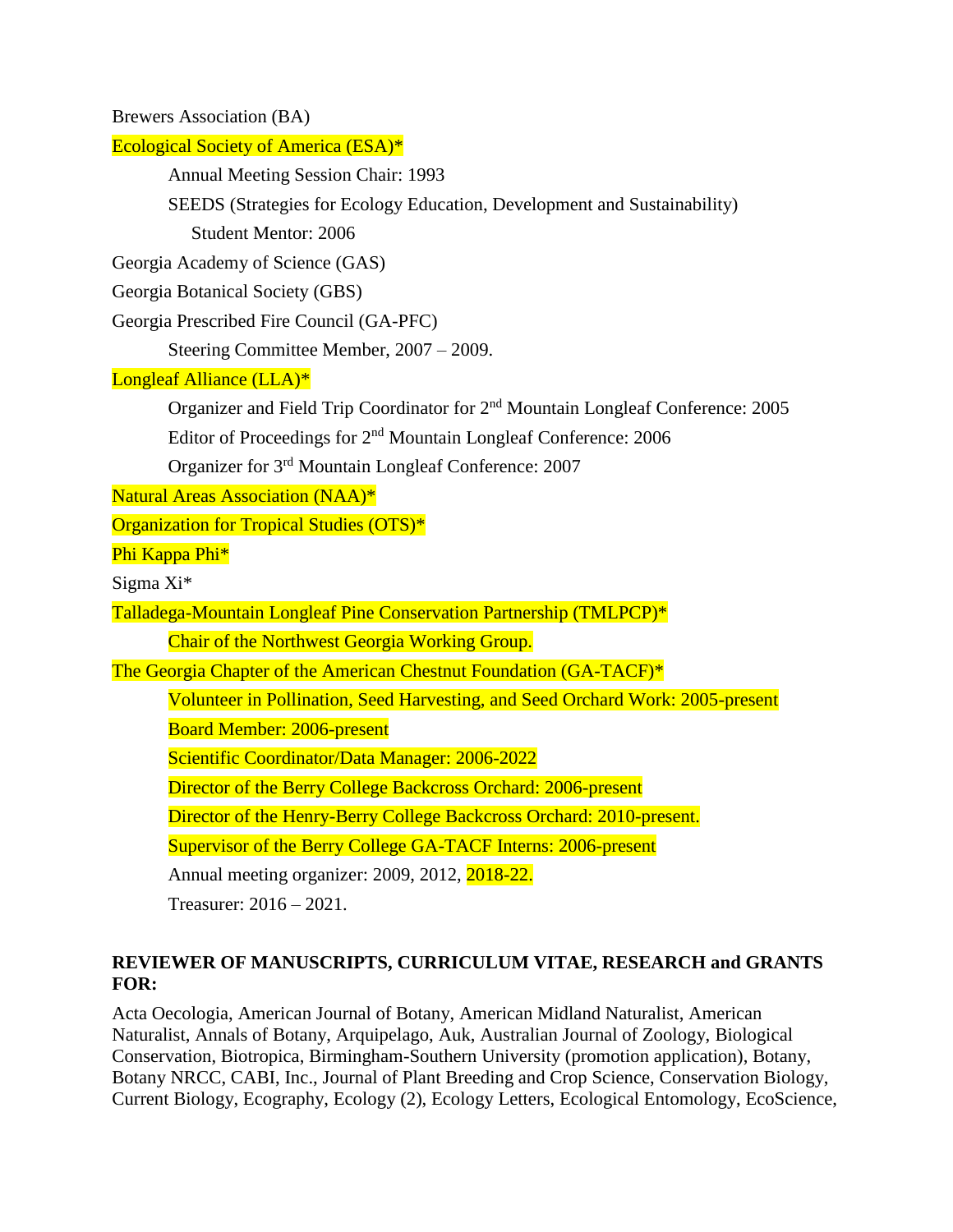Enslow Publishers, Frugivores and Seed Dispersers, Forest Ecology and Management (2), Functional Ecology, Georgia Department of Natural Resources, International Journal of Biological Chemistry, International Journal of Plant Science, Israel Science Foundation, Journal of Avian Biology, Journal of Chemical Ecology, Journal of Ecology, Journal of Ornithology, Journal of the Torrey Botanical Society, Journal of Vegetation Science, National Science Foundation, Nature, New Phytologist, Northeastern Naturalist, Oikos**,** Oecologia, Plant Disease, Plant Ecology, Plant Species Biology, PloS One, Population Ecology, Restoration Ecology, The Oriole, Trinity University (tenure application), University of Georgia (Ryan McNeal; PhD candidate), UGA Cooperative Extension Service, University of Georgia Press (Leslie Edwards), USDA Forest Service, U.S./Israel Binational Science Foundation.

## **INVITED PUBLIC PRESENTATIONS, WORKSHOPS, and FIELD TOURS:**

- 2022. Pirelli North America. The Berry College Longleaf Pine Project: 20-year Update and Future Plans. January 11, 2022, followed by planting event on January 29, 2022.
- 2021. Berry College Cultural Events Program. The Berry College Longleaf Pine Project: 20-year Update and Future Plans. Berry College, November 16, 2021 (invited public presentation).
- 2021. The Spires at Berry Lecture Series. The Berry College Longleaf Pine Project: 20-year Update and Future Plans. Berry College, November 9, 2021 (invited public presentation).
- 2021. Rome News Interview with John Bailey. "Local Rotary Clubs, Berry College partner in hybrid chestnut tree planting initiative" Published Nov. 5, 2021.
- 2021. Garden Club of Ellijay. Restoration of Disease Resistant American Chestnuts. Ellijay, GA. October 6, 2021 (invited public presentation).
- 2021. Rome Rotary Club. Restoration of Disease Resistant American Chestnuts. Coosa Country Club, August 5, 2021 (invited public presentation)
- 2021. Georgia Governor's Honors Program. The Berry College chestnut restoration project. July 1, 2021 (orchard, nursery, laboratory, and herbarium tour).
- 2020. FSC Risk Mitigation Topic: Native longleaf pine systems (Montane and Fall Line Hills). Forest Stewardship Council (video production)
- 2020. Cooking with Chestnuts. TACF Chestnut Chat, October 16, 2020 (on line webinar with Kathy Patrick).
- 2020. Georgia Forestry Commission Prescribed Fire Certification course, Berry College, Mount Berry, GA (TBA, Fall 2020)(workshop organizer; COVID-related postponement).
- 2020. North Georgia Prescribed Fire Council Meeting, Jasper, GA. June 4, 2020 (invited workshop presentation)
- 2019. Workshop: The Flavors of Chestnuts with Kathy Patrick. Trees Atlanta, Atlanta, GA. November 16, 2019 (invited workshop presentation).
- 2019. The Georgia Chapter of the American Chestnut Foundation. Hemlockfest, Dahlonega, GA. November 1-3, 2019 (invited educational display presentation).
- 2019. Tree walk in Marshall Forest with Keep Rome-Floyd Beautiful. Rome, GA. Oct. 11, 2019. (invited field tour).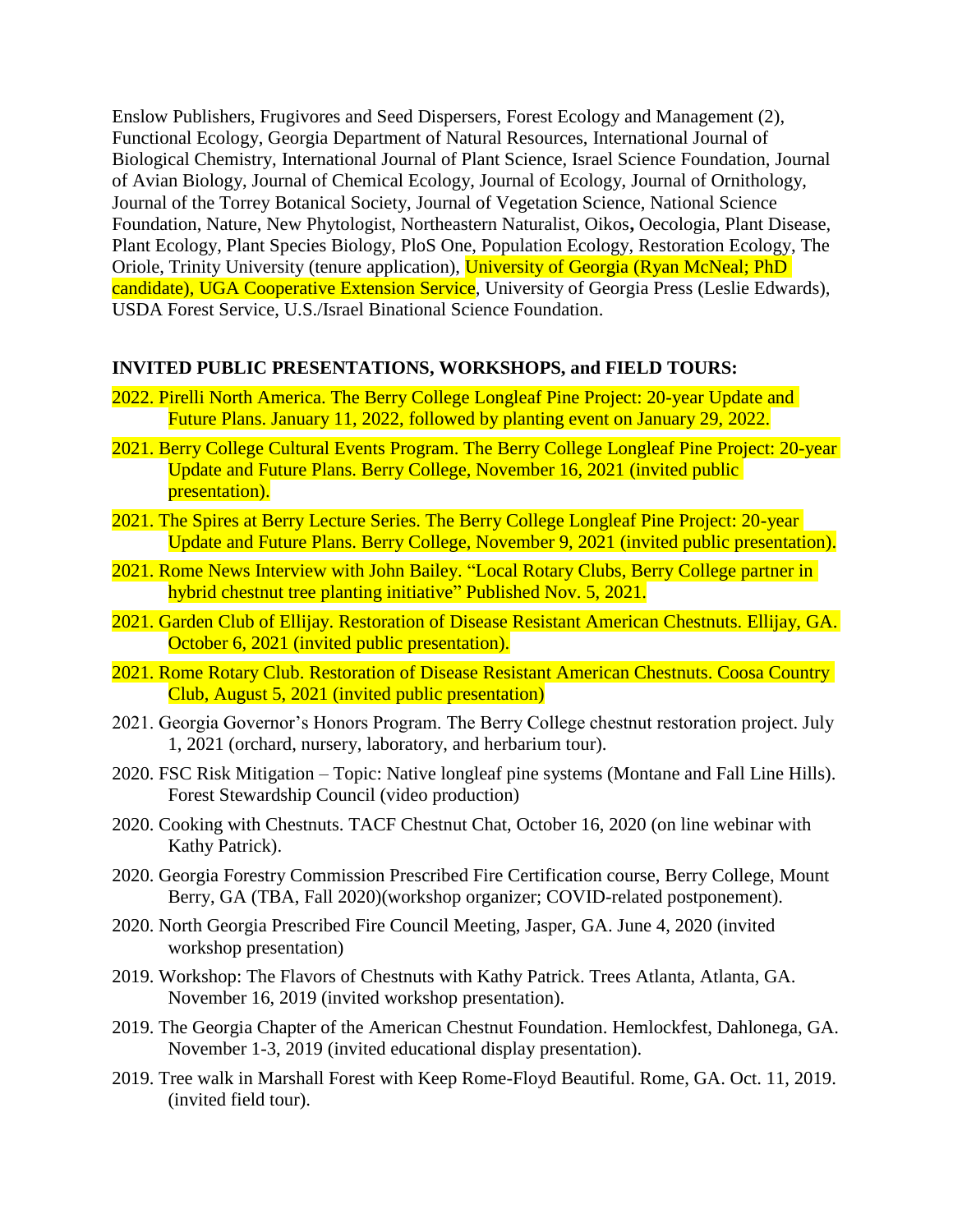- 2019. The American Chestnut Foundation State Chapters' Meeting, Abingdon, VA. July 18-20, 2019 (invited workshop participant).
- 2019. North Georgia Prescribed Fire Council Meeting, Jasper, GA. June 4, 2019 (invited workshop participant)
- 2019. Chestnut Event at Southern Brewing, Athens, GA. April 27, 2019 (invited public presentation)
- 2019. Southern Literature and Environment Course, Berry College, Mount Berry, GA. March 29, 2019 (invited field tour)
- 2019. South Rome Garden Club, Rome, GA. March 5, 2019 (invited public presentation)
- 2019. Oak Hill and The Martha Berry Museum, Berry College, Mount Berry, GA. March 4, 2019 (invited public presentation)
- 2019. Spade and Trowel Garden Club, Berry College, Mount Berry, GA. February 9, 2019 (invited public presentation)
- 2018. Seven Hills Garden Club, Rome, GA. November 14, 2018 (invited public presentation)
- 2018. Chestnut Event at Dry County Brewing, Kennesaw, GA. November 11, 2018 (invited public presentation)
- 2018. The Georgia Chapter of the American Chestnut Foundation. Hemlockfest, Dahlonega, GA. November 2-4, 2018 (invited educational display presentation).
- 2018. GA-DNR Master Naturalist Program, Waleska, GA October 19, 2018. (invited workshop and field tour)
- 2018. Dahlonega Science Café. July 16, 2018 (invited public presentation).
- 2018. Rome News Tribune interview with Doug Walker. "Berry-led research on blight-resistant chestnut trees being developed in orchard between Rome and Summerville" Published May 30, 2018.
- 2018. Rome Eco Center, Rome, GA. May 10, 2018 (invited public presentation).
- 2018. On-camera interview for video project for Smithgall Woods nature trail, GA-DNR. Spring 2018.
- 2018. Georgia Chapter of the American Chestnut Foundation Annual Meeting, May 5, 2018 (invited public presentation and field tour).
- 2018. Douglas County Master Gardeners, Douglasville, GA. May 3, 2018 (invited public presentation).
- 2018. Georgia Urban Forest Council, Rome, GA. April 25, 2018 (invited professional presentation).
- 2018. Floyd County Master Gardeners, Rome, GA. February 20, 2018 (invited public presentation).
- 2018. Talladega Mountain Longleaf Pine Conservation Partnership, Mountain Longleaf Strategic Planning Workshop, Oxford, AL, January 9, 2018. (invited workshop participant).
- 2017. The Georgia Chapter of the American Chestnut Foundation. Hemlockfest, Dahlonega, GA. November 3-5, 2017 (educational display presentation).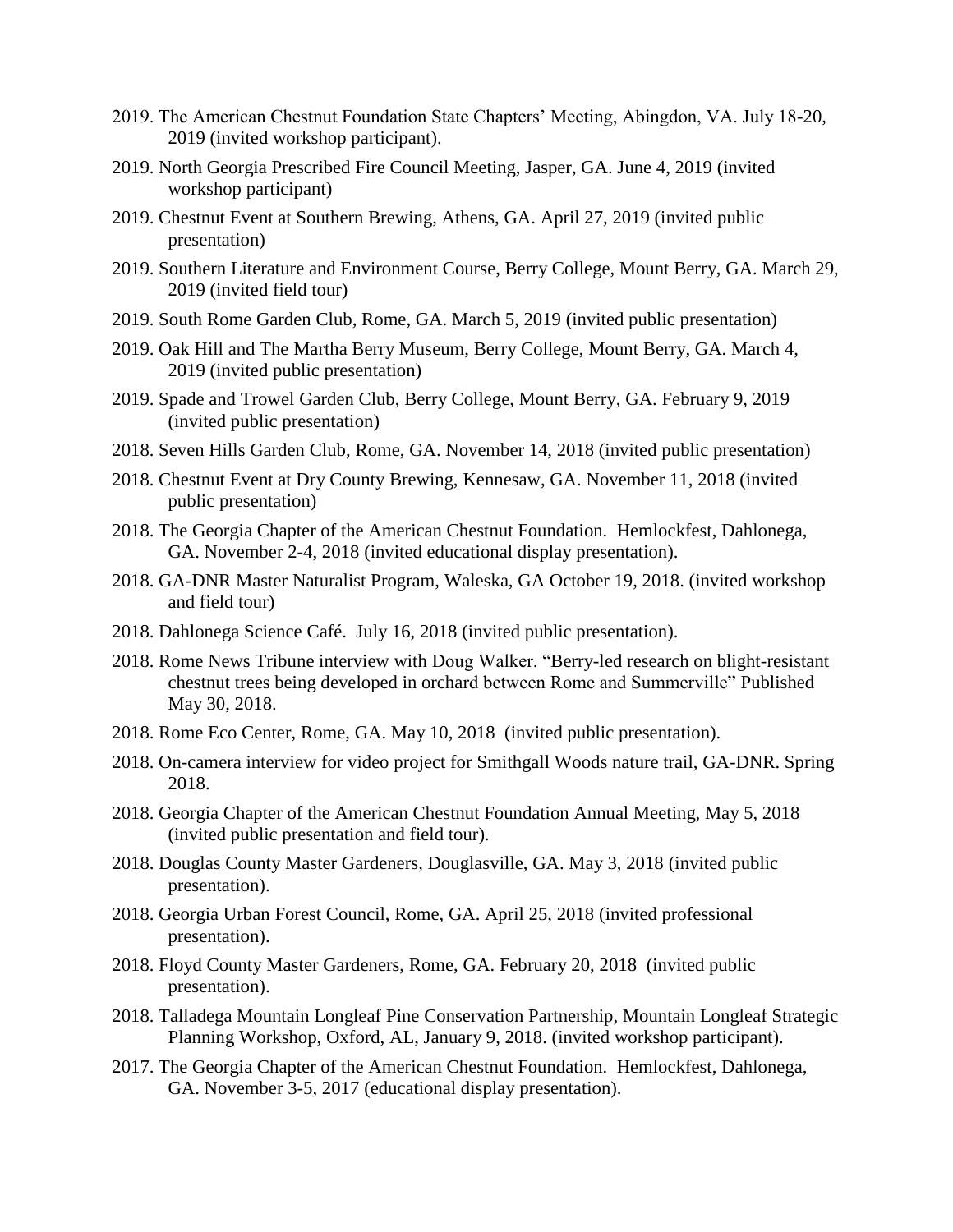- 2017. Rome News Tribune interview with Doug Walker. Long live the longleaf. Published August 3, 2017.
- 2017. America's Longleaf Restoration Initiative Longleaf Implementation Team Summit/The Nature Conservancy Longleaf Pine Whole System 2nd Annual All Hands Meeting. Berry College, Mount Berry, GA. August 1-4, 2017. (local organizer, welcome address, workshop participant, field tour organizer and leader)
- 2017. Celebrating the American Chestnut at The Carter Center. Atlanta, GA. July 19, 2017 (introductory speech).
- 2017. Jimmy O'Neill's Northeast Georgia Living Saturday Morning Show on WRWH, Cleveland, GA. June 17, 2017 (radio interview).
- 2017. Georgia Mountain Research and Education Center, Blairsville, GA. Invited by the Community Council. May 10, 2017. (oral presentation and field site visit).
- 2017. The Georgia Chapter of the American Chestnut Foundation. Field tour of Smithgall Woods Chestnut Orchard, Helen, GA. April 29, 2017 (field tour)
- 2017. Georgia Master Naturalist Program, Blue-Ridge, GA. March 29, 2017 (oral presentation and field tour).
- 2016. Atlanta Journal Constitution interview with Charles Seabrook. Published November 19, 2016.
- 2016. Rome News Tribune interview with Doug Walker. Published November 19, 2016.
- 2016. Georgia Forest Watch. Fort Mountain State Park, Chatsworth, GA.. November 12, 2016 (field tour).
- 2016. The Georgia Chapter of the American Chestnut Foundation. Hemlockfest, Dahlonega, GA. November 4-6, 2016 (educational display presentation).
- 2016. University of Tennessee-Chattanooga, Chattanooga, TN (oral presentation).
- 2016. Berry College Longleaf Pine Trail and American Chestnut Orchard Tour and Longleaf Pine/Lavender Mtn. Trail Hike. ANREP Conference, Berry College, Mount Berry, GA. August 1, 2016 (field tour).
- 2016. Outdoor education program, Anna Ruby Falls, USDA Forest Service, Cradle of Forestry, Helen, GA. June 25, 2016 (invited educational display presentation and field tour)
- 2016. Georgia Native Plant Society West Georgia Chapter, Carrollton, GA. June 21, 2016 (invited oral presentation).
- 2016. Mushroom Club of Georgia. Decatur, GA. May 4, 2016 (invited oral presentation).
- 2016. Berry College Arboretum Inaugural Event, April 29, 2016 (oral presentation and field tour)
- 2016. Gilmer County Master Gardeners/Georgia Master Naturalist Program. Ellijay, GA. April 7, 2016 (workshop and field tour).
- 2016. Sierra Club of Cobb County. Mount Berry, GA. March 26, 2016 (field tour)
- 2016. Northwood Garden Club. Atlanta, GA. March 22, 2016 (oral presentation).
- 2016. McCoy Inaugural Lecture Event. Berry College, Mount Berry, GA. Feb. 23, 2016 (field tour and interviews).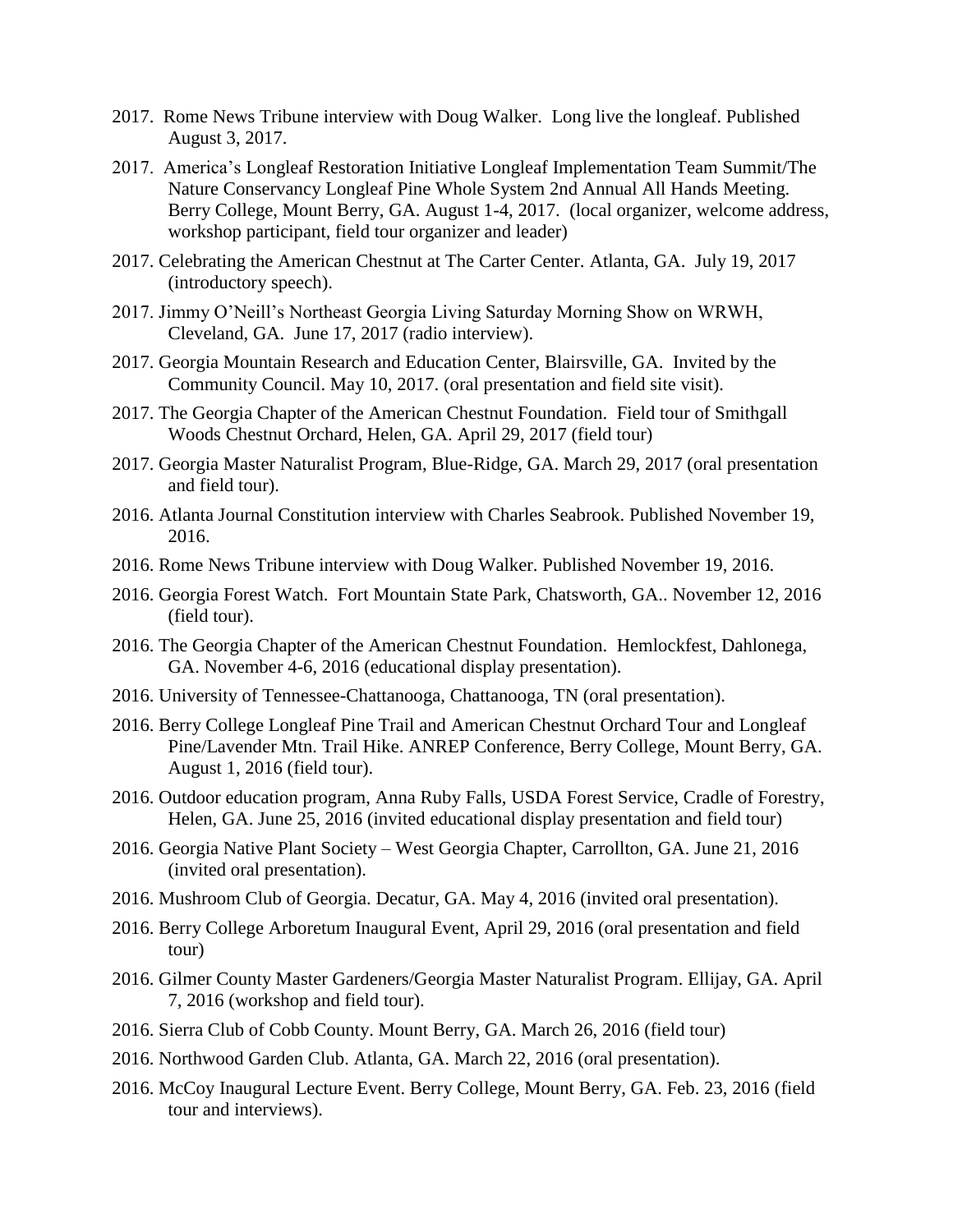- 2016. Pine Mountain Chapter of the Society of American Foresters. Pine Mountain, GA. February 18, 2016 (field tour and oral presentation)
- 2016. McCoy Lecture Inaugural Promotional Event, Berry College, Mount Berry, GA. Feb. 13, 2016 (field tour).
- 2016. GPB/NPR interview with Celeste Headlee for "On Second Thought" live radio broadcast (with the Rolling Stones' Chuck Leavell). January 6, 2016.
- 2015. WABE/NPR interview with Molly Samuels for news story aired December 21, 2015.
- 2015. The Georgia Chapter of the American Chestnut Foundation. Hemlockfest, Dahlonega, GA. November 6-8, 2015 (educational display presentation).
- 2015. Americorps Training Session, Georgia Department of Natural Resources, Smithgall Woods State Park, Helen, GA. August 17, 2015 (oral presentation and field workshop leader).
- 2014. Kennesaw State University, Kennesaw, GA. November 13, 2014 (oral presentation)
- 2014. Western North Carolina University, Cullowhee, NC. September 19, 2014 (oral presentation)
- 2014. College Canopy Conference. Georgia Urban Forest Council. Berry College, Mount Berry, GA. September 17, 2014 (field tour)
- 2014. Bonner Summer Leadership Institute: Community-Based Learning: Pedagogies, Partners, and Practice Symposium. May 29, 2014, Berry College, Mount Berry, GA (oral presentation and discussion)
- 2014. Georgia Statewide Arbor Day Ceremony, February 18, 2014, Rome, GA (oral presentation)
- 2013. The American Chestnut Foundation's 30th Annual Meeting, Herndon, VA. (oral presentation and workshop leader)
- 2013. Talladega-Mountain Longleaf Pine Conservation Partnership/NW Georgia Working Group (oral presentation, workshop participant, meeting organizer).
- 2013. Appalachian Mountains Joint Venture meeting, Mansfield, GA (oral presentation and workshop participant).
- 2013. Coastal America (EPA) meeting, Atlanta, GA (workshop and field tour participant)
- 2013. Talladega-Mountain Longleaf Pine Conservation Partnership meeting, Heflin, AL (workshop participant)
- 2013. Georgia State Natural Communities course field tour. Berry College, Mount Berry, GA (field tour).
- 2013. Armuchee Ridges Thinning and Restoration Project, Chattahoochee National Forest, Annual Program of Work Meeting (workshop and field tour participant).
- 2013. Annual Meeting of the Georgia Chapter of the American Chestnut Foundation, Reinhardt College, Waleska, GA (oral and poster presentations).
- 2013. Southern Regional Meeting of the American Chestnut Foundation, Morrison, TN (workshop).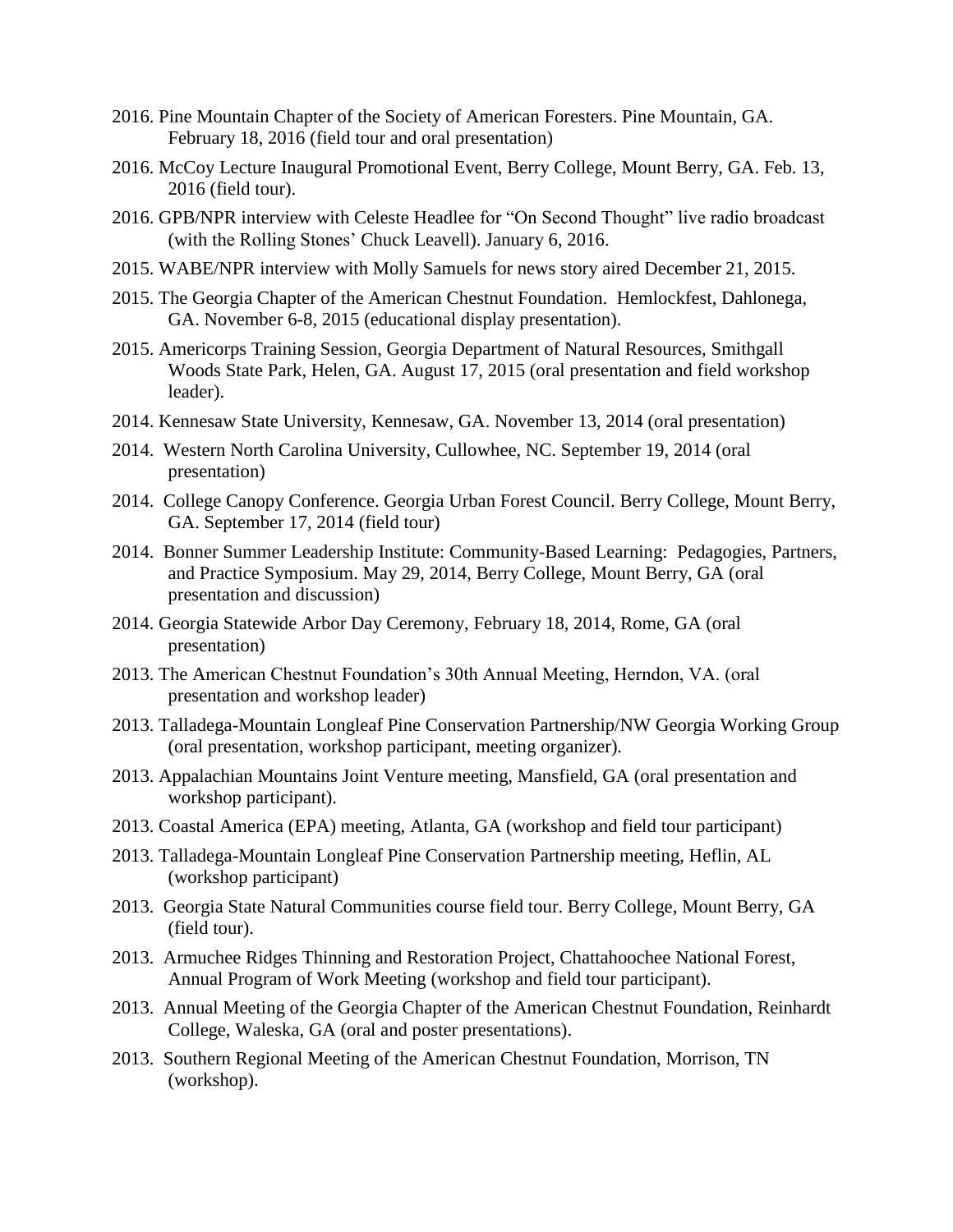- 2013. Chattowah Open Land Trust/Georgia Land Trust/Alabama Land Trust Board and Friends of Berry College. Berry College, Mount Berry, GA (field tour).
- 2013. Atlanta Conservation Group. Berry College, Mount Berry, GA (field tour)
- 2013. Talladega/Mountain Longleaf Pine Conservation Partnership. Heflin, AL (workshop).
- 2013. Carbon Canopy Workshop. Forest Carbon Markets and Carbon Sequestration on the Domain, The University of the South, Sewanee, TN (workshop)
- 2013. City of Rome, Downtown Development Authority, Rome, GA (oral presentation)
- 2012. Reviewer and panelist for the National Science Foundation, Population Ecology, Division of Environmental Biology, Washington, D.C. (grant review panel)
- 2012. United States Department of Environmental Protection, Coastal Wetlands Restoration Group, Mount Berry, GA (field tour).
- 2012. United States Forest Service, Southern Research Station, Longleaf Pine Research Group, Technical Assistance Visit. Atlanta, GA (workshop).
- 2012. Dr. Lawerence MacAllister (Dr. Mac) Naming Kickoff Campaign, Mount Berry, GA (oral presentation).
- 2012. Annual Meeting of the Georgia Chapter of the American Chestnut Foundation, Mount Berry, GA (oral presentation, meeting host).
- 2012. Southern Regional Meeting of the American Chestnut Foundation, Morrison, TN (oral presentation, workshop).
- 2012. Rabun Gap Nacoochee School, Rabun Gap, GA (oral presentation).
- 2012. Shorter College, Emma Lewis Lipps Ecology Lecture. Rome, GA (oral presentation).
- 2012. Georgia Native Plant Society Plant Symposium, Marietta, GA (oral presentation).
- 2011. 4<sup>th</sup> Montane Longleaf Conference, Cheaha State Park, AL (oral presentation).
- 2011: Scientific and Economic Analysis of Environmental Issues: An Institute for Teachers on Free Market Environmentalism, Costa Rica (oral presentations and field tours).
- 2011. The American Chestnut Foundation Phytophthora Breeding Workshop, Chattanooga, TN (workshop).
- 2011. The American Chestnut Foundation Restoration Branch Event, Rome, GA (oral presentation).
- 2011. State Master Gardener's Association, Rome, GA (presentation).
- 2011. The American Chestnut Foundation Restoration Program Workshop, Morristown, TN (workshop).
- 2010. Cave Spring Historical Society, Cave Spring, GA (oral presentation).
- 2010. Annual Meeting of the Georgia Chapter of the American Chestnut Foundation, Athens, GA (oral presentation)
- 2010. Coosa River Basin Initiative, Waterfest, Rome, GA (poster presentation).
- 2009. City of Rome Visitors and Conventions Bureau, Rome, GA (field tour).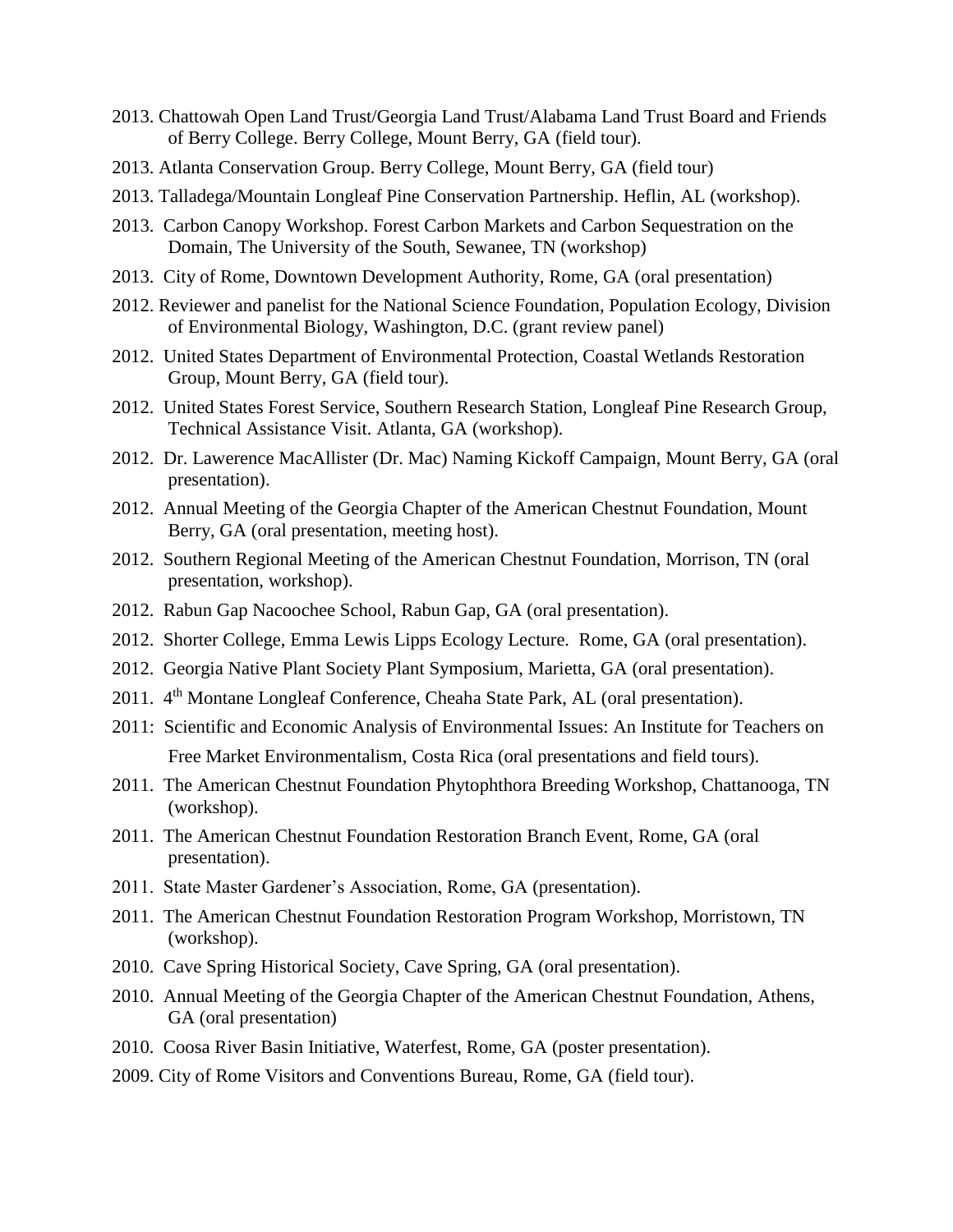- 2009. Annual Meeting of the Georgia Chapter of the American Chestnut Foundation, Mount Berry, GA (oral presentation).
- 2009: Southern Regional Meeting of the American Chestnut Foundation, Chattanooga, TN (workshop).
- 2009: City of Rome Visitors and Conventions Bureau, Rome, GA (field tour).
- 2009: Cave Spring Wildlife Club, Cave Spring, GA (oral presentation).
- 2009: Darlington High School, Rome, GA (field tour).
- 2008: Daughters of Berry, Mount Berry, GA (oral presentation).
- 2008. Mount Berry Garden Club, Mount Berry, GA (oral presentation).
- 2008. Four Season's Garden Club, Rome, GA (oral presentation).
- 2008. City of Rome Visitors and Convention's Bureau, Rome, GA (field tours).
- 2008: The American Chestnut Foundation at the 2008 meeting of the Society for Conservation Biology, 13-17 July 2008, Chattanooga, TN (poster presentation).
- 2008. Adairsville High School, Adairsville, GA (field tour).
- 2008. Mountain View Garden Club, Rome, GA (oral presentation).
- 2008. Berry Middle School, Mount Berry, GA (field tour).
- 2008. GA Southern University, Statesboro, GA (oral presentation).
- 2008 GIS in Teaching and Research Conference at GA Tech, Atlanta, GA February 13-15 (workshop).
- 2008. Annual Meeting of the Georgia Chapter of the American Chestnut Foundation, Vogel State Park, Blairsville, GA (oral presentation).
- 2007. Bi-annual Meeting of the Georgia Chapter of the American Chestnut Foundation, Dalton State College, Dalton, GA (oral presentation).
- 2007. Bi-annual Meeting of the Georgia Chapter of the American Chestnut Foundation, Elachee Nature Center, Gainesville, GA (oral presentation).
- 2007. Urban Forestry Conference. Rome, GA (field tour).
- 2007. Panel discussion on balancing teaching and research at small liberal arts colleges. University of Georgia, Department of Botany. Athens, GA (workshop).
- 2007. Gordon County Master Gardeners Club, Mount Berry, GA (field tour).
- 2006 and 2007. 1<sup>st</sup> and 2<sup>nd</sup> Southern Regional Meeting of the American Chestnut Foundation. University of Tennessee - Chattanooga, Chattanooga, TN (workshops).
- 2006: The Georgia Chapter of the American Chestnut Foundation, Red Top Mountain State Park, Acworth, GA (oral presentation).
- 2006: Berry College Elementary School, Berry College, Mount Berry, GA. (field tour)
- 2006. 3rd Annual Stewardship Partners Meeting, National Fish and Wildlife Foundation-Southern Company, Auburn, AL (oral presentation)
- 2006. Floyd County Master Gardeners Club, Rome, GA (field tour).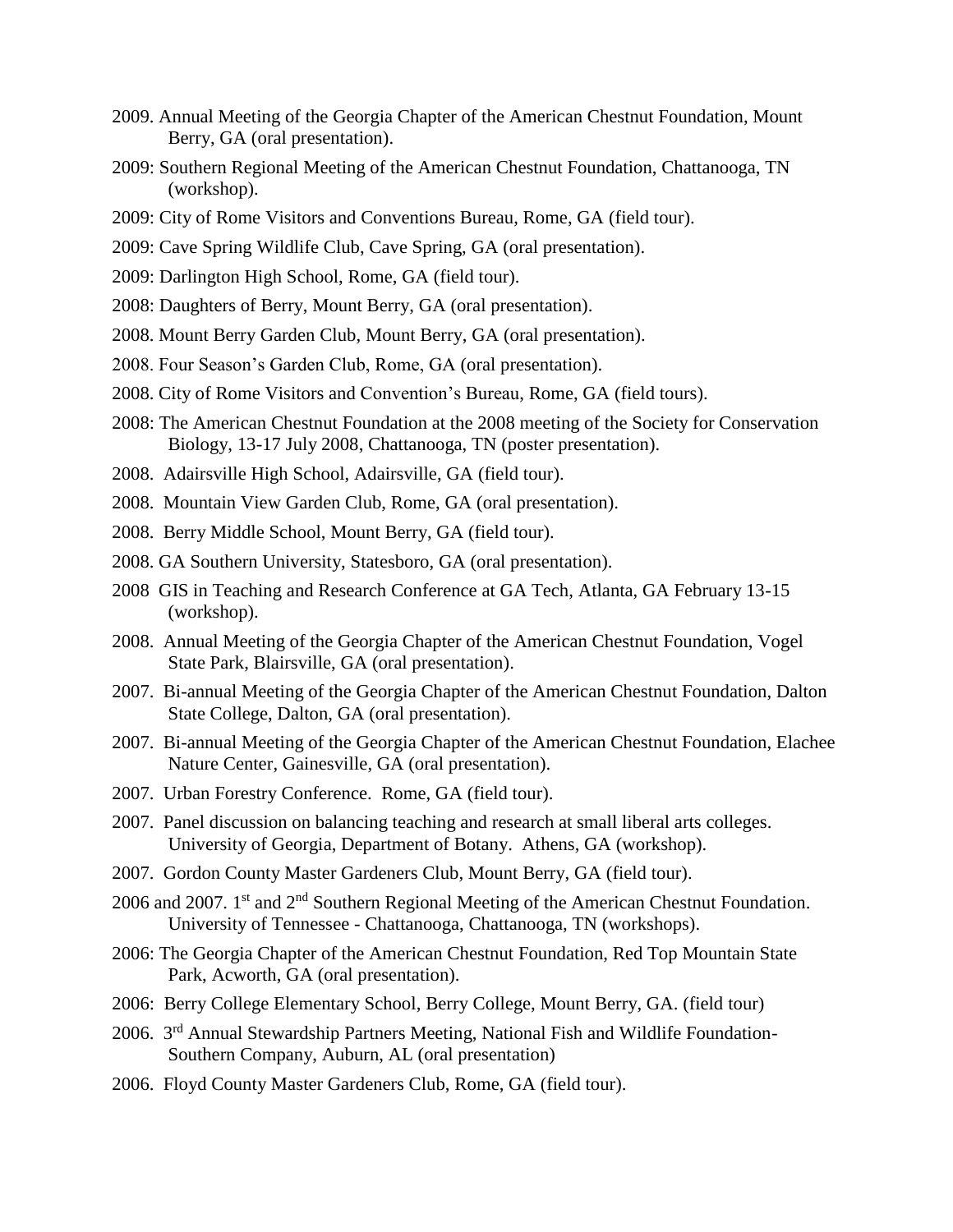- 2006. The Georgia Forestry Commission Exotics and Invasive Species that Impact Georgia's Forests Symposium, Berry College, Mount Berry, GA (workshop and field tour).
- 2006. The Georgia Chapter of the American Chestnut Foundation, Berry College, Mount Berry, GA (oral presentation and field tour).
- 2005. The Mountain Longleaf Conference, Berry College, Mount Berry, GA (oral presentation and meeting host).
- 2005. Environmental Science and the Teacher Graduate Course (EDU622), Berry College, Mount Berry, GA (oral presentation).
- 2005: National Fish and Wildlife Foundation/Southern Company, Berry College, Mount Berry, GA (field tour).
- 2005. National Association of State Foresters Forest Health Program, Berry College, Mount Berry, GA (field tour).
- 2005. Armuchee Middle School CIS Class, Berry College, Mount Berry, GA (oral presentation and field tour).
- 2005: The Nature Conservancy, Rome Area Landowner's Meeting, Berry College, Mount Berry, GA (oral presentation and field tour).
- 2004. High Meadows School (Ms. Robie's classes) (field tour)
- 2004: K-12 Professional Educators Development Workshop, Berry College, Mount Berry, GA (oral presentation).
- 2004: Outdoor Classroom Symposium, Berry College, Mount Berry, GA (field tours).
- 2004: Armuchee Middle School CIS Class (field tour)
- 2004: Armuchee Middle School (Ms. Gallagher's classes) (field tour)
- 2003: Mount Berry Garden Club, Mount Berry, GA (oral presentation and field tour).
- 2003: Georgia Botanical Society, Berry College, Mount Berry, GA (field tour).
- 2003: Mountain Longleaf Conference, Jacksonville State University, Jacksonville, AL (oral presentation).
- 2003: Scientific and Economic Analysis of Environmental Issues: An Institute for Teachers on Free Market Environmentalism, Costa Rica (oral presentations and field tours).
- 2003: MARKERS Summer Institute, Berry College, Mount Berry, GA (oral presentation)
- 2003. Workshop: Birds and Berries and Plant Secondary Metabolites: Frugivory, Detoxification and Utilisation, Heidelberg, Germany (oral presentations and workshop).
- 2003. University of Georgia, Athens, GA (oral presentation).
- 2001. University of Toronto, Toronto, Ontario, Canada (oral presentation).
- 2000. 3rd International Symposium-Workshop on Frugivores and Seed Dispersal. São Pedro, São Paulo, Brazil (oral presentation).
- 2000. Wright State University, Department of Biology, Dayton, OH (oral presentation).
- 1999. VI Neotropical Ornithological Congress, Monterrey, Mexico (oral presentation).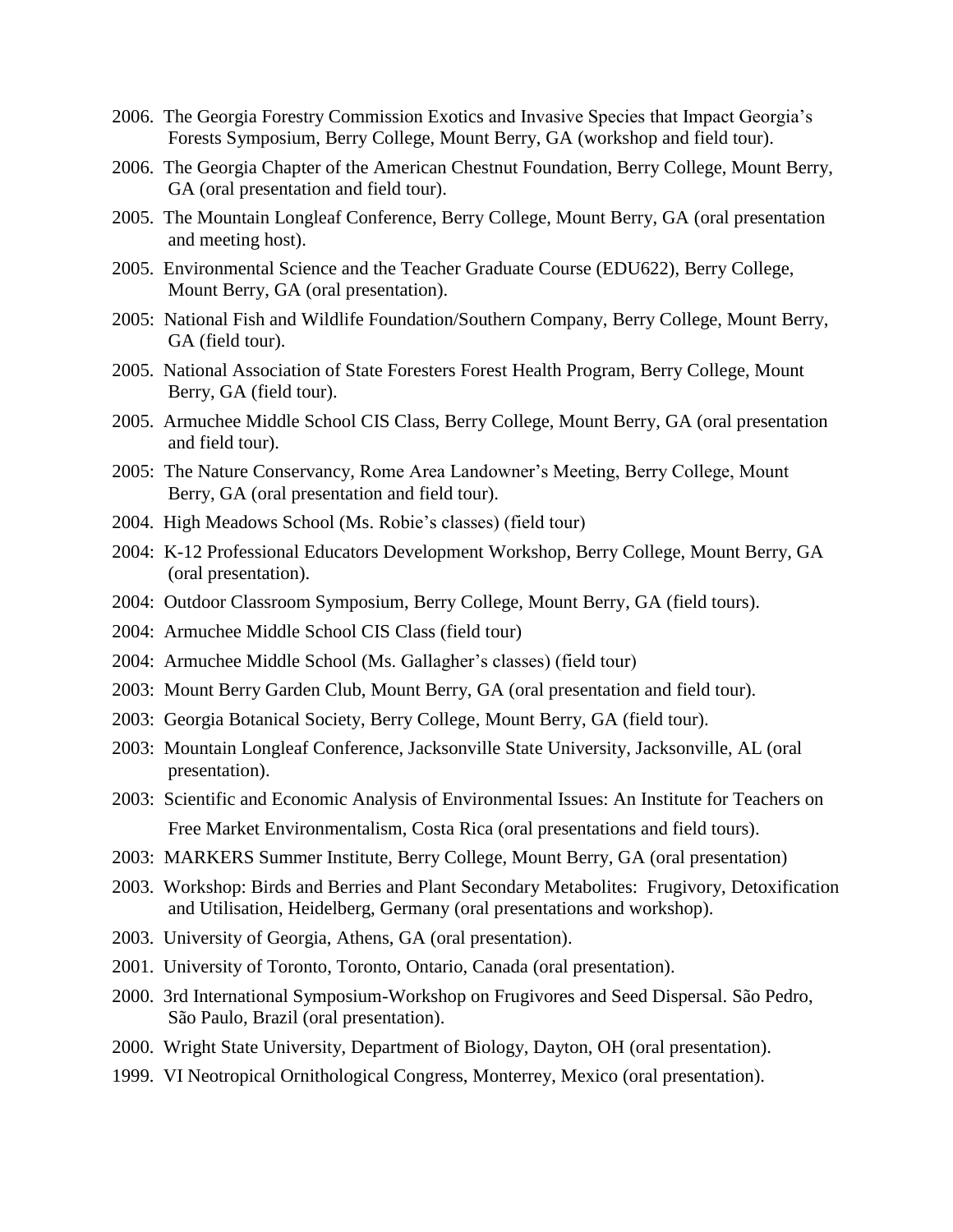- 1998. University of North Florida, Department of Natural Sciences, Jacksonville, FL (oral presentation).
- 1998. International Ornithological Congress, South Africa (oral presentation co-author; D. Levey, speaker)
- 1997. Savannah River Ecology Lab, Aiken, SC (oral presentation).
- 1995. University of Tennessee, Department of Botany, Knoxville, TN (oral presentation).
- 1995. University of Florida, Department of Zoology, Gainesville, FL (oral presentation).
- 1995. Southeastern Louisiana University, Department of Biology, Hammond, LA (oral presentation).
- 1994. University of Florida, Department of Zoology, Gainesville, FL (oral presentation).
- 1994. International Ornithological Congress, Vienna, Austria (oral presentation).
- 1993. International Botanical Congress, Kyoto, Japan (oral presentation co-author; D. Whigham, speaker)
- 1992. University of Maryland, Department of Biology, Frostburg, MD (oral presentation).
- 1991. University of Pennsylvania, Department of Biology, Philadephia, PA (oral presentation).

# **PRINCIPLE SENIOR COLLABORATORS:**

Heidi Appel (Penn State University), Paul Banko (USGS - Hawaii), Katrin Boehning-Gaese (University of Mainz – Germany), Lynn Bohs (University of Utah), Gary Breton (Berry College), Donald F. Cipollini, Jr. (Wright State University), Caitlin Conn (Berry College), Hill Craddock (University of Tennessee – Chattanooga), Barbara Crane (US Forest Service), Colleen Downs (University of Natal, South Africa), George Gallagher (Berry College), Christopher Hall (Berry College), John Hendrickson (Temple-Inland), Kirk Hinson (Southern Seed Company), Ido Izhaki (University of Haifa - Israel), Sylvia Lomascolo (University of Florida), Douglas J. Levey (University of Florida), Cassandra Quave (Emory University), Tom Saielli (The American Chestnut Foundation), Jack Schultz (Penn State University), Joshua Tewksbury (University of Washington), Ramona Walls (SUNY Stony Brook), Jared Westbrook (The American Chestnut Foundation), Dennis Whigham (Smithsonian Environmental Research Center - Maryland), Tim Chesnut (Berry College), Michael Wink (University of Heidelberg - Germany)

# **DIRECTED STUDENT RESEARCH: (\* = currently active Berry students)**

# **Active student research projects:**

2016 – present. Collaboration with University of Tennessee – Chattanooga (Dr. Hill Craddock). Evaluation of first-backcross American/Chinese chestnut hybrids for resistance to *Phytophthora* cinnamomi (Black Ink Disease). Collaboration initiated, paper published, work on-going with Mike Morgan (Berry) and Pingsheng Ji (UGA). H. Reece and C. Foster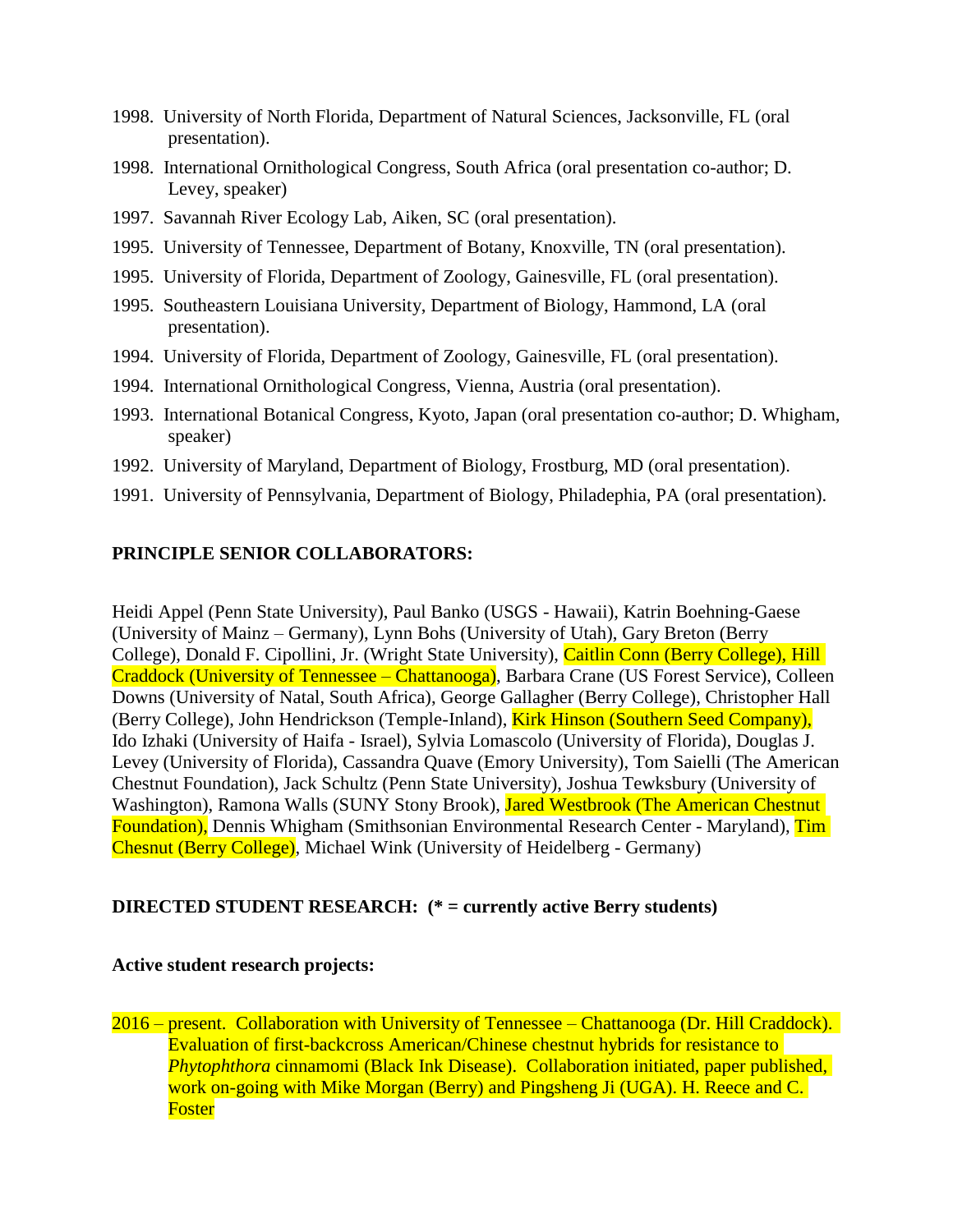- 2006 present. Georgia Chapter of the American Chestnut Foundation. Backcross breeding of Georgia American Chestnuts and the establishment of a backcross orchard on the Berry College campus and on the Henry family property. J. Lull, M. Summerlin, R. Poppel, W. Watkins, E. Coughlin, S. Watkins, T. Kantelis, P. Felch. R. Dingley, C. Maddox, G. Jones, Z. Lemcke, J.P. Moss, N. Bailey, M.B. Rowland, M.G. Gaskin, S. Williams, N. Wessel, D. Nicely, C. H. Smith, N. Howie, C. Foster, H. Reece, C. Jennings, M. Braswell, D. Sparks, C. Higdon, M. Lynch\*, S. Lee\*, E. Young\*, A. Prince\*, and C. Heinrich\*.
- 2004 present. Berry College National Science Foundation Research Experiences for Undergraduate program and Berry College Work Program. Hardwood management in restoration of longleaf pine habitats: herbicide treatment and prescribed burning. A. Gaskell, C. Worrell, J. Oliver, A. Huber, C. Kujala, H. Pruett, M. Belk, C. Donahue, J. Blalock, P. Browning, W. Callaway, G.S. Cassell, I. Cipollini, C. Clark, J. Dirnberger, G. Frye, K. Graham, E. Griffin, S. Holbrook, S. Kovar, C. Kujala, E. Lane, A. Lottes, J. Love, N. Malloy, L. Mann, W. McCullough, T. McDonald, A. Palmer, A. Potts, C. Rodriguez, L. Rogers, A. Shimura, E. Swanson, N. Wigington, E. Coughlin, W. Graham, K. Johnson, T. Kim, K. Miller, B. Tyler, S. Barrow, A. Montgomery, A. Simpson, S. Watkins, G. Jones, J.P. Moss, N. Wessel, Z. Lemcke, P. Felch, R. Dingley, C. Maddox, N. Bailey, M.B. Rowland, M.G. Gaskin, S. Williams, D. Nicely, C.H. Smith, N. Howie, C. Foster, H. Reece, C. Jennings, M. Braswell, D. Sparks, C. Higdon, M. Lynch\*, S. Lee\*, E. Young\*, A. Prince\*, and C. Heinrich\*.
- 2005 present. Berry College National Science Foundation Research Experiences for Undergraduate program and Berry College Work Program. Vegetation survey of Martha's Meadow, a calcareous limestone glade habitat. M. Strahl, N. Soper Gorden, and J.P. Moss.
- 2004 present. The establishment and maintenance of three Longleaf Pine seed orchards on the Berry College campus: one using cloned Berry College stock and the other using Berry College seedlings. George Gallagher, William Yeomans, Dean Wilson, Kirk Hinson, John Hendrickson (collaborators), and C. Worrell, J. Oliver, M. Cox, J. Blalock, P. Browning, W. Callaway, G.S. Cassell, I. Cipollini, C. Clark, J. Dirnberger, G. Frye, K. Graham, E. Griffin, S. Holbrook, K. Johnson, S. Kovar, C. Kujala, E. Lane, A. Lottes, J. Love, N. Malloy, L. Mann, A. Montgomery, W. McCullough, T. McDonald, K. Miller, A. Palmer, A. Potts, C. Rodriguez, L. Rogers, A. Shimura, A. Simpson, E. Swanson, N. Wigington, P. Felch. R. Dingley, C. Maddox, G. Jones, J.P. Moss, N. Wessel, Z. Lemcke, N. Bailey, M.B. Rowland, M.G. Gaskin, S. Williams, D. Nicely, E. Humphreys, C. H. Smith, N. Howie, C. Foster, H. Reece, C. Jennings, M. Braswell, D. Sparks, C. Higdon, M. Lynch<sup>\*</sup>, S. Lee<sup>\*</sup>, E. Young<sup>\*</sup>, A. Prince<sup>\*</sup>, and C. Heinrich<sup>\*</sup>.
- 1991 present. Sources of sex-ratio variation and sexual dimorphism in spicebush (*Lindera benzoin*). Dorothy Wallace-Senft, April V. Mills, Dennis Whigham and Jay O'Neill (collaborators) and J. Culberson, K. Johnson, K. Miller, R. Dingley, P. Felch, G. Jones, N .Wessel, N. Bailey, S. Williams, M.G. Gaskin, M.B. Rowland, J.P. Moss, E. Humphreys, C. Foster, H. Reece, C. H. Smith, N. Howie, C. Higdon, and M. Lynch\*.

#### **Completed student research projects:**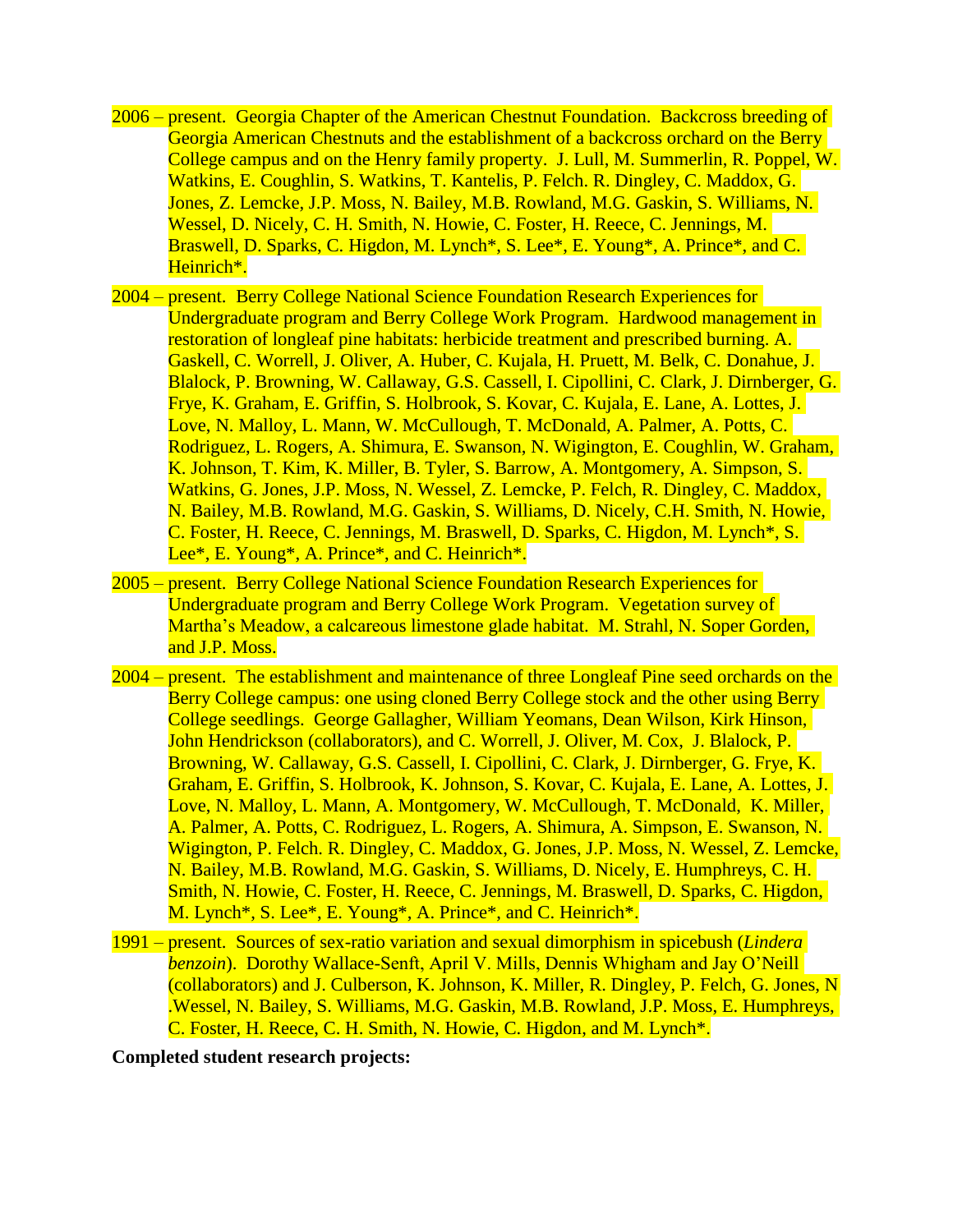- 2017 2020. Honor's Thesis Project, Berry College. Calcareous flatwoods rare plant survey and analysis of plant-environmental relationships. John Patten Moss (honors thesis and author), William Walker (student researcher) and Natalie Bailey (co-author).
- 2016 2018. Collaboration with Emory University (Dr. Cassandra Quave), University of Georgia (Ryan McNeill), and The American Chestnut Foundation. Bioactive constituents of American/Chinese chestnut (*C. dentata/mollissima*) derived from The American Chestnut Foundation backcross breeding program. Collaboration initiated/students yet to be identified.
- 2005 -- 2015. Berry College National Science Foundation Research Experiences for Undergraduate program and Berry College Work Program. Estimation of total carbon in a Mountain Longleaf Pine ecosystem in northwestern Georgia. A. Huber, R. Worley, J. Blalock, G.S. Cassell, J. Culberson, T. Baldvins, K. Miller, C. Strippelhoff, E. Lane, C. McDaniel, R. Dingley, and P. Felch.
- 2011 2014. Monitoring Ambrosia beetles for the implementation of integrated pest management in Georgia chestnut orchards. E. Coughlin, S. Watkins, and T. Kantelis.
- 2010 2013. Analysis of annual growth rings in male and female Spicebush (*Lindera benzoin*). J. Culberson, K. Johnson, and K. Miller.
- 2010 2013. Analysis of reptiles and amphibians in the Berry College Longleaf Pine Management Area. A. Montgomery, S. Barrow, and A. Simpson.
- 2009 2013. Forest Ecology class and Berry College Student Work Program. Vegetation structure and bird species diversity in a mountain longleaf pine ecosystem undergoing restoration. T. Baldvins, J. Culberson, J. Kronenberger, A. Montgomery, and A. Simpson.
- 2010 2012. Honors' Thesis on the analysis of fecal and total coliforms in Swan Lake on the Berry College campus. C.B. Bannister.
- 2005 -- 2012. Berry College National Science Foundation Research Experiences for Undergraduate program and Berry College Work Program. A survey of the herbaceous vegetation in the Berry College Longleaf Pine Management Area. K. Currie, J. Culberson, T. Baldvins, K. Miller, and C. Strippelhoff, E. Lane, and C. McDaniel
- 2010 2011. Dendrochronological analysis of timbers obtained from the Roy Quillen log cabin in Livingston, GA. T. Kim and N. Dammann.
- 2004 2011. University of Arizona Ph. D. Program in Geography. Tree growth-ring analysis as a means of detecting climatic events in old-growth Longleaf Pine stands on Lavender Mountain, Berry College, Georgia and nearby longleaf sites. Troy Knight and Georgina DeWeese (collaborators) and C. Worrell, J. Dirnberger, K. Johnson, and K. Miller.
- 2004 2010. Berry College National Science Foundation Research Experiences for Undergraduate program, Berry College Work Program, and Berry College Honor's Program. Intraspecific variation in quinolizidine alkaloids of mamane (*Sophora chrysophila*) seeds. Paul Banko, Kevin Brinck, and Gary Breton (collaborators), R. Neal, S. Stephan, W. Brooks, and W. Watkins.
- 2003 2005. University of West Georgia, Graduate Program in Ecology. Restoring fire in a long-unburned mountain Longleaf pine forest: impacts on fine root and mycorrhizal fungi. Brianna Bennett (collaborator; MS Thesis)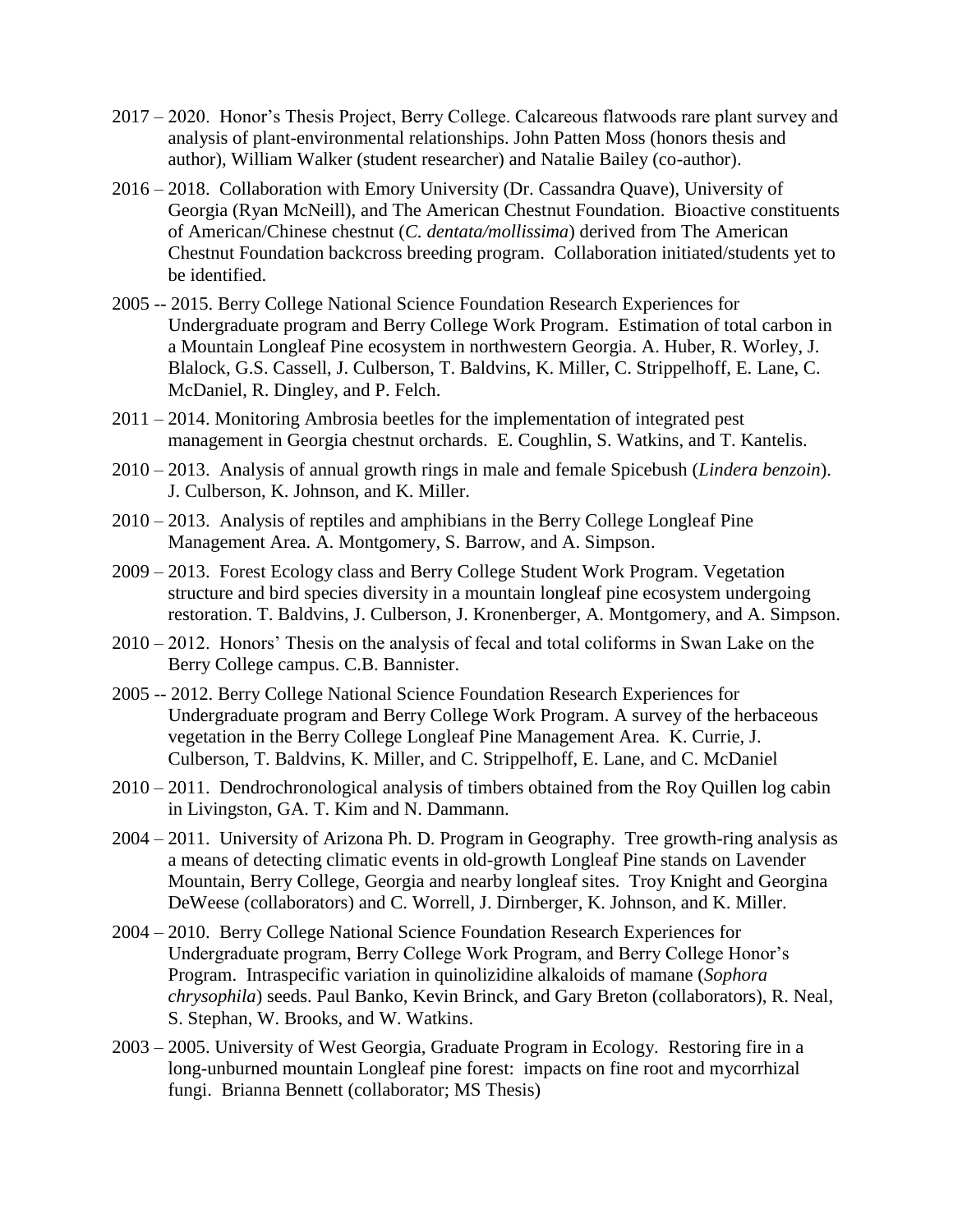- 2001 2005. Berry College Honors Program: The relationship between water chemistry and presence of troglobytic crayfish in Tennessee, Alabama, and Georgia caves. G. Spanjer.
- 2001 2004. Berry College Work Program, Plant Ecology Class, and Directed Studies. The development of a management plan for Longleaf Pine (*Pinus palustris*) on the Berry College campus. C. Donahue, C. Faulkner, J.G. Goss, K. Vaughn, S. Arce Flores, E. Aguilar Espinosa, I. Cipollini, C. Clary, M. Belk, G. Frye, and J. Ball.
- 2000 2002. Berry College Work Program. Effect of nitrogen and water supplementation on herbivory by Eggplant Flea Beetles and Tobacco Hornworm on Horsenettle (*Solanum carolinense*). E. Paulk.
- 1999 2002. Berry College Work Program. Seed chemistry of *Sophora chrysophylla* (Mamane) in relation to the diet of the specialist seed predator *Loxioides bailleui* (Palila) in Hawaii. E. Paulk.
- 1999 2002. Berry College Work Program and Summer Research Program in Environmental Sciences: Inter- and intra-specific variation in protease inhibitor activity of leaves and leaf herbivory on *Solanum* species. T. Fischer, K. Vaughn, C. Manous, K. Mink, and E. Paulk.
- 1998 2008. Berry College Work Program and Forest Ecology class: Population structure and dynamics of a Long-leaf Pine (*Pinus palustris*) population on the Berry College Campus. C. Donahue, C. Faulkner, J.G. Goss, C. Kujala, T. Fischer, K. Vaughn, C. Manous, K. Mink, H. Pruett, S. Arce-Flores, E. Aguilar-Espinoza, C. Clary, E. Paulk, S. Stephan, M. Strahl, and C. Worrell.
- 1998 1999. Independent Research: An assessment of BioRinse as a post-chill treatment to reduce pathogenic bacterial loads on food products. K. Collins and E. Paulk.
- 1997 2004. Berry College Work Program: Intra- and inter-specific variation in the chemistry of *Solanum* fruits. Lynn Bohs and Katrin Boehning-Gaese (collaborators), and T. Fischer, K. Vaughn, C. Manous, K. Mink, E. Paulk, and R. Neal.
- 1996 2000. Berry College Work Program: Glycoalkaloids of tropical *Solanum* species, A. Sanders.
- 1996 1998. Berry College Honors Program: Antimicrobial properties of the glycoalkaloids of temperate and tropical *Solanum* species. K. Collins.
- 1996 1997. Berry College Honors Program: A study in forensic pathology: tetracyline accumulation in the bones of a 4,000 year old Nubian population. K. Collins.
- 1996. NSF Research Experience for Undergraduates Program: The role of *Solanum* fruit pulp glycoalkaloids in influencing gut retention times and viability of seeds consumed by birds and mammals. A. Sanders (Berry College) and S. Wahaj (University of Florida).
- 1996. Berry College Work Program: Seed size and seed predation rates in the neotropical legume, *Sesbania emerus*. B. Garvey.
- 1994. NSF Research Experience for Undergraduates Program: Seed dispersal syndromes in the Solanaceae. T. Tamboia (University of Florida).
- 1993. NSF funded research. Liquid and thin-layer chromatography of glycoalkaloids of Solanaceous plants. L. Baggett (University of Florida).